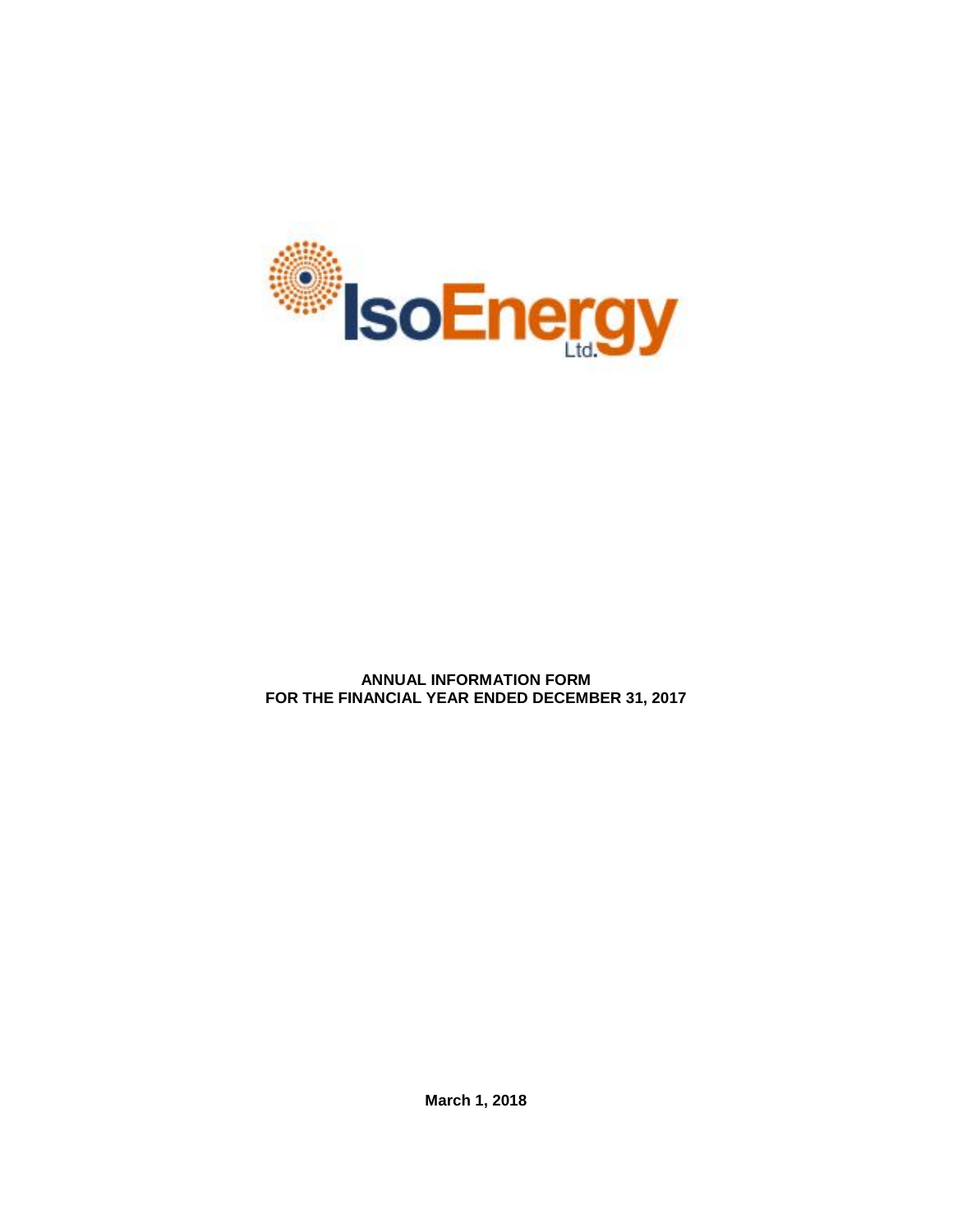# **TABLE OF CONTENTS**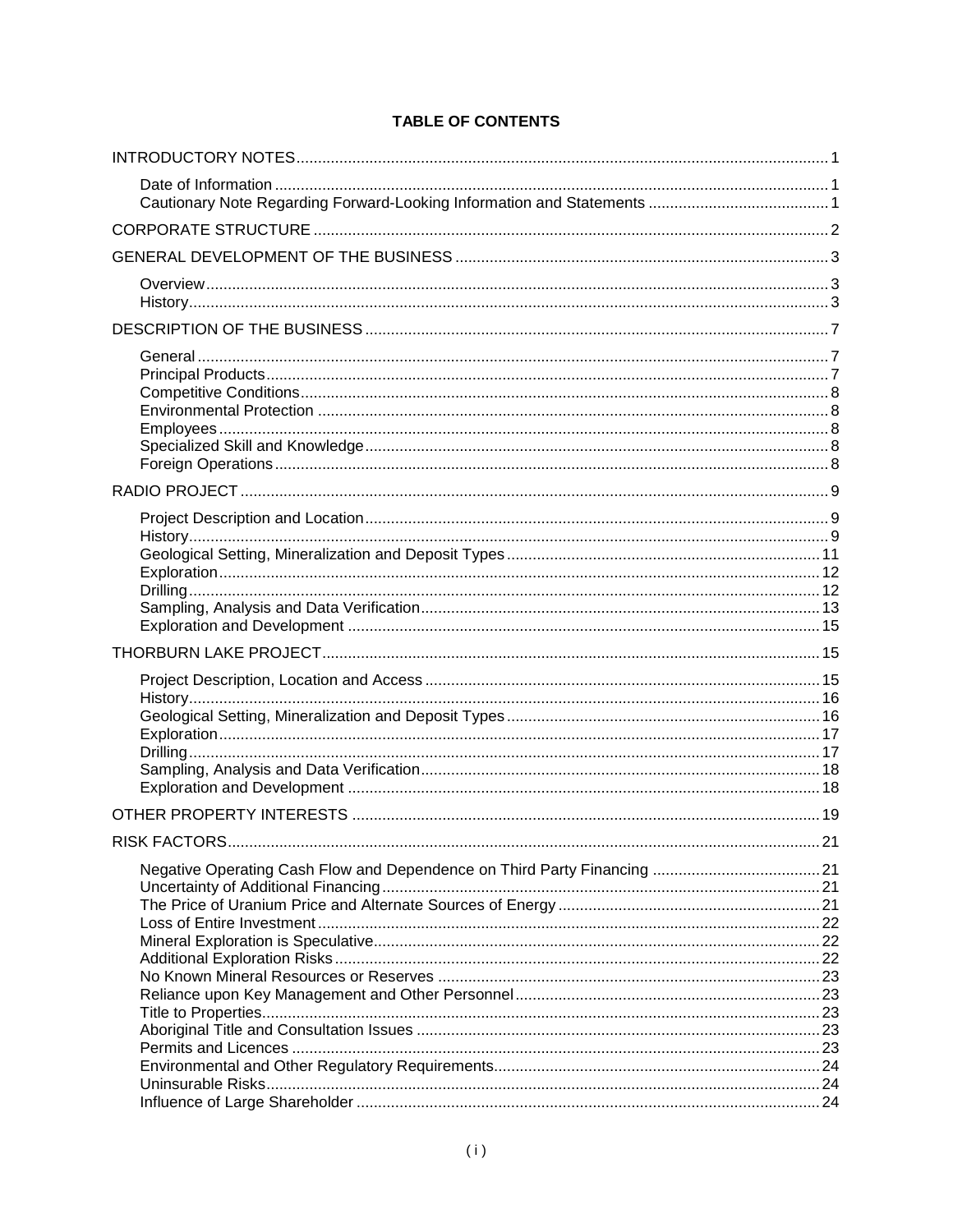| INTEREST OF MANAGEMENT AND OTHERS IN MATERIAL TRANSACTIONS 34 |  |
|---------------------------------------------------------------|--|
|                                                               |  |
|                                                               |  |
|                                                               |  |
|                                                               |  |
|                                                               |  |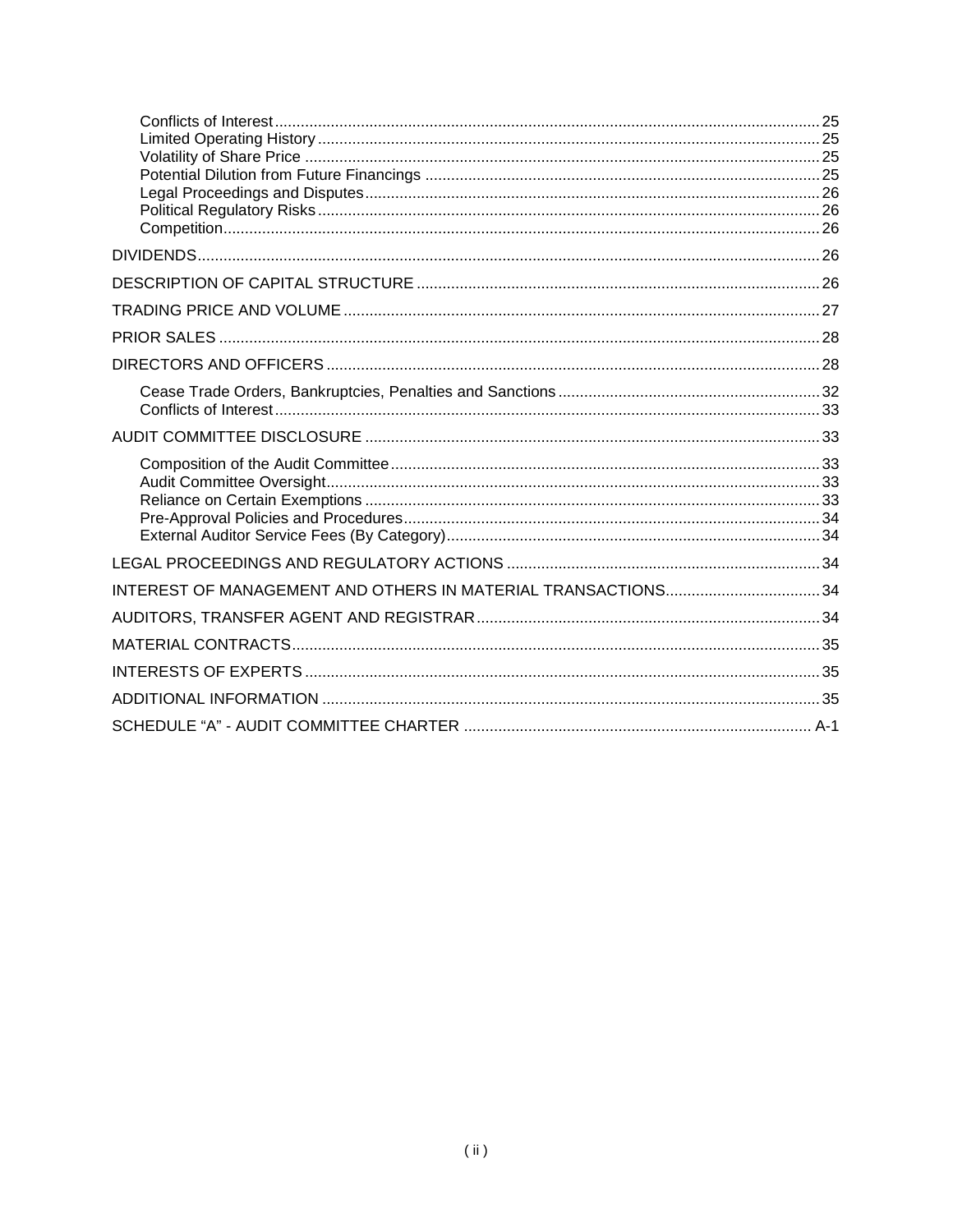# **INTRODUCTORY NOTES**

# <span id="page-3-1"></span><span id="page-3-0"></span>**Date of Information**

In this annual information form ("**AIF**"), IsoEnergy Ltd., is referred to as the "**Corporation**" and "**IsoEnergy**". All information contained in this AIF is as at December 31, 2017, unless otherwise stated, being the date of the Corporation's most recently completed financial year.

# <span id="page-3-2"></span>**Cautionary Note Regarding Forward-Looking Information and Statements**

This AIF contains "forward-looking statements" (also referred to as "forward-looking information") within the meaning of applicable Canadian securities legislation. All statements, other than statements of historical facts, included in this AIF that address activities, events or developments that IsoEnergy expects or anticipates will or may occur in the future, including, without limitation, statements about future exploration activities at its mineral properties; sources and proposed uses of funds; capital and operating cost estimates, including general and administrative expenses; expectations regarding the ability to raise capital for future activities; and other such matters are forward-looking statements. When used in this AIF, the words "estimate", "plan", "would", "could", "anticipate", "expect", "intend", "believe" and similar expressions are intended to identify forward-looking statements.

Forward-looking information and statements are based on the then current expectations, beliefs, assumptions, estimates and forecasts about IsoEnergy's business and the industry and markets in which it operates. Forward-looking information and statements are made based upon certain assumptions and other important factors that could cause the actual results, performances or achievements of IsoEnergy to be materially different from future results, performances or achievements expressed or implied by such information or statements. Such information and statements are based on numerous assumptions including, among others, that the results of planned exploration activities are as anticipated, the price of uranium, the anticipated cost of planned exploration activities, that general business and economic conditions will not change in a material adverse manner, that financing will be available if and when needed on reasonable terms and that third party contractors, equipment, supplies and governmental and other approvals required to conduct IsoEnergy's planned exploration activities will be available on reasonable terms and in a timely manner.

Forward-looking information and statements involve known and unknown risks, uncertainties and other factors which may cause the actual results, performance or achievements of IsoEnergy to be materially different from any future results, performance or achievements expressed or implied by such forwardlooking statements. Such factors include, among others, risks related to: negative operating cash flow and dependence on third party financing; the uncertainty of additional financing; the price of uranium and the appeal of alternative sources of energy; the risk of losing entire investment; the speculative nature of mineral exploration; additional exploration risks; the lack of known mineral resources or reserves; pending assay results; reliance on key management and other personnel; title to properties; aboriginal title and consultation issues; permits and licences; environmental and other regulatory requirements; uninsurable risks; influence of a large shareholder; conflicts of interest; limited operating history; volatility of share price; potential dilution; legal proceedings; political regulatory risks and competition; all as more particularly described below under "Risk Factors". Although IsoEnergy has attempted to identify important factors that could cause actual results to differ materially, there may be other factors that cause results not to be as anticipated, estimated or intended. There can be no assurance that such statements will prove to be accurate as actual results and future events could differ materially from those anticipated in such statements. Accordingly, readers should not place undue reliance on forward-looking statements.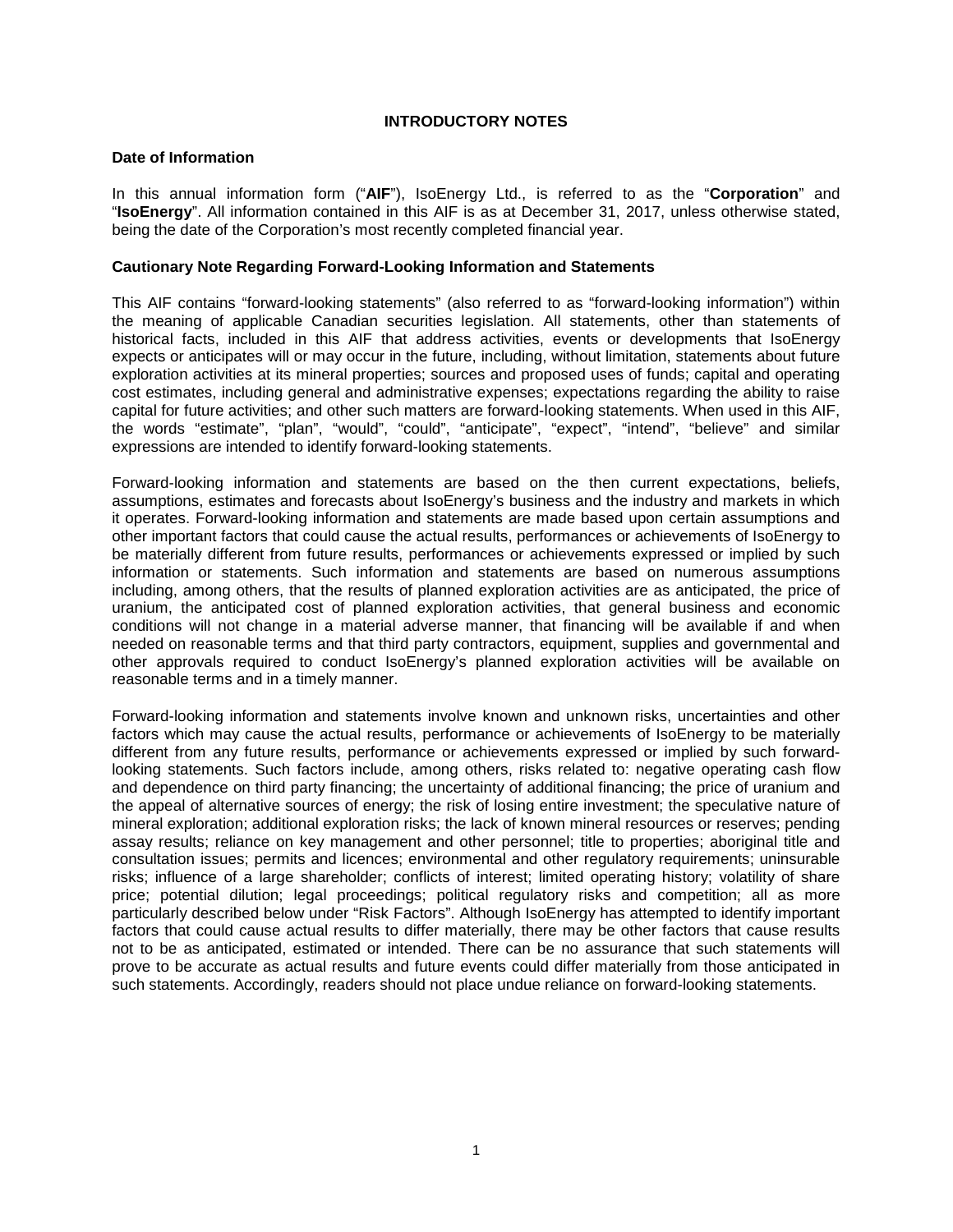The forward-looking information and statements contained in this AIF are made as of the date of this AIF and, accordingly, are subject to change after such date. IsoEnergy does not undertake to update or reissue forward looking information as a result of new information or events except as required by applicable securities laws.

# **Scientific and Technical Information**

# *General*

Unless otherwise indicated, scientific and technical information in this AIF has been reviewed and approved by Steve Blower, IsoEnergy's Vice-President, Exploration. Mr. Blower is considered, by virtue of his education, experience and professional association, to be a "qualified person" for the purposes of National Instrument 43-101 – *Standards of Disclosure for Mineral Projects* ("**NI 43-101**"). Mr. Blower is not independent within the meaning of NI 43-101.

# *Historical Mineral Resource*

The historical mineral resource estimate in respect of the Mountain Lake property (referred to below) was reported in the technical report entitled "Mountain Lake Property, Nunavut" dated February 15, 2005. This resource is a historical estimate and a qualified person has not done sufficient work to classify the historical estimate as a current mineral resource estimate. As a result, the historical estimate is not being treated as a current mineral resource. However, the Corporation believes that the historical estimate is relevant and reliable, as it was prepared by a "qualified person" (as defined in NI 43-101) with significant experience with the project, using methods that were standard in the industry.

The historical estimate was prepared with the polygonal method using only intervals greater than 0.1%  $U_3O_8$  with a vertical thickness of at least 1.0 metre. Polygon sides were determined by drawing lines perpendicular to, and one half the distance to, each adjacent drill hole. Estimated uranium was then obtained by multiplying the polygon areas by their thickness, a specific gravity of 2.5, and the grade of the drill hole interval. The mineral resource was classified as inferred.

In order to upgrade or verify the historical estimate as a current mineral resource estimate, the Corporation anticipates that it will need to incorporate the drilling data collected by Triex Minerals Corp. and Pitchstone Exploration Ltd. between 2006 and 2008. There are no more recent estimates available to the Corporation.

# *Adjacent Properties*

This AIF refers to properties other than those in which the Corporation has an interest. Mineralization on those other properties is not necessarily indicative of mineralization on the Corporation's properties.

# **CORPORATE STRUCTURE**

<span id="page-4-0"></span>IsoEnergy is the product of an amalgamation (the "**IsoEnergy Merger**") completed on October 12, 2016 between a company also called "IsoEnergy Ltd" ("**Old IsoEnergy**") and 1089338 B.C. Ltd. (then a whollyowned subsidiary of NexGen Energy Ltd. ("**NexGen**")), pursuant to section 269 of the *Business Corporations Act* (British Columbia) (the "**BCBCA**"). Old IsoEnergy was incorporated on February 2, 2016 under the BCBCA. IsoEnergy does not have any subsidiaries.

The registered office of IsoEnergy is located at 2500 – 700 West Georgia Street, Vancouver, British Columbia, V7Y 1B3. The head office of IsoEnergy is located at 970 – 1055 West Hastings Street, Vancouver, British Columbia, V6E 2E9. IsoEnergy's website is www.isoenergy.ca. IsoEnergy is a reporting issuer in the provinces of Alberta and British Columbia.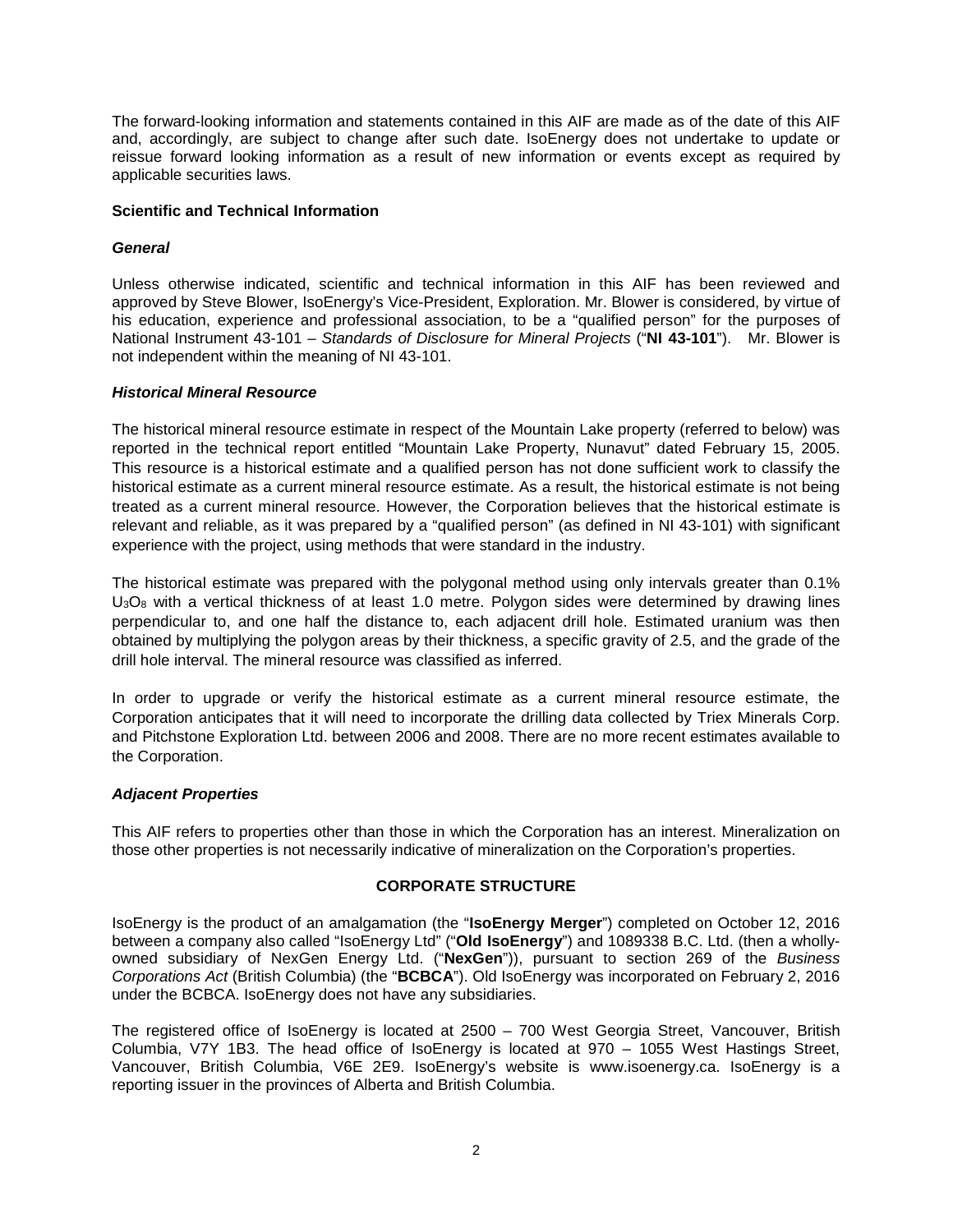# **GENERAL DEVELOPMENT OF THE BUSINESS**

# <span id="page-5-1"></span><span id="page-5-0"></span>**Overview**

The principal business activity of IsoEnergy is the acquisition and exploration of early stage mineral properties, principally in the Athabasca Basin of Saskatchewan.

IsoEnergy's principal assets are: (i) a 100% interest in an early stage exploration project in respect of the Radio property in Northern Saskatchewan (the "**Radio Project**"); and (ii) a 100% interest in an early stage exploration project in respect of the Thorburn Lake property in Northern Saskatchewan (the "**Thorburn Lake Project**").

IsoEnergy also hold a 100% interest in each of the Madison, 2Z, Carlson Creek, North Thorburn, Geiger, Fox, East Rim, Full Moon and Whitewater properties, all early stage exploration properties located elsewhere in the Athabasca Basin, Saskatchewan. In addition, IsoEnergy holds a 100% interest in the Mountain Lake property, an early stage exploration property located in Nunavut with a historical mineral resource estimate.

IsoEnergy does not anticipate any changes in its business in 2018 and intends to continue exploring its portfolio of mineral properties to the extent its financial resources permit and evaluating and acquiring additional mineral properties, or an interest therein.

# <span id="page-5-2"></span>**History**

Old IsoEnergy was incorporated as a wholly-owned subsidiary of NexGen to acquire certain exploration assets of NexGen. NexGen is a Canadian based uranium exploration company focused on the advancement of its Rook 1 Project in the Athabasca Basin, Saskatchewan. NexGen's common shares are listed and posted for trading on the Toronto Stock Exchange and NYSE American LLC. As of the date hereof, NexGen holds approximately 63.9% of the outstanding common shares of the Corporation (the "**Common Shares**").

# *2016*

# *Corporate*

Effective June 17, 2016, and pursuant to a transfer agreement (the "**Transfer Agreement**") between Old IsoEnergy and NexGen, Old IsoEnergy acquired all of NexGen's interest in the Radio Project, the Thorburn Lake Project and each of the Madison, 2Z and Carlson Creek properties (collectively, the "**Acquired Properties**") on a tax deferred basis. As consideration for the Acquired Properties, Old IsoEnergy issued 29 million common shares of Old IsoEnergy to NexGen at a price of \$1.00 per common share.

On June 21, 2016, Old IsoEnergy completed the first tranche of a non-brokered private placement and issued 55,000 common shares of Old IsoEnergy at a price of \$1.00 per share for gross proceeds of \$55,000.

On June 30, 2016, Old IsoEnergy acquired a 100% interest in the Thorburn North Property from 877384 Alberta Ltd. and Jody Dahrouge in exchange for a cash payment of \$100,000 and 1,000,000 common shares of Old IsoEnergy at a price of \$1.00 per share. On June 30, 2016, Old IsoEnergy also completed the second tranche of a non-brokered private placement and issued 1,978,000 common shares of Old IsoEnergy at a price of \$1.00 per share for gross proceeds of \$1,978,000.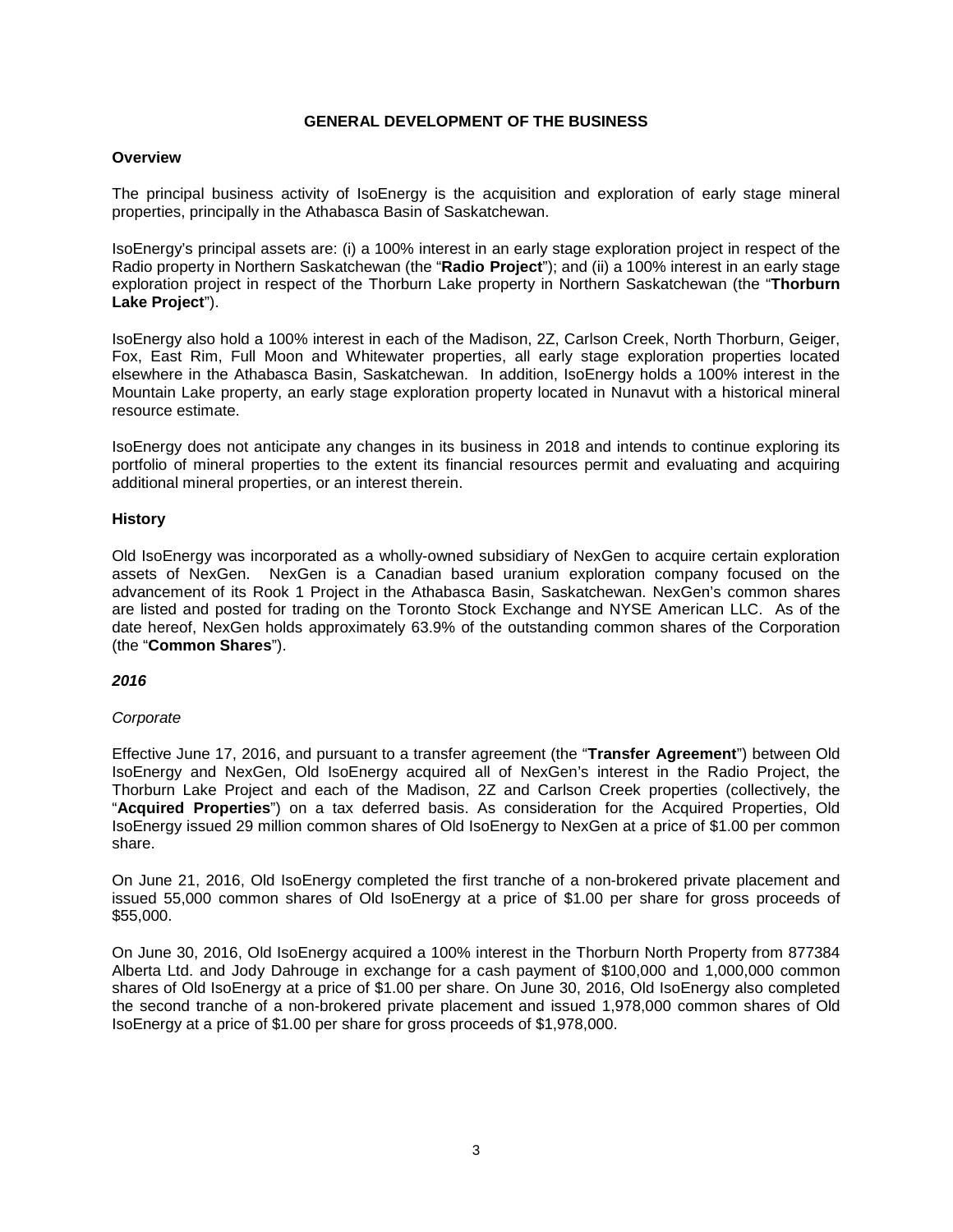On August 4 and 5, 2016, Old IsoEnergy completed the third and final tranche of a non-brokered private placement and a brokered (best efforts) private placement, respectively. Pursuant to the third tranche, Old IsoEnergy issued 2,106,000 common shares of Old IsoEnergy at a price of \$1.00 per share for gross proceeds of \$2,106,000. Pursuant to the brokered private placement, Old IsoEnergy issued 1,818,200 "flow-through" common shares of Old IsoEnergy at a price of \$1.10 per share and 2,092,500 common shares of Old IsoEnergy at a price of \$1.00 per share for aggregate gross proceeds of \$4,092,520. The brokered private placement was completed pursuant to an agency agreement dated August 5, 2016, between IsoEnergy and Dundee Securities Ltd.

In the period between incorporation and completion of the brokered and non-brokered private placements described above, IsoEnergy's operational expenses were financed by NexGen. As at August 15, 2016, Old IsoEnergy owed \$458,400 to NexGen in that regard (the "**NXE Payable**"). On August 16, 2016, NexGen converted \$450,000 of the NXE Payable into 450,000 common shares of Old IsoEnergy at a price of \$1.00 per share.

On October 12, 2016, Old IsoEnergy completed a non-brokered private placement, pursuant to which Old IsoEnergy issued 132,950 common shares of Old IsoEnergy at a price of \$1.00 per share for gross proceeds of \$132,950.

Also effective October 12, 2016, Old IsoEnergy completed the IsoEnergy Merger. Pursuant to the IsoEnergy Merger, all of the issued and outstanding common shares of Old IsoEnergy were exchanged for an equivalent number of Common Shares of the Corporation.

On October 13, 2016, pursuant to the terms of an amalgamation agreement (the "**Amalgamation Agreement**") among the Corporation, Airesurf Network Holdings Inc. ("**Airesurf**") and 2532314 Ontario Ltd., (a wholly-owned subsidiary of the Corporation, created for this transaction):

- the Corporation acquired all of the issued and outstanding common shares of Airesurf;
- 2532314 Ontario Ltd. and Airesurf were amalgamated (the "**Amalgamation**") under the provisions of the *Business Corporations Act* (Ontario) to form IsoOre Ltd.:
- each issued and outstanding common share of Airesurf was cancelled and each shareholder of Airesurf received 0.020833 Common Shares of the Corporation for each common share of Airesurf held immediately prior to the effective time of the amalgamation;
- the Corporation issued an aggregate of 302,881 Common Shares to shareholders of Airesurf; and
- IsoEnergy became a reporting issuer in the province of Alberta.

On October 19, 2016, IsoEnergy was listed on the TSX Venture Exchange (the "**TSXV**"), as a Tier 2 Mining Issuer.

On November 7, 2016, IsoEnergy completed a non-brokered private placement pursuant to which IsoEnergy issued 2,116,436 "flow-through" Common Shares at a price of \$1.10 per share for gross proceeds of \$2,328,079.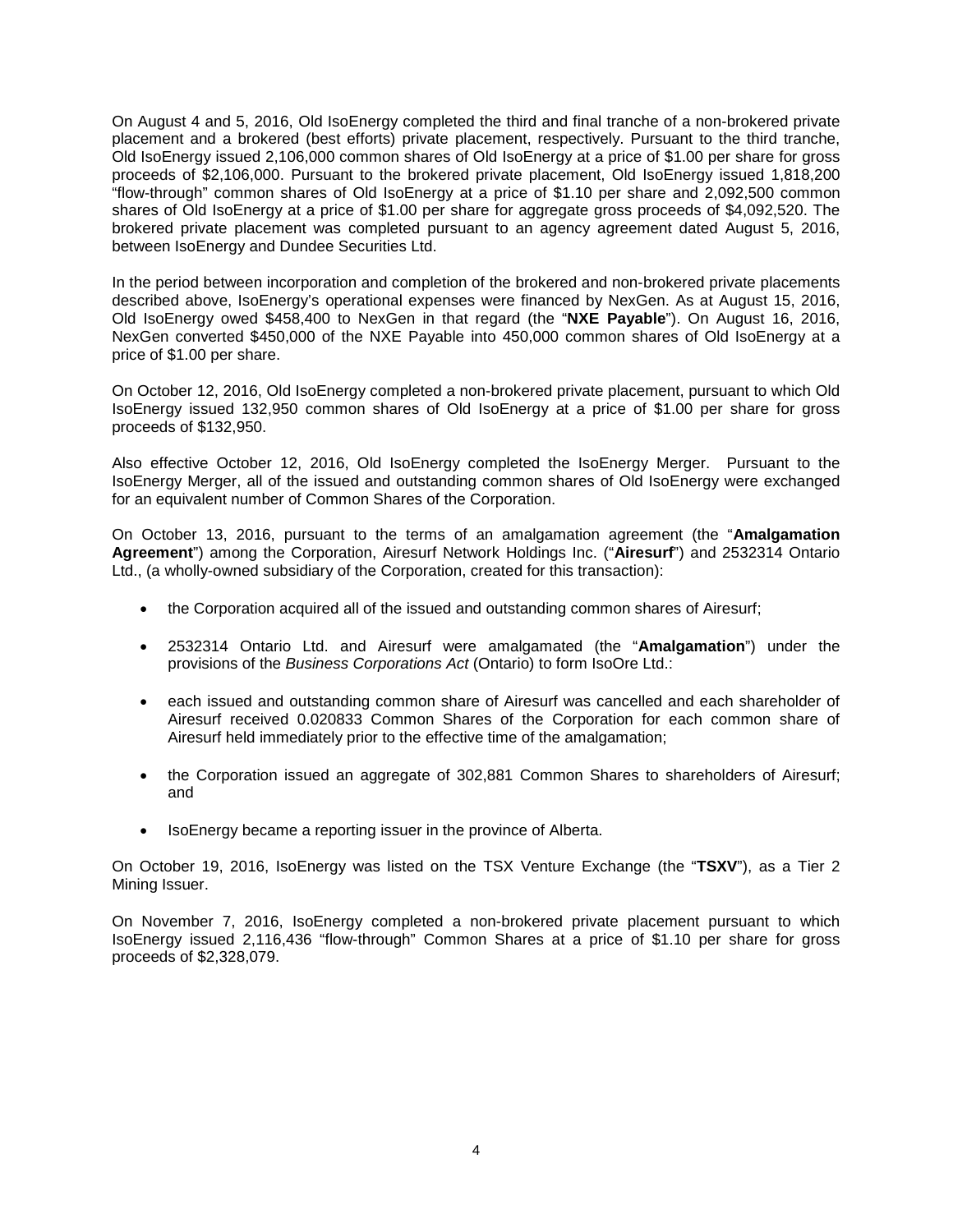# *Exploration*

# Radio Project

In October 2016, the Corporation completed a drill program at the Radio Project consisting of 13 drill holes totaling 4,946 metres. The program evaluated three metasedimentary corridors for the presence of features indicative of nearby uranium mineralization. Results from several drill holes in the southern corridor were positive, as they encountered a large volume of basement clay alteration associated with graphitic fault zones. Samples of the graphitic fault zones are elevated in common uranium pathfinder elements such as molybdenum (up to 184 ppm), nickel (up to 274 ppm), cobalt (up to 45 ppm) and vanadium (up to 270 ppm).

Also in October 2016, the Corporation completed a soil geochemistry survey. The survey consisted of 324 B1 horizon soil samples collected at a 100 metres station spacing along grid lines spaced 200 metres apart. The grid lines were established in 2012 to support DC-Resistivity surveying across the property. Samples were dried and sent for analysis. All samples were analyzed with a ME-MS41L package, which provided concentrations for 53 analytes. In general, the survey indicated that southeast half of the property contains broadly elevated soil geochemistry levels compared to the northwest half.

# Thorburn Lake Project

Also in October 2016, the Corporation completed a direct current resistivity ("**DC-Res**") at the Thorburn Lake Property consisting of approximately 84 line-kilometres of surveying on grid lines spaced 200 metres apart. The survey was designed to locate areas of basement conductivity that may be related to graphitic structures, and other areas of low resistivity that might indicate clay alteration zones in the sandstone or basement. The study confirmed that graphitic structures observed in drilling in 2008 and 2011 are coincident with conductive features and that other local areas of low resistivity may indicate the presence of clay alteration zones.

In November 2016, the Corporation completed a program of core drilling at the Thorburn Lake Project. A total of 2,587 metres was drilled in six drill holes. Several targets were evaluated in an area characterized by widespread elevated uranium geochemistry and local weak uranium mineralization drilled in 2011 by a previous operator. Elevated radioactivity at the sub-Athabasca unconformity was observed in five of the six recently completed drill holes. The highlight was TBN16-19 where radioactivity up to 1,900 counts per second (30-40 times background) was measured with a hand-held SRAT SPP2 scintillometer in an interval straddling the unconformity. Geochemical results from the radioactive interval in TBN16-19 returned  $0.10\%$  U<sub>3</sub>O<sub>8</sub> over 0.5 metres.

# North Thorburn Property

A program of ground gravity geophysical surveying was completed at the North Thorburn property in June 2016. During the survey, gravity was measured at 380 new stations spaced 50 metres apart along 200 metre spaced grid lines. Additionally, a 50 line-kilometre DC-Res geophysical survey was completed in November 2016. The study identified three zones of low resistivity, all of which are located in the northeast part of the survey area.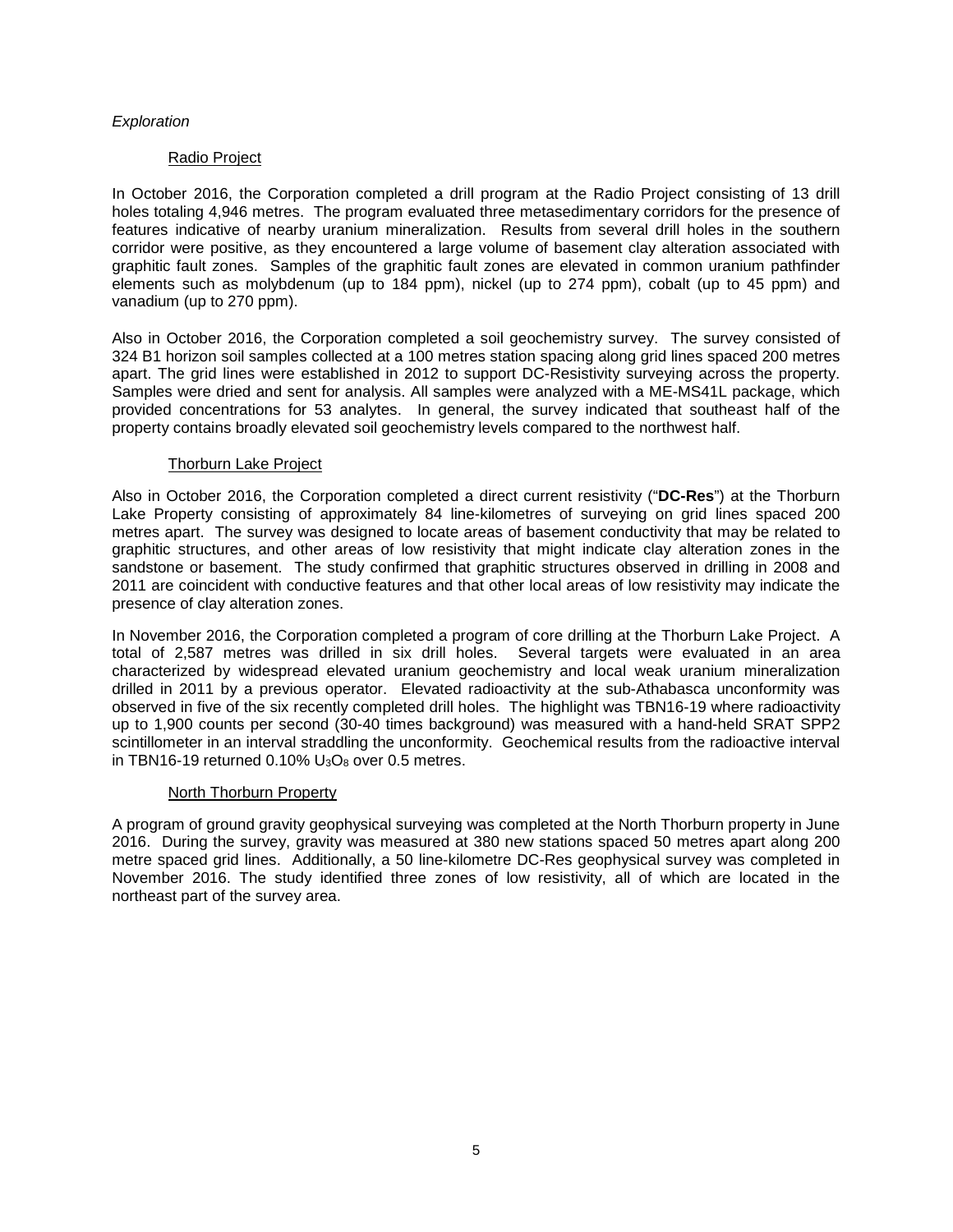# *2017*

# *Corporate*

In February 2017, the Corporation acquired the Mountain Lake property in the Hornby Bay Basin, Nunavut. The property consists of five claims totaling 5,625 hectares and was acquired by staking. Mountain Lake is located 100 kilometres southwest of the coastal community of Kugluktuk. The property contains a historical inferred mineral resource estimate of 8.2 million pounds U3O8 with an average grade of 0.23% U3O8 contained in 1.6 million tonnes of mineralization.

On May 26, 2017, the Corporation completed a private placement of 999,999 "flow-through" Common Shares at a price of \$1.10 per share, raising aggregate gross proceeds of \$1,099,999.

On July 5, 2017, the Corporation acquired a 100% interest the Radio Project in exchange for 3,000,000 Common Shares. The Corporation previously had the right to earn a 70% right, title and interest in the Radio Project upon incurring \$10,000,000 of expenditures on the Radio Project by July 5, 2017.

On July 26, 2017, IsoEnergy began trading on the OTC Markets Group Inc. OTCQX® Best Market under the symbol "ISENF".

On August 8, 2017, IsoEnergy acquired a 100% interest in three mineral claims constituting the 4,188 hectare Geiger property in the Eastern Athabasca Basin of Saskatchewan from Cameco Corporation, AREVA Resources Canada Inc. and JCU (Canada) Exploration Company, Limited in exchange for an aggregate of 1,000,000 Common Shares and a cash payment of \$100,000.

In November, 2017, the Corporation staked three new 100% owned uranium exploration properties called Fox, East Rim and Full Moon in the Eastern Athabasca Basin of Saskatchewan and staked additional claims that have been consolidated into the Geiger property discussed above.

Effective December 21, 2017, the Corporation sold its interest in IsoOre for nominal consideration and, as of December 31, 2017, the Corporation does not have any subsidiaries.

# *Exploration*

# Radio Project

In February 2017, the Corporation completed a 10 hole drill program at the Radio Project, totaling 3,913 metres. Eight of the 10 drill holes targeted a zone of basement clay alteration identified in 2016, one hole was drilled to complete a 2013 drill fence along the Roughrider trend, and another was completed on a DC-resistivity anomaly in the northern part of the property.

Drill hole RD17-27, a 50-metre step-out up-dip of drill hole RD16-21A, is the first drill hole at the Radio Project to encounter elevated uranium geochemistry, intersecting 143 parts per million ("**ppm**") uranium over 0.2 metres (240.5-240.7 metres) in a clay altered graphitic fault within the broader zone of basement clay alteration. Although the alteration zone was extended along strike to the northeast, it decreased in volume and intensity in that direction. In addition, no significant basement alteration was observed in step-outs to the southwest.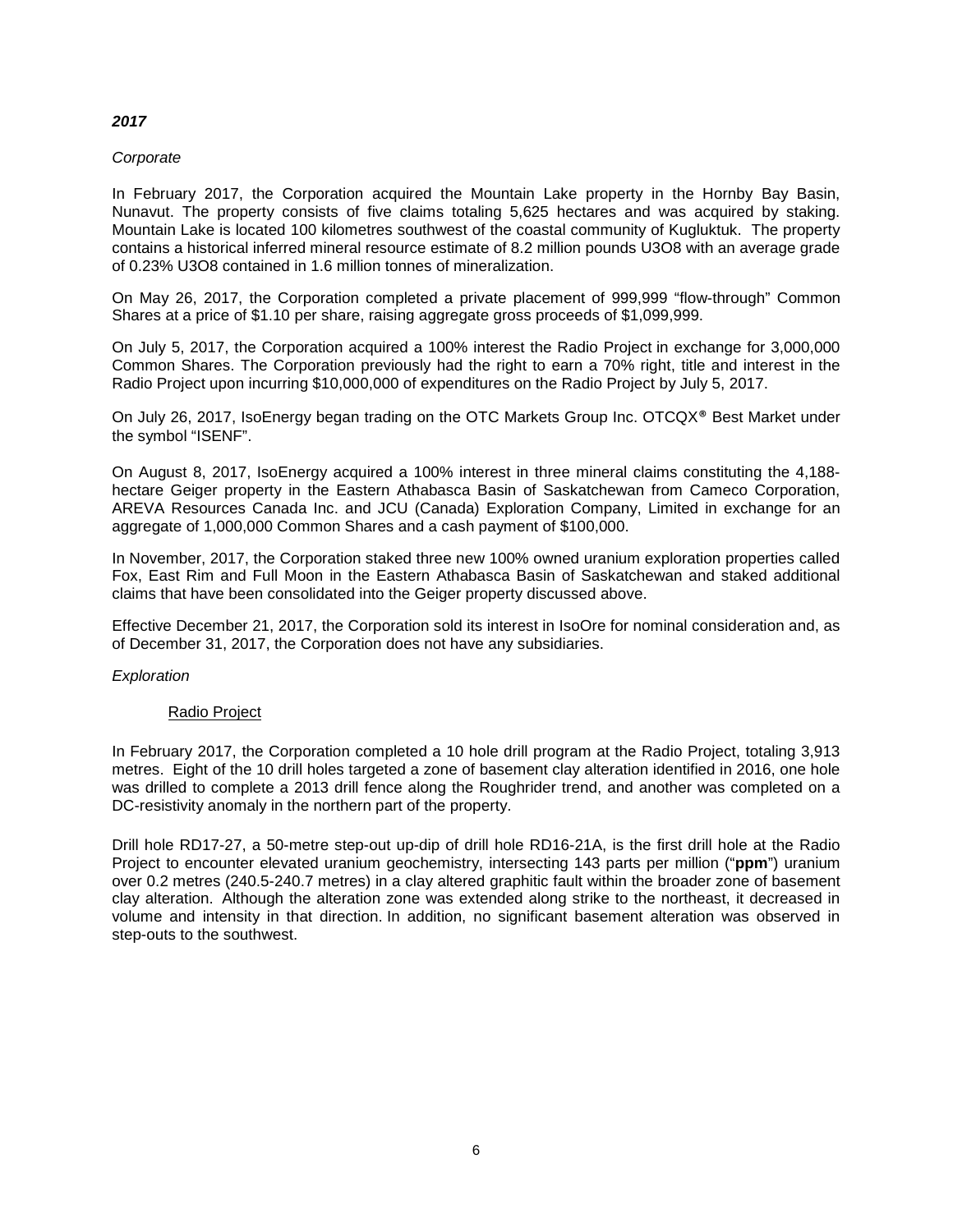# Thorburn Lake Project

In the first quarter of 2017, a total of 4,512 metres of drilling was completed in 10 drill holes at the Thorburn Lake Project. The focus of the program was to evaluate extensions of the weakly mineralized zone drilled in 2016 along-strike to the northeast beneath lake ice, and to evaluate geophysical anomalies generated by a DC-resistivity geophysical program also completed in 2016. Although no significant mineralization was intersected, drill holes TBN17-21 and TBN17-28 extended favourable structure and graphitic units to the northeast. Additionally, coincident structure, alteration and anomalous uranium pathfinder element geochemistry in the sandstone of drill holes TBN-17-23 and TBN-17-27 suggest that they may have over-shot their optimal targets.

In the fourth quarter of 2017, a program of ground geophysics was completed at the Thorburn Lake Project. The program consisted of 49.5 line-kilometres of DC-Resistivity surveying on grid lines spaced 200 metres apart. This program extended coverage to the southwest of the area surveyed with DC-Resistivity in 2016 and was designed to initiate exploration on the western half of the property. Compilation and interpretation of the data with prior geophysical surveys has resulted in the identification of several target areas.

# Madison Property

In March and April 2017, a total of 20 line-kilometres of DC-resistivity geophysical surveying was completed at the Madison property. Results have been compiled and combined with the results of an airborne electromagnetic (VTEM) survey flown by NexGen in 2014. A preliminary interpretation of the combined datasets has resulted in the identification of several drilling targets, many of which are discrete VTEM anomalies coincident with DC-resistivity lows and/or magnetic lineaments.

# Geiger Property

In the fourth quarter of 2017, targeting and drill program planning activities were completed at the Geiger property in preparation for a 2018 drill program. The program identified targets for the 2018 winter drill program currently in process.

# **DESCRIPTION OF THE BUSINESS**

# <span id="page-9-1"></span><span id="page-9-0"></span>**General**

The principal business activity of the Corporation has been, and continues to be, the exploration of its portfolio of early stage uranium properties, principally the Radio and Thorburn properties, located in the Athabasca Basin of Saskatchewan.

# <span id="page-9-2"></span>**Principal Products**

The Corporation is in the mineral exploration business. It does not have any marketable products at this time and is not distributing any products at this time. In addition, the Corporation does not know when or if its properties will reach the development stage and if so, what the estimated costs would be to reach commercial production.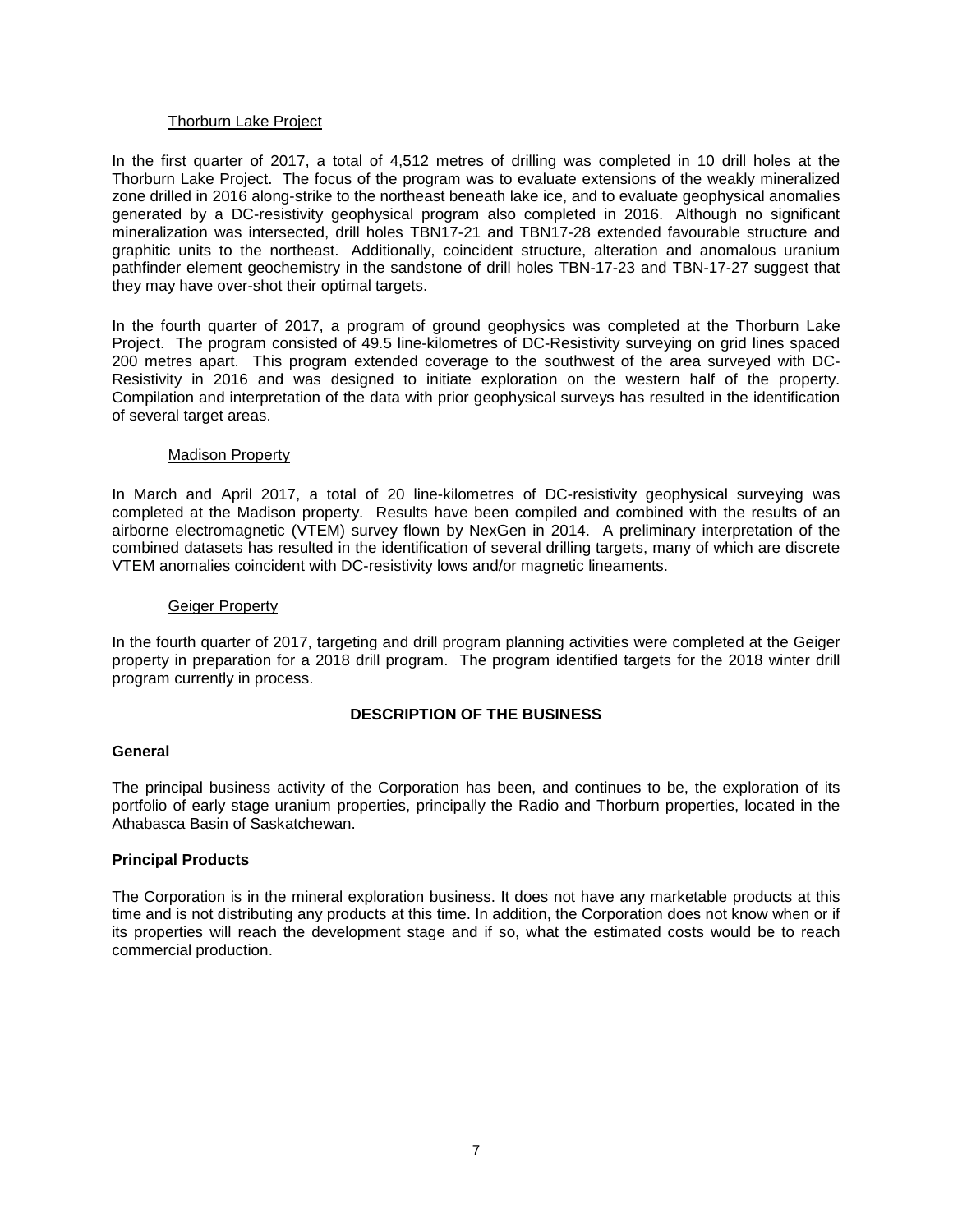# <span id="page-10-0"></span>**Competitive Conditions**

The mineral exploration business is a competitive business. The Corporation competes with numerous other companies and individuals who may have greater financial resources in the search for and the acquisition of personnel, contractors, funding and attractive mineral properties. As a result of this competition, the Corporation may be unable to obtain additional capital or other types of financing on acceptable terms or at all, acquire properties of interest or retain qualified personnel and/or contractors. See "Risk Factors – Competition" below.

# <span id="page-10-1"></span>**Environmental Protection**

The Corporation's exploration activities are subject to various levels of federal and provincial laws and regulations relating to the protection of the environment. Due to the early stage of the Corporation's activities, environmental protection requirements have had a minimal impact on the Corporation's capital expenditures and competitive position. If needed, the Corporation will make and will continue to make expenditures to ensure compliance with applicable laws and regulations. New environmental laws and regulations, amendments to existing laws and regulations, or more stringent implementations of existing laws and regulations could have a material adverse effect on the Corporation by potentially increasing capital and/or operating costs. See "Risk Factors – Environmental and Other Regulatory Requirements" below.

#### <span id="page-10-2"></span>**Employees**

As at December 31, 2017, the Corporation had five (5) employees. The operations of the Corporation are managed by its directors and officers. IsoEnergy engages consultants from time to time in the areas of mineral exploration, geology and business negotiations and management. See "Risk Factors – Reliance upon Key Management and Other Personnel" below.

#### <span id="page-10-3"></span>**Specialized Skill and Knowledge**

The Corporation's business requires specialized skill and knowledge in the areas of geology, mineral exploration, business negotiations, accounting, law and management. To date, the Corporation has been able to locate and retain such employees and consultants and believes it will continue to be able to do so. See "Risk Factors – Reliance upon Key Management and Other Personnel" below.

# <span id="page-10-4"></span>**Foreign Operations**

The Corporation is incorporated pursuant to the laws of the Province of British Columbia and is a reporting issuer in the provinces of Alberta and British Columbia. The Corporation's assets are located in Saskatchewan and Nunavut. Accordingly, the Corporation is not dependent on nor does it have any foreign operations.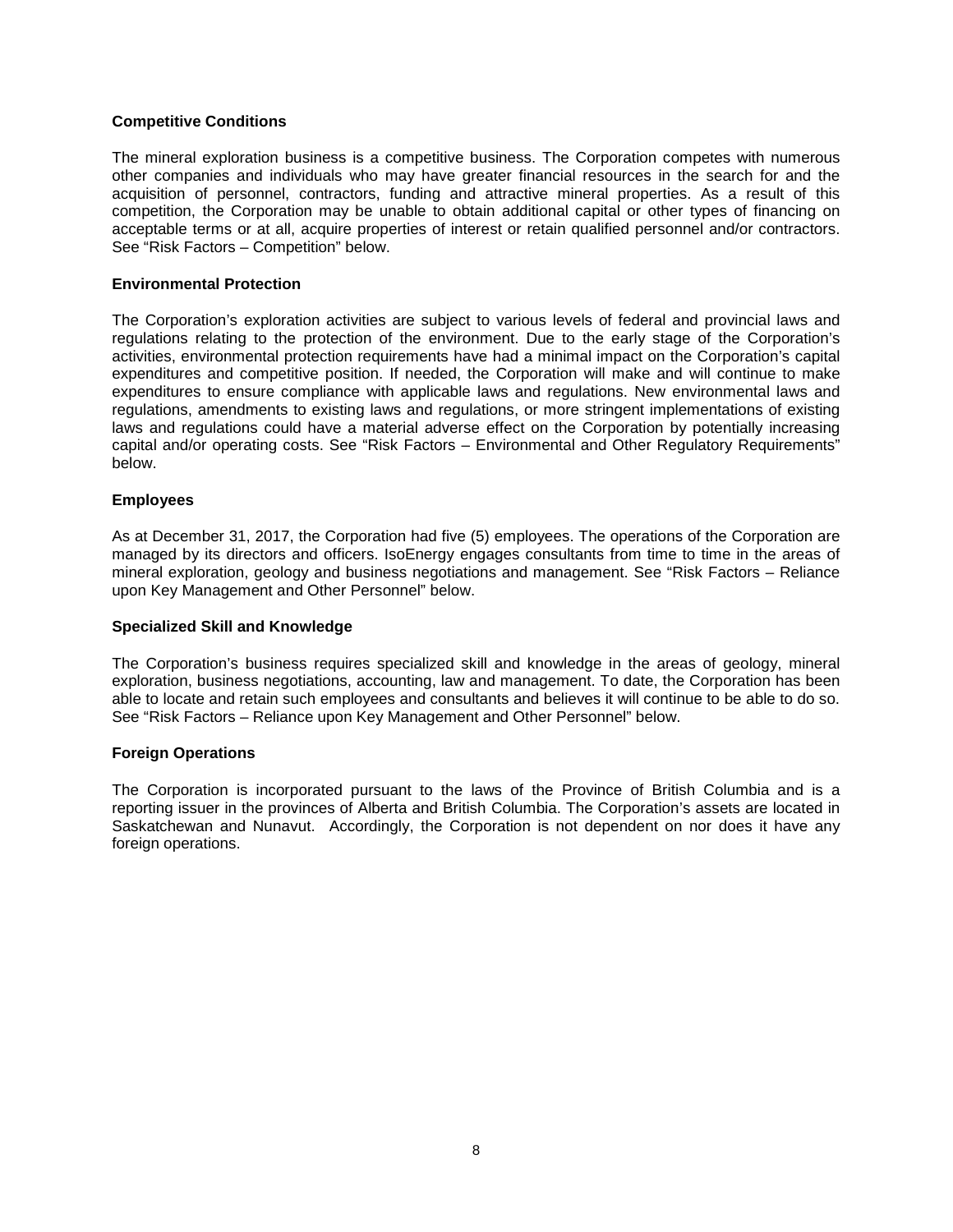# **RADIO PROJECT**

<span id="page-11-0"></span>Information in this section of a scientific or technical nature regarding the Radio Project is based upon or derived from the technical report entitled "Technical Report for the Radio Project, Northern Saskatchewan" dated effective August 19, 2016 prepared in accordance with NI 43-101 by Tim Maunula (the "**Radio Technical Report**"). The Radio Technical Report has been filed with Canadian securities regulatory authorities pursuant to NI 43-101 on the System for Electronic Document Analysis and Retrieval ("**SEDAR**") and may be accessed electronically under the Corporation's SEDAR profile at www.sedar.com. For further information on any scientific or technical disclosure included in this AIF relating to the Radio Project, please refer to the Radio Technical Report.

#### <span id="page-11-1"></span>**Project Description and Location**

The Radio Project is located in the Athabasca Basin of Northern Saskatchewan and approximately 400 kilometres north of La Ronge, Saskatchewan, the nearest major community and 700 kilometres north of Saskatoon. Air access to the Radio Project is by helicopter with the nearest air base being at Points North, less than 10 kilometres from the Corporation's claim. Points North is also serviced by regular commercial flights from Saskatoon. An access road from highway 905 to the Roughrider property provides truck, ATV or snowmobile access to within one kilometre of the Radio Project. Points North is on highway 905, which is open year-round.

The Radio Project is 847 hectares in size and consists of mineral claim S-113997, which has an effective date of September 1, 2009 and is in good standing until November 29, 2036, subject to making the annual expenditures discussed below.

Air access to the Radio Project is by helicopter with the nearest air base being at Points North Landing. An access road from Highway 905 provides truck, ATV or snowmobile access to within one kilometer of the property. Points North Landing is on Highway 905 and is open year round.

To maintain the property in good standing, exploration on the property is required, with annual expenditures of \$15/hectare until the claim's 10th anniversary in 2019, after which annual expenditures increase to \$25/hectare.

Any surface facilities and mine workings constructed would be located on provincial lands. The right to use and occupy provincial lands is acquired under a surface lease from the province of Saskatchewan. A surface lease is for a maximum of 33 years and can be renewed. Annual expenditures for a lease are \$25/hectare for the first 10 years, \$50 for the next 10 years, and \$75 thereafter.

There are no known royalties, back-in rights, payments, or other agreements or encumbrances to which the Radio Project is subject except a 2% net smelter royalty and a 2% gross over-riding royalty on gems and diamonds.

#### <span id="page-11-2"></span>**History**

The area of and around the Radio Project has seen exploration for uranium since the 1960s with the first recorded work in the area by Numac Oil and Gas Limited (now Numac Energy Inc.) ("**Numac Energy**") and partner Esso Minerals Canada in 1969.

Numac Energy carried out an airborne radiometric survey on Permit 8, including ground now covered by S-113997 and a hydrogeochemical survey analyzing for uranium and radon in lake waters. Most of the results for lakes on S-113997 returned low values but Midwest Lake returned high radon values (3 to 10 times background values). Further prospecting in the area of Midwest Lake in 1969 and 1970 did not locate any anomalous radioactivity. The airborne radiometric survey however outlined a swath of higher radioactivity along the southeastern boundary or just to the southeast of the property which was thought to be related to till with a higher concentration of basement (rather than sandstone) material. The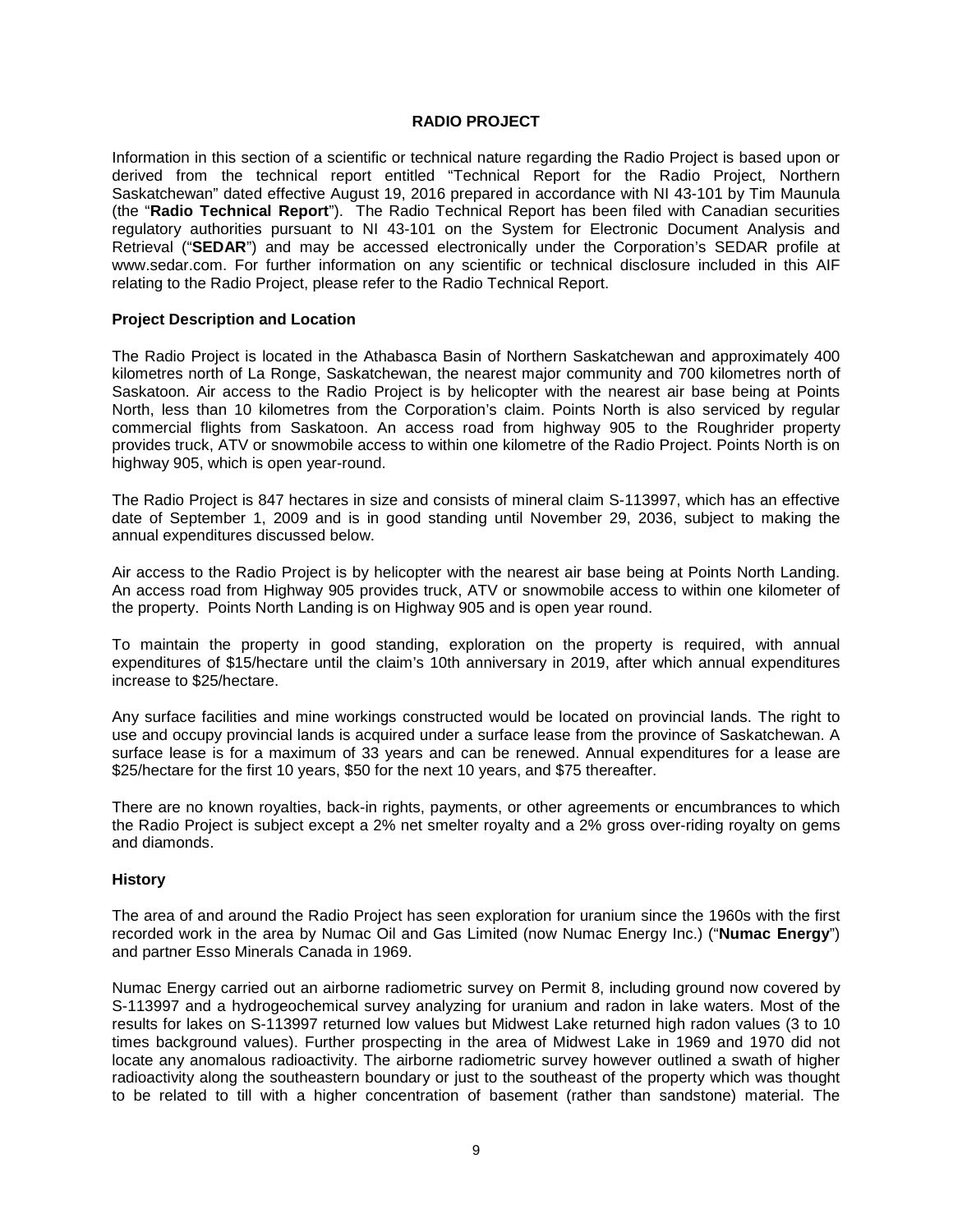subsequent discovery of uranium mineralized sandstone boulders at Midwest Lake in the early 1970s by Numac Energy caused it to focus its exploration activity on that area and the permit covering what is now the S-113997 area lapsed.

In 1976, Kelvin Energy Inc. staked a large land package and optioned it to Asamera Oil Corp. Ltd. ("**Asamera**"). Claim 4728 of this package included what is now S-113997. Asamera was the operator of the large land package, which subsequently became a joint venture with Saskatchewan Mining Development Corp. (now Cameco Corp.) ("**SMDC**").

Work completed in 1976, which covered S-113997, included an airborne radiometric – magnetic - VLF-EM survey which detected a radiometric pattern similar to previously detected by Numac Energy in 1969. Limited prospecting discovered nothing of interest. Several VLF-EM conductors were identified in the area but none appeared to extend to S-113997.

In 1977, Asamera completed, on and in the vicinity of S-113997, an INPUT EM survey which detected no conductors on S-113997, a surficial geology study, lake sediment and water sampling, prospecting and radon in water surveys, radon in soils and ground radiometric surveys. The lake sediment sampling returned above background levels of uranium in many lakes of the project area. Radon in lake, bog and stream waters on the property identified several areas with above background to anomalous values with no discernable pattern. One lake, just at the southern tip of the property boundary produced anomalous uranium in lake sediments (5.0 ppm, background of 2.0 ppm) and anomalous radon in lake and bog waters. Approximately 1,500 metres to the north, samples identified a small area (100mX100m) with anomalous radon in soils. No radioactive boulders were discovered in the area. Also in 1977, a surficial geology study was completed which determined that S-113997 is covered by muskeg, and hummocky and ground moraines.

The discovery in 1977 of mineralization on the Dawn Lake 11 Zone resulted in Asamera concentrating exploration in the Dawn Lake area (a few kilometres to the east of S-113997) and in areas with airborne EM anomalies.

In 1978, a regional gravity survey was completed and S-113997 was interpreted to be in an area of northerly trending basement structures within NE trending gravity gradients.

In 1979, Asamera completed an airborne VLF-EM, radiometric and magnetic survey over its property, including the area of S-113997. Results were similar to those from previous surveys.

Between 1979 and 1982 little work was recorded on the area of S-113997. A Barringer experimental airborne COTRAN test survey was carried out in 1982. Geochemical and other geophysical test work was also completed. The only results of note were two weak EM anomalies detected by the COTRAN System and anomalous nickel and copper values in lake sediments in the area covered by S-113997.

SMDC became operator of the Dawn Lake joint venture in 1983 and little exploration work has been recorded on S-113997 since 1983.

In 1992, boulder geochemical sampling showed high (>60%) illite in sandstone at four of 10 sampling sites in the south corner of the property (the only part of the property that was sampled), and above background lead values at two sites in the same area.

In 2002, AeroTEM and Step loop EM were completed and covered part of S-113997. The Step loop EM survey showed an unexplained early channel anomalous response in the southern part of the property. The AeroTEM consisted of four lines spaced 1000 metres apart. While no basement EM conductors were defined on the Radio Project, the airborne survey results showed large areas of higher conductivity (lower resistivity) which are continuous from line to line along the southeastern boundary.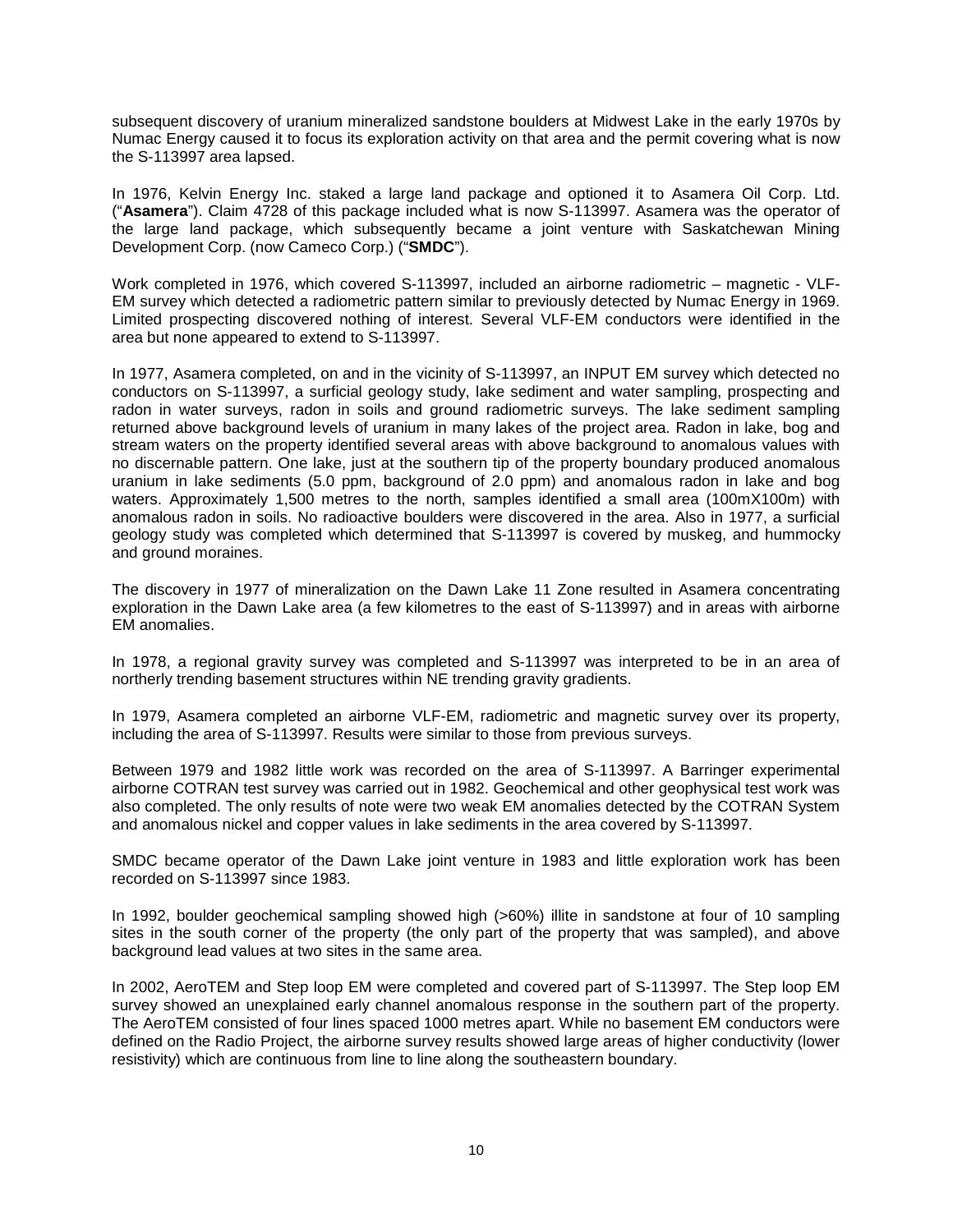No additional information on exploration work conducted after 2005 on S-113997 is recorded in the nonconfidential assessment files.

In 2011, an airborne VTEM, magnetic survey and an airborne magnetic gradiometer survey was completed. The magnetic surveys indicated that the north half of the property is underlain by basement Archean orthogneisses that are strongly magnetic and very resistive while the remainder of the property is underlain by weakly magnetic and variably conductive rocks, probably Wollaston Supergroup metasediments. While no strong EM anomalies (basement graphitic conductors) were defined on the property, the VTEM survey did confirm and extend the weakly conductive basement anomaly detected by the 2002 AeroTEM survey.

In the spring and summer of 2012, NexGen completed ground gravity and DC-Resistivity/Chargeability surveys on the property. Gravity readings were made at 50 metres intervals on cut lines spaced 200 metres apart, with 1,261 gravity measurements made. Eight areas of exploration interest were defined by resistivity lows, often with coincident gravity lows, suggestive of clay alteration, which is often found with unconformity-type uranium mineralization.

A nine hole (3,473 metres) exploration program was also completed in 2013. This diamond drill program is discussed below under "Drilling".

# <span id="page-13-0"></span>**Geological Setting, Mineralization and Deposit Types**

#### *Geological Setting*

The Radio Project lies at the eastern edge of the Athabasca Basin, a middle Proterozoic clastic basin containing a relatively undeformed sequence of unmetamorphosed clastic rocks, predominantly sandstones, named the Athabasca Group.

The Athabasca Group consists of eight formations with provenance, at different times, from the east, south, and northwest. In the Cluff Lake area, almost all of the sequence consists of fine to coarse-grained sandstones; mudstones and dolostones. In the eastern half of the basin only one formation is present, the Manitou Falls Formation, consisting of four units of fluvial sandstones with interbedded pebbly beds and conglomerates.

The Athabasca sandstones on the Radio Project have a thickness of 150 metres to 200 metres and all are a part of the Manitou Falls Formation. There are fine- to medium-grained quartz sandstones with pebbly and conglomeratic beds.

Regional high-resolution magnetic information flown in 2009 with 400 metres line spacing, along with the 2011 data (100 metres spacing), suggest that the northern half of the property is underlain by Archean granitic rocks (magnetic high and strong vertical gradient), and the southern half is underlain by corridors of Wollaston Supergroup metasediments.

# *Mineralization*

The Radio Project is located near the north end of the Eastern Athabasca Basin and there is no known mineralization on the Radio Project.

#### *Deposits*

The target at the Radio Project is unconformity-associated uranium mineralization as pods, veins, and semi-massive replacements, consisting primarily of uraninite close to basal unconformities, in particular those between Proterozoic conglomerate sandstone basins and metamorphosed basement rocks.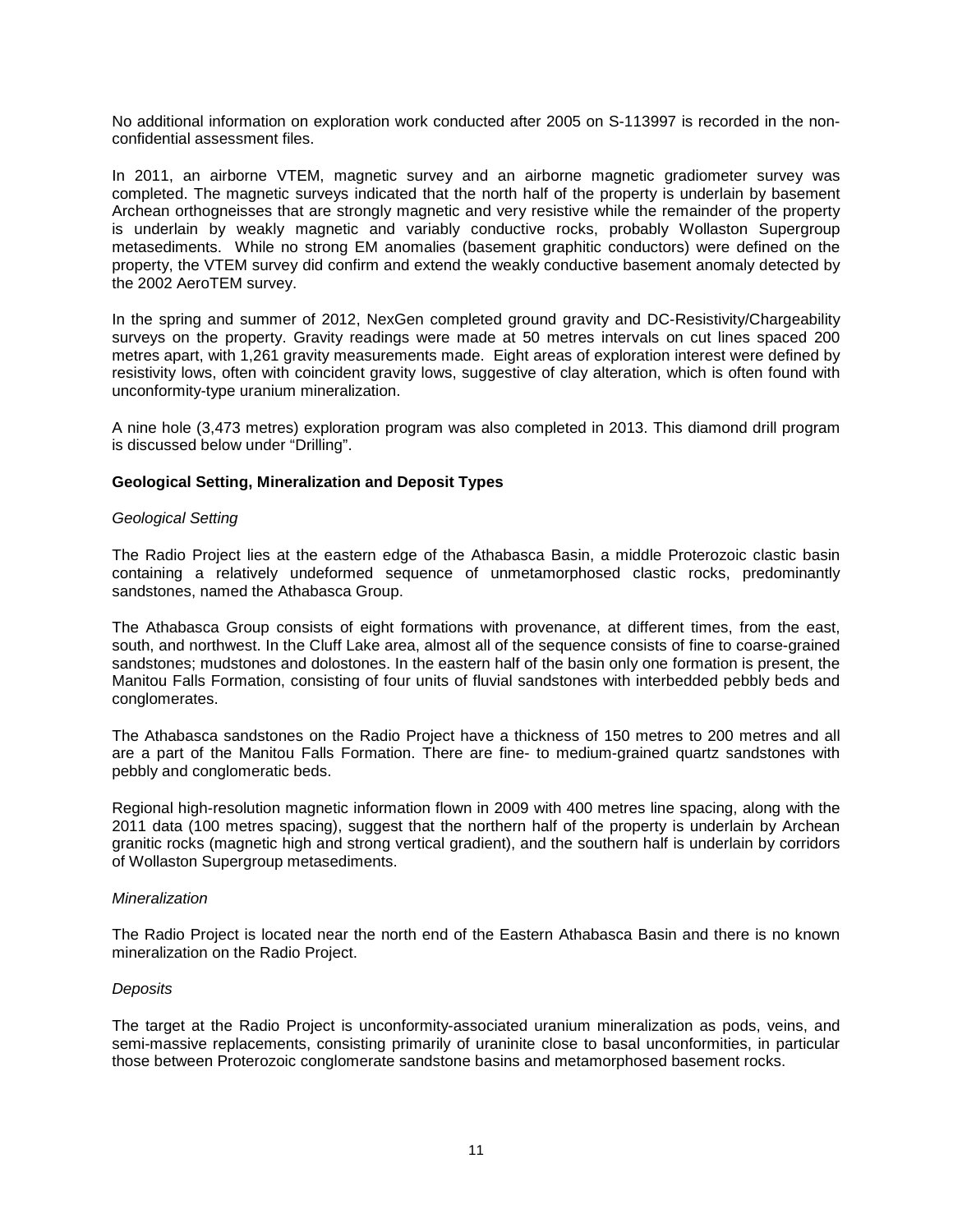The deposits are not large volumetrically, often only a few hundred metres long (up to 2,000 metres), and a few metres up to 40 metres thick and/or wide. Sandstone and/or unconformity hosted deposits (egress type) tend to be physically larger than ingress type basement hosted deposits.

The faulting associated with mineralization propagates upward and fluid movement into the sandstone results in extensive alteration envelopes above mineralization. Alteration consists of variable chlorite, tourmaline, hematite, illite, silicification, and desilicification. The alteration zone and trace amounts of uranium can extend more than 400 metres vertically from the unconformity.

# <span id="page-14-0"></span>**Exploration**

Except as set forth above under "*General Development of the Business*", IsoEnergy has not conducted any non-drilling exploration on the Radio Project.

# <span id="page-14-1"></span>**Drilling**

All historic drilling on the property was completed by NexGen. NexGen completed 3,473 metres of diamond drilling in nine drill holes from June 19 to July 22, 2013. The drill holes were designed to test a combination of airborne magnetic and EM anomalies, as well as ground resistivity and gravity anomalies that are considered to have geophysical signatures similar to other uranium deposits in the Athabasca Basin. Diamond drilling was concentrated on two geophysically-defined trends.

The results are set forth below:

| <b>DDH</b> | <b>Grid E</b> | <b>Grid N</b> | <b>Casing Depth</b><br>(m) | Unc. Depth<br>(m) | <b>EOH</b><br>(m) | <b>Probe Peak</b><br>(cps) | <b>Depth</b><br>(m) | <b>Probe Peak</b><br>Litho |
|------------|---------------|---------------|----------------------------|-------------------|-------------------|----------------------------|---------------------|----------------------------|
| RD-13-01   | L800          | $-1320$       | 3                          | 200.05            | 391.4             | 672                        | 372                 | Pegmatite - BSMT           |
| RD-13-02   | L800          | $-1170$       | 6                          | 204.3             | 401.0             | 632                        | 156                 | Marker Conglomerate - SST  |
| RD-13-03   | L800          | $-1020$       | 4.5                        | 205.8             | 320.4             | 1.183                      | 287                 | Pegmatite - BSMT           |
| RD-13-04   | L1600         | $-1460$       | 9                          | 176.5             | 335.0             | 610                        | 235                 | Pegmatite - BSMT           |
| RD-13-05   | L1600         | $-1460$       | 9                          | 163.7             | 299.0             | 661                        | 185                 | Pegmatite - BSMT           |
| RD-13-06   | L000          | $-2400$       | 9                          | 192.3             | 350.0             | 980                        | 72                  | MFb-SST                    |
| RD-13-07   | L000          | $-2400$       | 8                          | 180.1             | 445.0             | 787                        | 66.5                | MFb-SST                    |
| RD-13-08   | L400          | $-3205$       | 7.5                        | 169.65            | 587.0             | 1.207                      | 227                 | Pegmatite - BSMT           |
| RD-13-09   | 935           | $-2480$       | 9                          | $-167^{(1)}$      | 344.3             | 692                        | 303                 | Pegmatite - BSMT           |
|            |               |               |                            |                   | 3,473.1           |                            |                     |                            |

**Notes:** \*\*All depths are in down hole metres

\*\*Grid coordinates refer to 2012 Ground Geophysics Grid

\*\* Gamma Probe used is model 2PGA (single large Nal crystal probe)

(1) Due to massive core loss

No anomalous radioactivity (herein defined as greater than 300 cps as measured with a hand-held scintillometer) was intersected in any of the nine drill holes. Above average radioactivity (herein defined as greater than 150 cps as measured hand-held scintillometer) was observed in holes RD-13-03, and RD-13-08. Encouraging sandstone alteration, including bleaching, desilicification and argillization was intersected in drill hole RD-13-06, immediately south of the projected trend of the Roughrider metasedimentary corridor.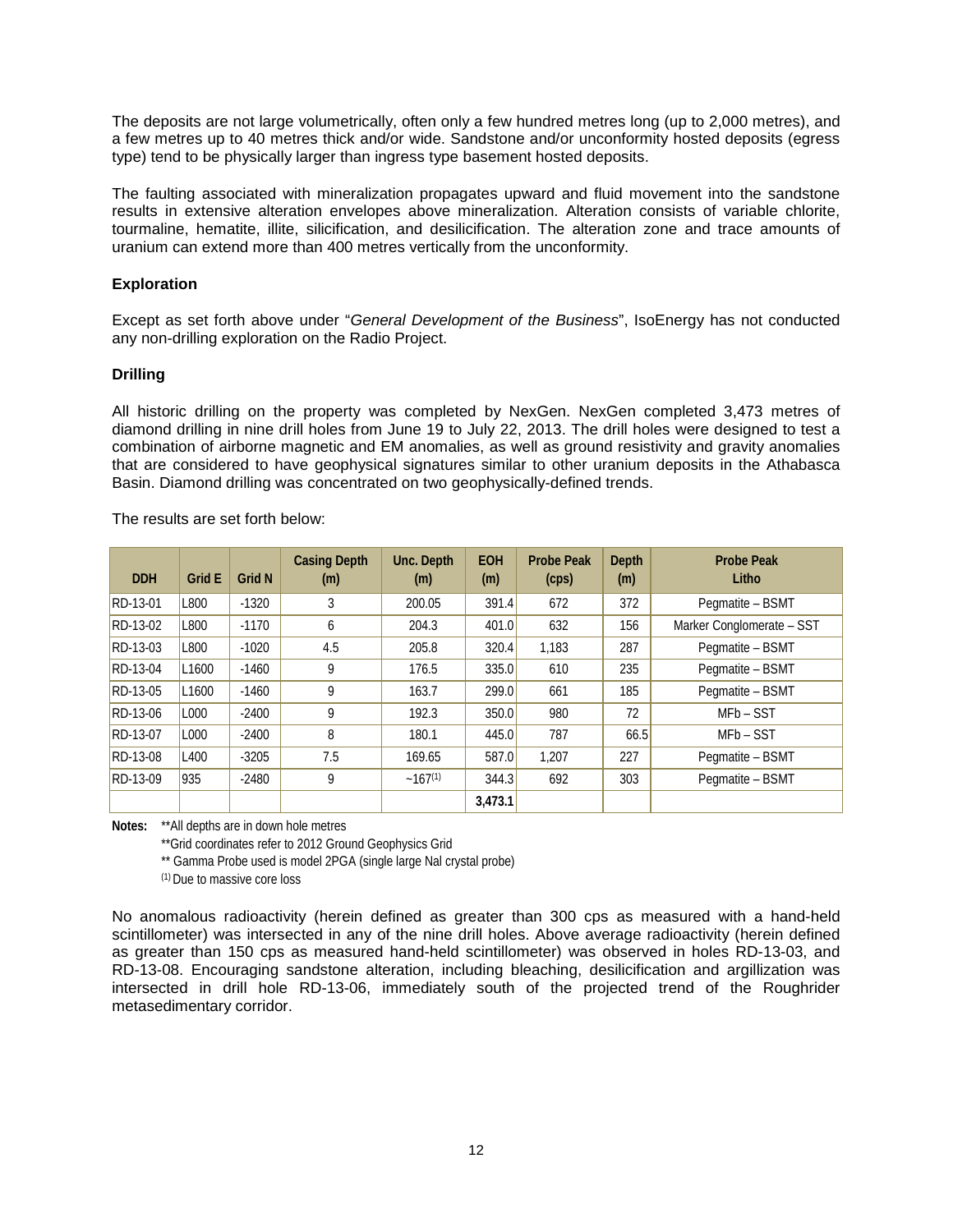# <span id="page-15-0"></span>**Sampling, Analysis and Data Verification**

Representative drill core samples were collected for whole-rock geochemical analysis and spectral analysis in all programs. As well, density measurements and petrographic studies were completed in the NexGen drilling program.

All core was properly aligned and oriented for bottom of hole position. A straight line was marked along the length of core, commencing at the drill helper markings at the bottom of each run and ending at the bottom of the previous run or top of the following run. Run lines were carried onto previous or following runs to determine continuity and/or proper alignment. All core was meter-marked, box 'from and to' were labelled, and boxes were labelled with aluminum identification Dymo "tape."

Geologists logged drill core by recording their observations in a Microsoft Access-based drill database The previously described geotechnical data (scintilometer readings, magnetic susceptibility and conductivity, and box meterages) were also recorded in the database. All of the summarized drill hole data was then entered as descriptive observations of the core (lithology, structure, alteration, mineralization).

Colour photographs of all drill core were taken using a Nikon D3200 digital camera with Nikon AF-S DX Nikkon 18 mm to 55 mm f/3.5 – 5.6 G lens attached. A maximum of four core boxes were arranged in sequential order on a core logging core rack, the core was sprayed with water, and the core was photographed to include all core boxes within the field of view.

Representative drill core samples were collected for whole-rock geochemical analysis, spectral analysis, density measurements, and petrographic studies.

# *Whole Rock Geochemical Samples*

Three different types of samples were collected for whole-rock geochemical analysis: (i) composite "chip" sampling was used for sedimentary rock types; (ii) "point" samples were taken in basement rock types and (iii) split core samples were collected in basement rock types.

Composite samples, being small (centimetre-scale) chip/disc samples, were collected at the end of each row of sedimentary drill core (~1.5 metres intervals) and combined as a composite sample over a 15.0 metres interval. Each sample comprised approximately 10 chips/discs. Point samples, consisting of whole 10.0 cm pieces of core, were removed at systematic 5.0 metres intervals down to the end of hole. Split core samples were collected for geochemical analysis of alteration styles, structures and other features of interest larger than 10.0 cm. Split core samples were variable with thicknesses ranging from 0.1 metres and 1.1 metres wide intervals. All samples were cut using a cart-mounted wet saw.

All geochemical samples were submitted to Saskatchewan Research Council ("**SRC**") in Saskatoon, Saskatchewan for analysis. SRC is an independent laboratory with ISO/IEC 17025 accreditation.

Samples were shipped from site in rice bags and receipts were provided by SRC and provided to Corporation personnel for database entry.

# *Spectral Analysis Samples*

Representative 1.0 cm thick chips/discs of drill core were collected at 5.0 metres systematic intervals within sandstone and basement rock types, or within selective areas of fractures/structures or clay alteration for Short Wave Infra-Red spectroscopy analysis. A total of 292 samples were collected for spectral analysis from nine drill holes of the drilling program.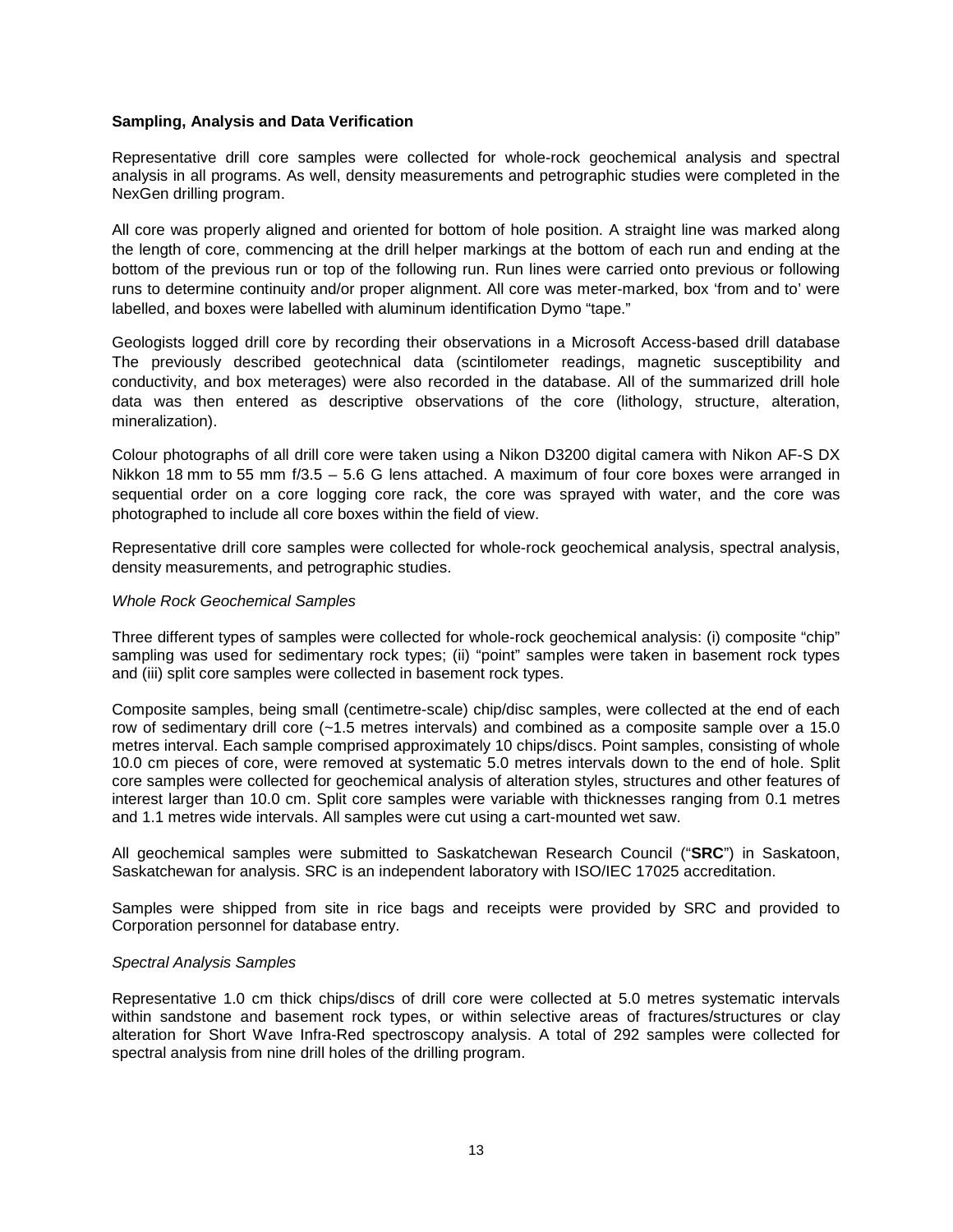## *Density Samples*

Density samples were collected in order to determine density measurements of representative lithologies and alteration styles. Density sample sizes ranged from 8.0 cm to 25.0 cm length. Rock densities were calculated using "weight in air" and "weight in water" measurements. Both dry and wet rock densities were calculated. A total of 54 density samples were collected from all nine drill holes of the drilling program.

#### *Petrographic Samples*

Samples for petrographic studies were collected in order to identify modal mineralogy, alteration assemblages, styles and features, and mineral paragenesis. Petrographic samples were the same samples used for density measurements. A total of 54 petrographic samples were collected from nine drill holes of the drilling program. All petrographic studies were interpreted by SRC.

#### *Sample Preparation and Analysis*

SRC performed the sample preparation on all samples submitted to them. On arrival at SRC, samples were sorted into their matrix types (sandstone or basement rock) and according to radioactivity level. SRC scans all core samples with a hand-held Exploranium GR-110 scintillometer and considers anything above 600 cps as radioactive. No radioactive samples were sent to SRC.

Sample preparation (drying, crushing, and grinding) was done in separate facilities for sandstone and basement samples to reduce the possibility of sample cross-contamination. All samples are crushed and pulverized using agate balls and mills.

Sample drying was carried out at 80° Celsius with the samples in their original bags in large low temperature ovens. Following drying, the samples were crushed to 60% passing two millimeters using a steel jaw crusher. A 100 g to 200 g split was taken of the crushed material using a riffle splitter. This split was then pulverized to 90% passing 150 mesh using a motorized agate mortar and pestle grinding mill. The resulting pulp was transferred to a clear plastic snap-top vial with the sample number labelled on the top. All grinding mills were cleaned between sample runs using steel wool and compressed air. Betweensample grinds of silica sand were performed in case the samples were clay-rich.

Prior to the primary geochemical analyses, the sample materials were digested into solution using two digestion methods. SRC analyzed the samples by inductively coupled plasma mass spectroscopy and inductively coupled plasma optical emission spectroscopy.

# *Quality Control Measures*

Two types of quality assurance/quality control ("**QA/QC**") were "collected" in the field: field duplicate and field blanks. Field duplicate and blank samples were inserted into the sample stream at every 10th sample interval, with each type of sample repeating every 20th sample (i.e., duplicate on sample #10, blank on #20, duplicate on #30, blank on #40, etc.). QA/QC samples were taken regardless of sample type.

All composite, point, point duplicates, and blank whole-rock geochemical samples were inserted into 20.3 cm (8.0 inch) by 33.0 cm (13.0 inch) poly ore bags. All split and split duplicates whole rock geochemical samples were inserted into 30.5 cm (12.0 inch) by 50.8 cm (20.0 inch) poly ore bags. The drill hole, depth the sample was collected from both composite and split core samples, and sandstone or basement rock type were recorded on two sample tags included in sample books. One tag remained attached to the sample book and the other tag was included in the plastic sample bag. A unique number was attributed to each set of tags to avoid sample identification duplication. The sample number was re-written in black marker on the outside of the respective sample bag. All samples were placed within approved white ROPAK IP-1 20 L sample pails and sealed with secure ROPAK U5 lids. The sample numbers included in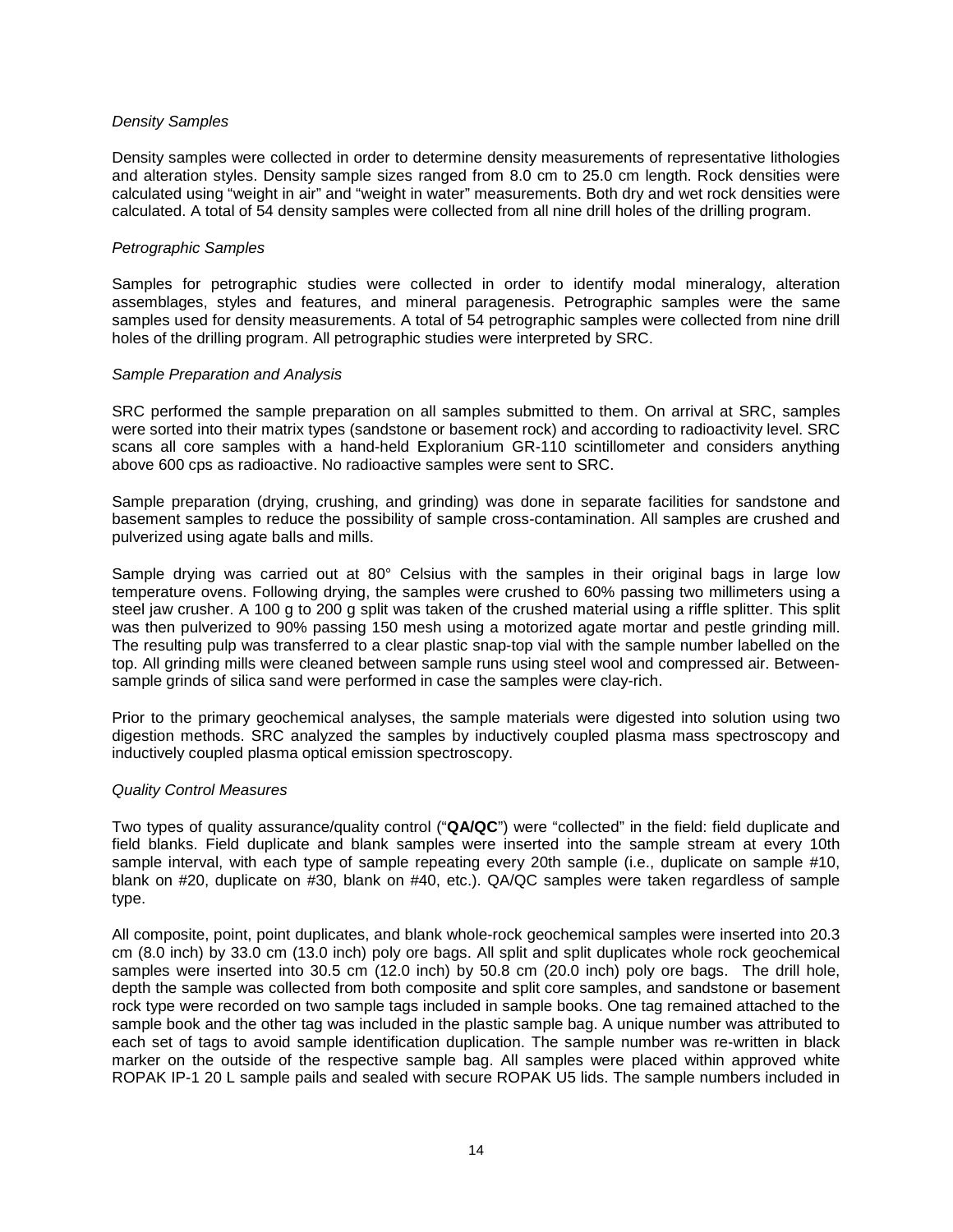each pail were written on the outside of the respective pails, as well as sample shipment dispatch numbers, individual pail number of total pails per dispatch, and shipping from and to addresses.

# *Data Verification*

The data verification procedures consisted of a review of the drill logs, downhole gamma logs, core photos, sample analyses, geological sections and supplemented by core review during the site visit.

# <span id="page-17-0"></span>**Exploration and Development**

Additional exploration at the Radio Project depend on the Corporation's financial resources and an assessment of the merits of the Corporation's other mineral properties. If warranted, future exploration would consist of up to a 15 hole diamond drill program.

# **THORBURN LAKE PROJECT**

<span id="page-17-1"></span>Information in this section of a scientific or technical nature regarding the Thorburn Lake Project is based upon or derived from the technical report entitled "Technical Report for the Thorburn Lake Project, Northern Saskatchewan" dated effective September 26, 2016 prepared in accordance with NI 43-101 by Tim Maunula (the "**Thorburn Lake Technical Report**"). The Thorburn Lake Technical Report has been filed with Canadian securities regulatory authorities pursuant to NI 43-101 on SEDAR and may be accessed electronically under the Corporation's SEDAR profile at www.sedar.com. For further information on any scientific or technical disclosure included in this AIF relating to the Thorburn Lake Project, please refer to the Thorburn Lake Technical Report.

# <span id="page-17-2"></span>**Project Description, Location and Access**

The Thorburn Lake Project is located near the eastern margin of the Athabasca Basin of Northern Saskatchewan. The Thorburn Lake Project is approximately 400 kilometres north of La Ronge, Saskatchewan, the nearest major community, and 700 kilometres north of Saskatoon, the closest large city in the province.

Access to the Thorburn Lake Property is via all-weather highway 905 from Points North Landing, the closest population centre, and then south 31 kilometres on the Cigar Lake mine road that traverses the property. Points North is serviced by regular commercial flights from Saskatoon. La Ronge, a supply centre for northern Saskatchewan, is 440 kilometres by road to the south.

The Thorburn Lake Project consists of two contiguous mineral claims: S-108047 and S-108048 and covers 2,802 hectares. Mineral dispositions S-108047 and S-108048 were acquired by ground staking in 2005. Each of mineral claim S-108047 and S-108048 has an effective date of February 25, 2025 and expires on May 25, 2034 and May 25, 2031, respectively

Any surface facilities and mine workings constructed on the property would be located on provincial lands. The right to use and occupy provincial lands is acquired under a surface lease from the province of Saskatchewan. A surface lease is for a maximum of 33 years and can be renewed. Annual expenditures for a lease are \$25/hectare for the first 10 years, \$50 for the next 10 years, and \$75 thereafter.

There are no known royalties, back-in rights, payments, or other agreements or encumbrances to which the Thorburn Lake Project is subject except that there is a 1% net smelter royalty and a 10% carried interest on the Thorburn Lake Property. The carried interest can be converted to an additional 1% net smelter royalty at the holder's option upon completion of a bankable feasibility study.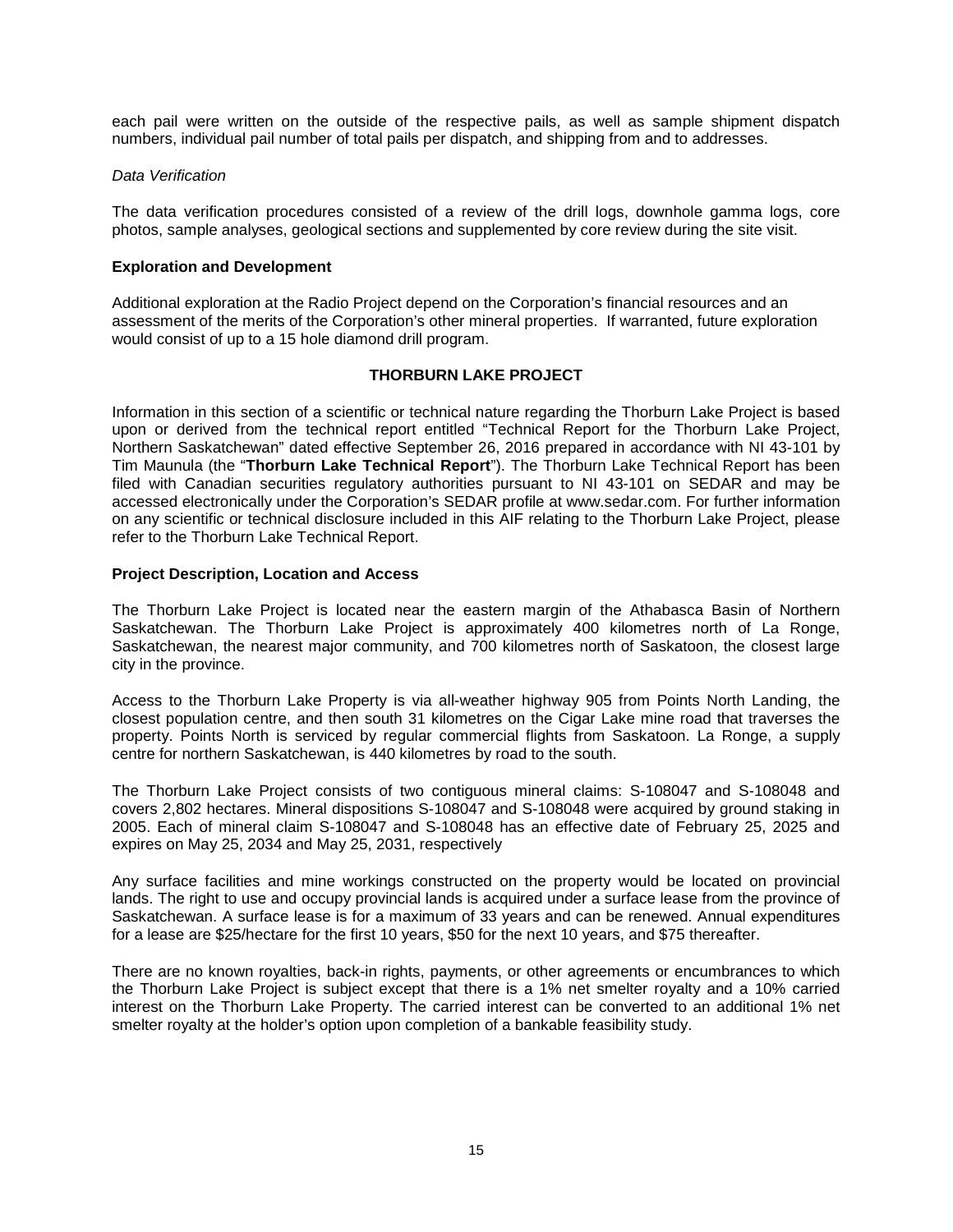# <span id="page-18-0"></span>**History**

Surface exploration in the area began in 1968, when Numac Mining Ltd. ("**Numac Mining**") acquired Permit No. 8 over the Thorburn Lake area. In 1969, Numac Mining completed an airborne radiometric survey and ground follow-up. From 1976 to 1985 SMDC conducted exploration on the Thorburn Lake Property area including airborne and ground geophysical surveys and diamond drilling.

From 1988 to 2003, Cameco Corporation ("**Cameco**") conducted diamond drilling, ground geophysical surveys and boulder and till sampling surveys on areas overlapping the Thorburn Lake Property.

In 2006, a versatile time domain electromagnetic ("**VTEM**") and a magnetometer survey was completed over the Thorburn Lake Property by Dejour Enterprises Ltd., which identified a basement conductor. The total survey line coverage was 3804.2-line kilometres.

From April 9 to May 3, 2007, Titan Uranium Inc. ("**Titan**") conducted a ground transient EM survey on the Thorburn Lake Property, which identified a weak conductor.

At the end of June 2011, a ground resistivity survey was completed. The survey outlined several targets that are interpreted as alteration chimneys along and cross-cutting the Thorburn Lake electromagnetic (TDEM) conductive trend. The combination of TDEM and DC resistivity surveys are effective in detecting conductors and hydrothermal alteration anomalies. These features are typically found associated with fault zones and unconformity-type uranium deposits in the Athabasca Basin.

In 2008 and 2011, Titan completed diamond drilling to test the conductive targets identified by the geophysical surveys. See "Details of the Thorburn Lake Project – Drilling" below.

There are no known historical mineral resource or mineral reserve estimates in respect of the Thorburn Lake Project and no production from the property.

# <span id="page-18-1"></span>**Geological Setting, Mineralization and Deposit Types**

# *Geological Setting*

The Thorburn Lake Project lies near the eastern edge of the Athabasca Basin, a middle Proterozoic clastic basin containing a relatively undeformed sequence of unmetamorphosed clastic rocks, predominantly sandstones, named the Athabasca Group.

The Athabasca Group consists of eight formations with provenance, at different times, from the east, south, and northwest. In the eastern half of the basin only one formation is present, the Manitou Falls Formation, consisting of four units of fluvial sandstones with interbedded pebbly beds and conglomerates.

The surficial sediments on the Thorburn Lake Project consist of sandy till cover often forming drumlins, glacio-lacustrine deposits, and outwash sand, gravel, and boulders. The depth of this till cover was found to vary during drilling from 2.1 metres to 47.0 metres. Depth to the basement of the Thorburn Lake Project ranged from 285.1 metres to 315.6 metres below surface. Bedrock geology in the region consists of Athabasca sandstones and conglomerates underlain by Paleoproterozoic and Archean metasedimentary rocks and meta-intrusive rocks (pelitic schist or gneiss, graphitic pelite, graphitic schist, amphibolite, graphitic gneiss, altered to unaltered quartzo-feldspathic gneiss, foliated granite, and granitic pegmatite).

Within the property, the Athabasca Group sandstones are characterized as fine to coarse-grained quartz arenite with finer grained clay and silt intervals and conglomeratic layers. The colour varies from white and grey-beige to light-dark pink or purple. Iron staining consists predominantly of light pink to purple or brick red hematite and is most common in coarse intervals within the sandstone and conglomerate. Chlorite, sericite, and clay minerals are present in minor quantities throughout the sandstones and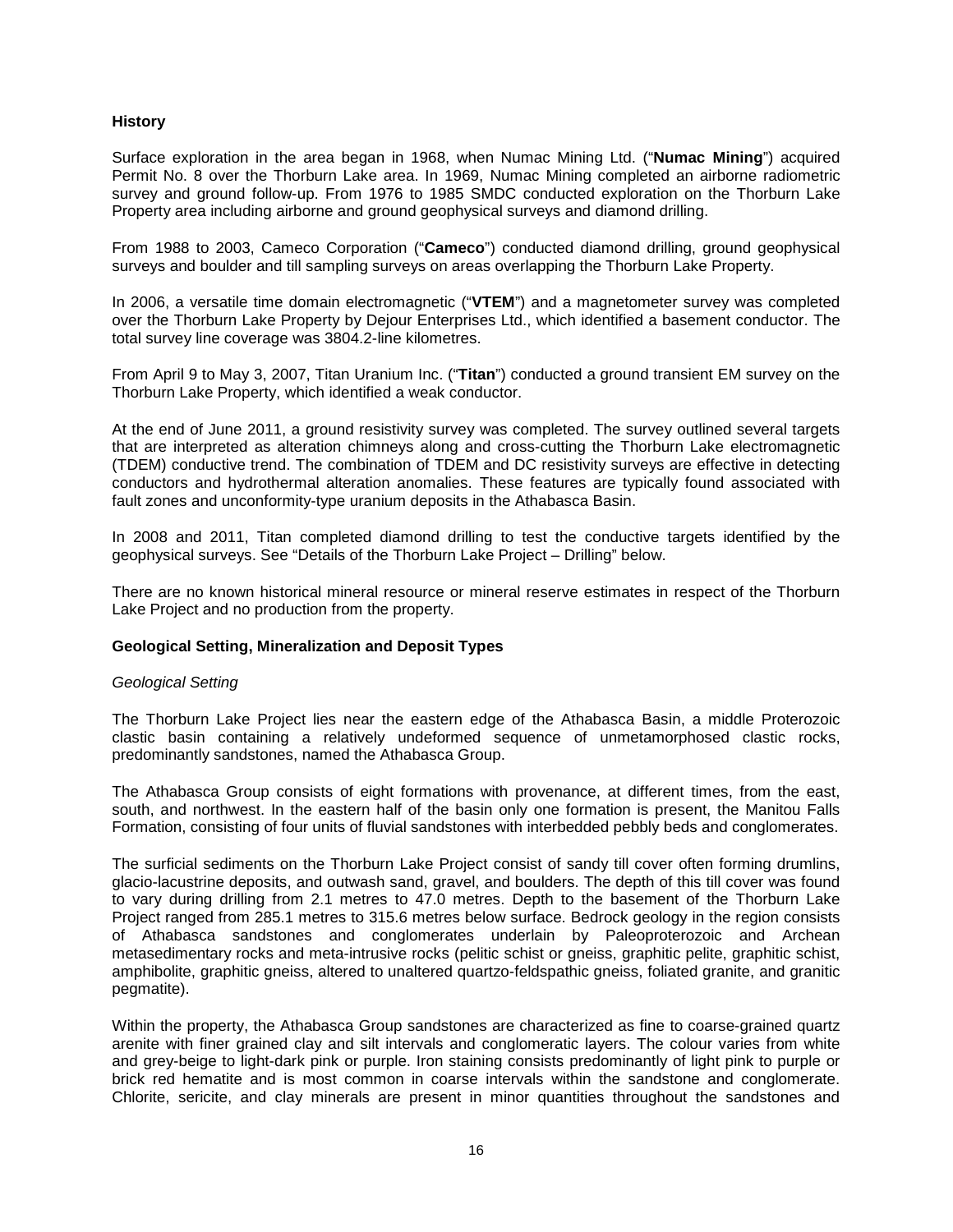typically increase close to the base of the sandstone package. Basal sections are typically coarse-grained sandstone inter-bedded with pebbly conglomerate with clasts ranging from 1 mm to 65 mm in diameter. Generally, the basal unit is coarser, contains more clay, and is less competent than the rocks above.

The basement rocks are predominantly quartzo-feldspathic gneiss, graphitic gneiss, graphitic pelite, graphitic pelitic schist, foliated granite, amphibolite, and granitic pegmatite. Alteration related to regolith development in the upper sections consists of a hematitic zone and grades into a green coloured chlorite and sericite alteration zone. Paleoweathering related alteration effects are rarely observed more than 100 metres below the unconformity.

# *Mineralization*

In 2008, uranium enrichment at the Athabasca Group-basement unconformity was identified. Alteration in the basal sandstone, bleaching and clay alteration in the basement rocks, the thick section of sandstone with anomalous uranium values and low-grade uranium mineralization at the unconformity indicate a potential mineralized hydrothermal system. In 2011, several drill holes intersected significant uranium anomalies.

# *Deposit Types*

The target on the property is unconformity-associated uranium mineralization as pods, veins, and semimassive replacements, consisting primarily of uraninite close to basal unconformities, in particular those between Proterozoic conglomerate sandstone basins and metamorphosed basement rocks.

The deposits are not large volumetrically, often only a few hundred metres long (up to 2,000 metres), and a few metres to 40 metres thick and/or wide. Sandstone and/or unconformity hosted deposits (egress type) tend to be physically larger than ingress type basement hosted deposits.

The faulting associated with mineralization propagates upward and fluid movement into the sandstone results in extensive alteration envelopes above mineralization. Alteration consists of variable chlorite, tourmaline, hematite, illite, silicification, and desilicification. The alteration zone and trace amounts of uranium can extend more than 400 metres vertically from the unconformity.

# <span id="page-19-0"></span>**Exploration**

For a description of non-drilling exploration completed at the property please see "General Description of the Business".

# <span id="page-19-1"></span>**Drilling**

From April to May 2008, Titan drilled four holes totaling 1,568 metres. All four holes were successfully drilled past the unconformity between the Athabasca sandstone and basement rocks. Down hole gamma probe surveys were completed for all four holes. This program identified uranium enrichment at the Athabasca Group-basement unconformity.

From September 2, 2011 through to October 26, 2011, Titan completed an additional 10-hole diamond drill program, totaling 4,248 metres. The first 2011 hole was abandoned after sand fill caused equipment loss, but following this, all 10 holes were successfully drilled and recovered past the basement unconformity into the underlying Wollaston Domain rocks. Downhole gamma surveys and core sample assays were successfully completed for all ten holes. In holes that featured significant uranium anomalies, it was common to find thick (up to 40 metres to 50 metres) graphitic intervals, containing up to 10% graphite, some of which are high strain zones, as well as trace disseminated pyrite in both graphitic and non-graphitic lithologic units. Of particular note, drill hole TBN-11-05a encountered 0.43% U3O8 over 0.6 m at the unconformity.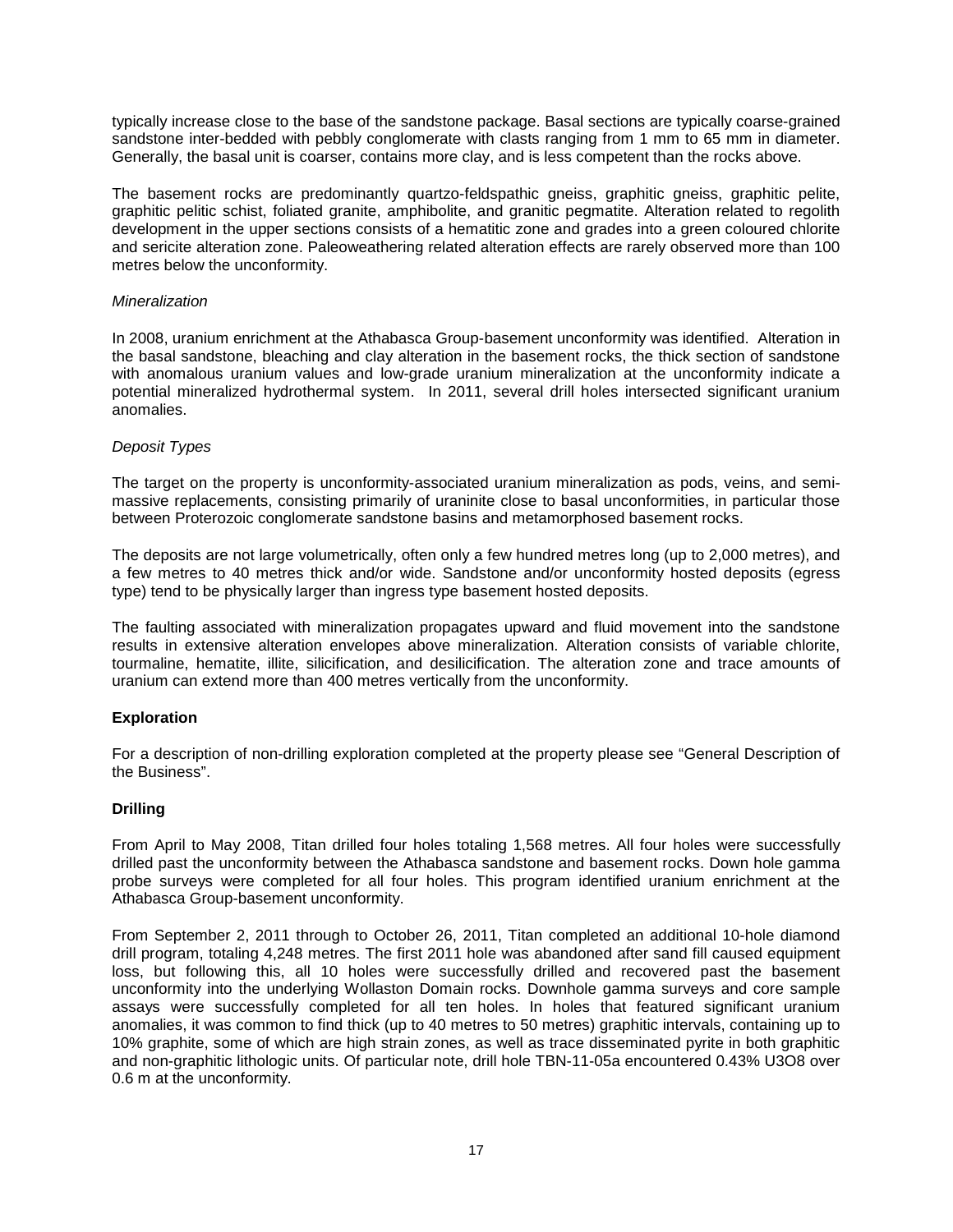# <span id="page-20-0"></span>**Sampling, Analysis and Data Verification**

Sampling procedures for drill core varied depending on location of the unconformity in each of the drill holes. The sandstone units were composite sampled over 10 metres intervals starting from the beginning of the hole and continuing to within 1 metre of the basement unconformity. Composite samples consist of equal sized chips taken at the same end of each row in the core boxes over a 10 metre interval.

From a few metres above to a few metres beneath the unconformity, the core was split using a manual core splitter. One-half of the core was returned to the core box as a representative of the material being sampled. The remaining half of the core was collected at short intervals of around 1 metre and the material placed in numbered plastic bags.

Sample tags with the sample number and depth recorded were placed in the bags before they were sealed and shipped to SRC in Saskatoon for analysis. A second set of sample tags with corresponding numbers was stapled in the core box at the start of each sample interval.

More extensive basement sampling with 0.5 metres to 1.0 metre intervals were conducted in the basement where intense alteration or graphite was observed.

All samples were shipped to SRC in Saskatoon, Saskatchewan for analysis. SRC is independent of IsoEnergy and holds ISO/IEC 17025 2005 accreditation. The samples were then dried, crushed, and pulverized as part of their standard multi-element exploration package for uranium.

Typically, SRC reports multi element concentrations following two different digestions—partial and total. Partial digestions do not liberate metals from the more refractory minerals, and detection limits are generally lower. Partial uranium values therefore usually report only oxide uranium from hydrothermal sources, while total uranium values can include primary uranium contained for example in heavy minerals from basal conglomerates.

Multi-element analyses were performed with ICP-OES and ICP-MS. Partial uranium was determined by fluorimetry. Boron was fused in a pressed pellet and then analyzed by ICP-OES.

At SRC, quality control measures included:

- in an average set of 40 samples, at least two standards and one replicate pulp analysis;
- monitoring the limits for the quality control parameters and flagging all samples that do not meet requirements for repeat preparation and analysis; and
- deferring report results until all quality controls are passed.

Data verification was conducted for those drill holes in respect of which significant uranium anomalies were present to confirm the anomalous uranium mineralization. The data verification procedures included a review of drill logs, downhole gamma logs, core photos and sample analyses and these were supplemented by core review and scintillometer scanning during a site visit.

# <span id="page-20-1"></span>**Exploration and Development**

Additional exploration at the Thorburn Lake Project depend on the Corporation's financial resources and an assessment of the merits of the Corporation's other mineral properties. If warranted, future exploration would consist of an eight to ten diamond drilling program.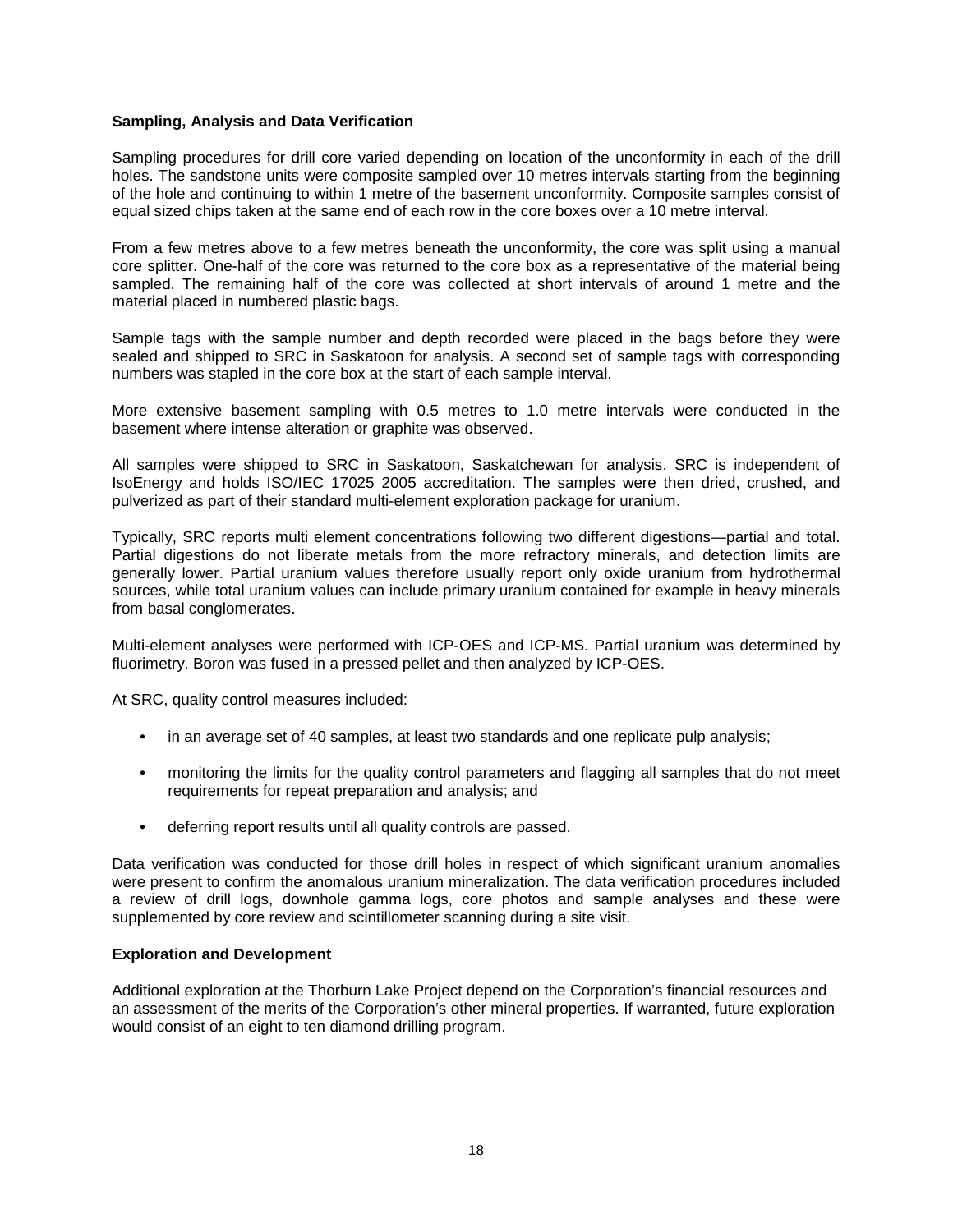# **OTHER PROPERTY INTERESTS**

<span id="page-21-0"></span>In addition to the Radio Project and the Thorburn Lake Project, the Corporation holds other early stage properties in its exploration portfolio, which are further described below.

# **Madison Property**

The Madison property is located 14 kilometres east from the Sand Lake uranium deposit and only 6.5 kilometres west of Highway 905. The Madison property has 11 historic drill holes completed by Eldorado Gold Limited, Denison Mines Corp., and Cameco, with only one occurring after 1989. Historic drilling has returned intersections of up to 217 ppm U<sub>3</sub>O<sub>8</sub>. Sandstone cover is very thin at the Madison property at only 60 metres. See "Description of the Business – History – 2017 – Exploration – Madison Property" for a description of exploration work conducted by IsoEnergy at the Madison property.

# **2Z Property**

The 2Z property is located 12 kilometres southeast of the Sand Lake uranium deposit. Historic drilling on the 2Z Lake property has intersected up to 5200 ppm U3O immediately below the unconformity. The property is characterized by thin (100 metres) sandstone cover, and all drill holes except one were terminated immediately below the unconformity. As a result, the basement-hosted uranium potential is untested. All drilling was done in the 1970s with the exception of one hole in 1987, which was the only one to be drilled past 120 metres.

# **Carlson Creek**

The Carlson Creek property is located 19 kilometres northeast of McArthur River and is contiguous with the Christie Lake project which hosts the Paul Bay and Ken Pen basement hosted uranium deposits. Only six drill holes have ever been completed on the Carlson Creek property and confirmed the presence of graphitic metasediments on the property.

# **North Thorburn Property**

The North Thorburn property is located one kilometre northeast of the Thorburn Lake Project and 12 kilometres northeast of the Cigar Lake mine along the same geological trend. North Thorburn has excellent infrastructure and can be easily accessed year round. The North Thorburn property is almost unexplored, with no previous drilling completed within the current claim boundary.

# **Geiger Property**

The Geiger property is located 13 kilometres northwest of the Radio Project near several uranium deposits, mines and mills. Geiger is adjacent to the Wollaston-Mudjatik transition zone, a major crustalscale structural zone. Sandstone cover at the property is thin and ranges between 101 metres and 358 metres. Drill hole HL-50 intersected 2.74% U3O8 over 1.2 metres in the basement on the H11 South conductor. Follow-up efforts were focused primarily on locating mineralization at the sub-Athabasca unconformity. Consequently, opportunities for additional basement hosted mineralization proximal to HL-50 are considered excellent. Additionally, drill hole HL-76 was completed 1.6 kilometres along strike to the northeast along the same conductor as HL-50 and intersected 0.65% U3O8 over 0.1 metres. Mineralization in HL-76 is located in the basement and is part of a broader 27 metres thick zone of strong alteration and elevated geochemistry.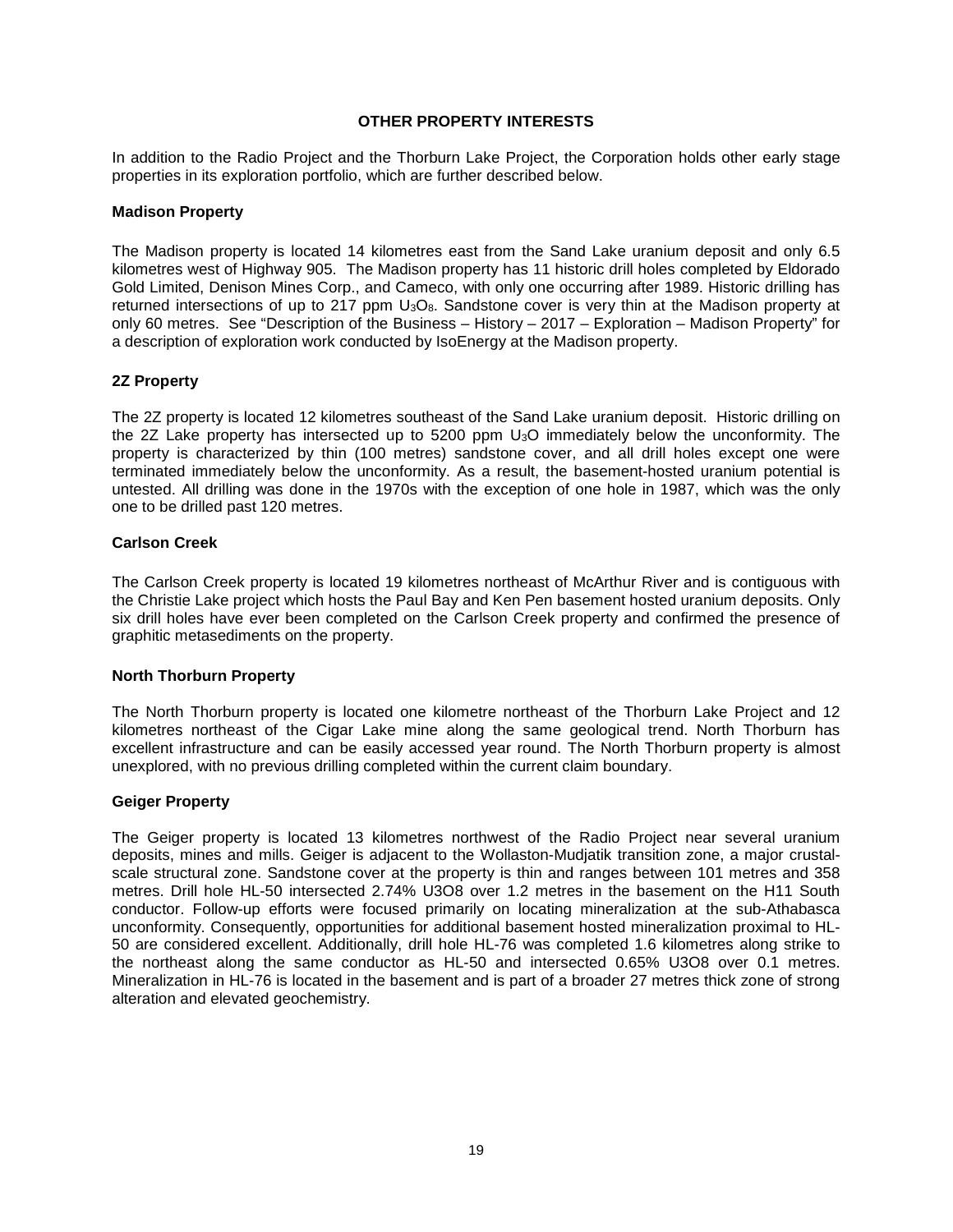# **Fox Property**

The Fox property consists of two contiguous claims totaling 1,374 hectares located 15 kilometres north of Cameco's Key Lake uranium mill. Infrastructure in the area is excellent, with the southern edge of the claims being within one kilometre of Fox Lake road which provides year‐round exploration access. According to Saskatchewan government records, no exploration drill holes have ever been completed within the boundary of the Fox property, despite the presence of a 4.5‐kilometre‐long zone of low magnetic susceptibility that spans the property in a north‐south direction and may indicate the presence of prospective metasedimentary basement rocks. Depth to the sub‐Athabasca unconformity, based on drill holes on nearby properties, is estimated to be between 205 and 400 metres.

# **East Rim Property**

The East Rim property was staked on November 2, 2017 and consists of seven contiguous claims totaling 6,703 hectares. The East Rim property is located along the east margin of the Athabasca Basin, nine kilometres southwest of UEX Corp.'s West Bear uranium deposit and nine kilometres west of Highway 905. The property encompasses over 15 kilometres of a northeast trending magnetic low feature that may represent prospective metasedimentary stratigraphy. A large offset in the basin margin is observed in Saskatchewan government data and appears spatially related to the magnetic low feature, suggesting the presence of a major structural zone. According to Saskatchewan government records, only four exploration drill holes have ever been completed within the East Rim property boundary, none of which are located in the prospective magnetic low feature.

# **Full Moon Property**

Consisting of 4,872 hectares in 12 contiguous claims, the Full Moon property was staked on November 7, 2017. Full Moon is located within four kilometres of Areva's Moonlight uranium occurrence and six kilometres east of the Geiger property. Full Moon is proximal to existing infrastructure, being within 18 kilometres of the McClean Lake uranium mill. Several prominent magnetic low trends with historic conductors are present on the Full Moon property, including a portion of the Tuning Fork conductor system that extends on to the property from Denison Mining Corp.'s Hatchet Lake project. Previous drilling at Tuning Fork has intersected intense basement clay alteration with weak uranium mineralization and strong uranium pathfinder mineralization. Similar to the Fox and East Rim properties, the Full Moon property is underexplored with only 17 historic drill holes within the property boundary

# **Whitewater Property**

The Whitewater property consists of 15 contiguous claims totaling 25,966 hectares located along the northern rim of the Athabasca basin. The entire Whitewater property is located just off-basin, therefore there is no sandstone cover. At its closest point, the Whitewater property boundary is within 5 kilometres of the edge of the Athabasca basin. The property covers over 26 kilometres of the Grease River shear zone which separates the Beaverlodge, Train and Dodge domains to the northwest from the Tantato domain to the southeast. This prominent, long-lived, crustal-scale structure is known to host Athabasca basin related uranium mineralization at the nearby Fond du Lac deposit 26 kilometres along-strike to the southwest. Uranium mineralization is also present on the property. The Saskatchewan government's Mineral Deposits Index lists a total of 25 uranium occurrences located within the Whitewater property boundary.

# **Mountain Lake Property**

The Mountain Lake property is located in the Hornby Bay Basin, Nunavut. The property consists of five claims totaling 5,625 hectares and was acquired by staking. Mountain Lake is located 100 kilometres southwest of the coastal community of Kugluktuk. Discovered in 1976, the property area was the subject of intense exploration during the 1970s and 1980's. Pitchstone Exploration Ltd. and Triex Minerals Corp. carried out additional exploration during the period 2005 to 2008, including the completion of 30 drill holes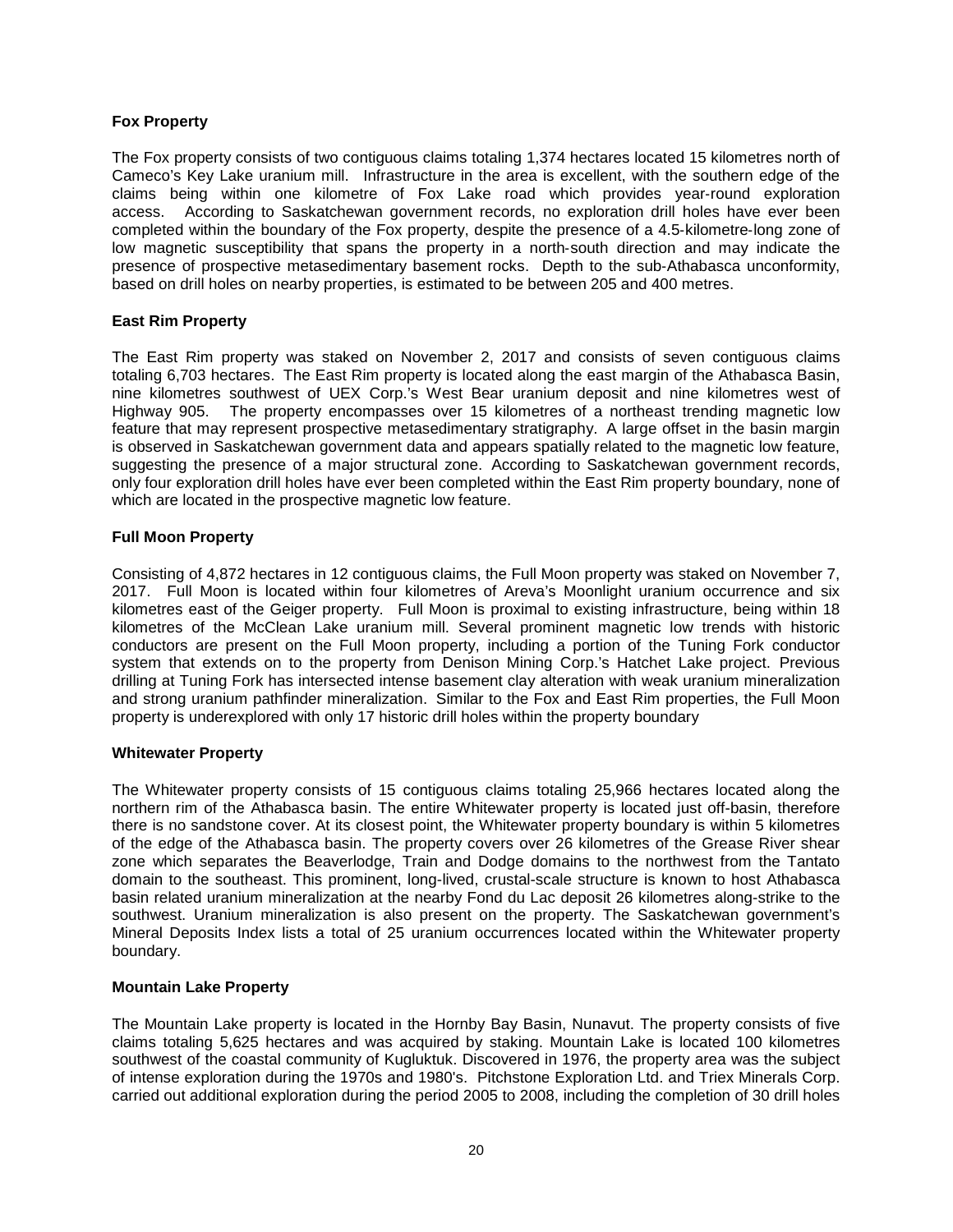in the area, 15 of which were located within or immediately adjacent to the Mountain Lake deposit itself. Uranium mineralization at Mountain Lake is hosted within sandstone of the mid-Proterozoic Dismal Lakes Group within the Hornby Bay Basin. The deposit is a shallow-dipping (5-10 degrees) tabular zone of stratabound mineralization that extends from the top of the bedrock (10-30 metres below surface) down to approximately 180 metres below surface at its deepest point. Overall, the mineralization covers an area measuring 1,300 metres long and up to 320 metres wide. The thickness ranges from 1.0 to 6.5 metres. High grade mineralization is locally present, with drill intersections returning up to 5.19% U3O8 over 0.9 metres.

These properties remain prospective and the Corporation has only completed limited, if any, exploration of these properties.

# **RISK FACTORS**

<span id="page-23-0"></span>The operations of the Corporation are speculative due to the high-risk nature of its business which is the exploration of mining properties. These are not the only risks and uncertainties that the Corporation faces. Additional risks and uncertainties not presently known to the Corporation or that the Corporation currently considers immaterial may also impair its business operations. These risk factors could materially affect the Corporation's future operating results and could cause actual events to differ materially from those described in forward-looking statements relating to the Corporation.

# <span id="page-23-1"></span>**Negative Operating Cash Flow and Dependence on Third Party Financing**

The Corporation has no source of operating cash flow and there can be no assurance that the Corporation will ever achieve profitability. Accordingly, the Corporation is dependent on third party financing to continue exploration activities on the Corporation's properties, maintain capacity and satisfy contractual obligations. Accordingly, the amount and timing of expenditures depends on the Corporation's cash reserves and access to third party financing. Failure to obtain such additional financing could result in delay or indefinite postponement of further exploration and development of the Corporation's properties or require the Corporation to sell one or more of its properties (or an interest therein).

# <span id="page-23-2"></span>**Uncertainty of Additional Financing**

As stated above, the Corporation is dependent on third party financing, whether through debt, equity, or other means. Although the Corporation has been successful in raising funds to date, there is no assurance that the Corporation will be successful in obtaining required financing in the future or that such financing will be available on terms acceptable to the Corporation. The Corporation's access to third party financing depends on a number factors including the price of uranium, the results of ongoing exploration, a claim against the Corporation, a significant event disrupting the Corporation's business or the uranium industry generally, or other factors may make it difficult or impossible to obtain financing through debt, equity, or other means on favourable terms, or at all. As previously stated, failure to obtain such additional financing could result in delay or indefinite postponement of further exploration and development of the Corporation's properties or require the Corporation to sell one or more of its properties (or an interest therein).

# <span id="page-23-3"></span>**The Price of Uranium Price and Alternate Sources of Energy**

The price of uranium is at historically low levels and the price of the Corporation's securities is highly sensitive to fluctuations in the price of uranium.Historically, the fluctuations in these prices have been, and are expected to continue to be, affected by numerous factors beyond the Corporation's control. Such factors include, among others: demand for nuclear power; political and economic conditions in uranium producing and consuming countries; public and political response to a nuclear accident; improvements in nuclear reactor efficiencies; reprocessing of used reactor fuel and the re-enrichment of depleted uranium tails; sales of excess inventories by governments and industry participants; and production levels and production costs in key uranium producing countries.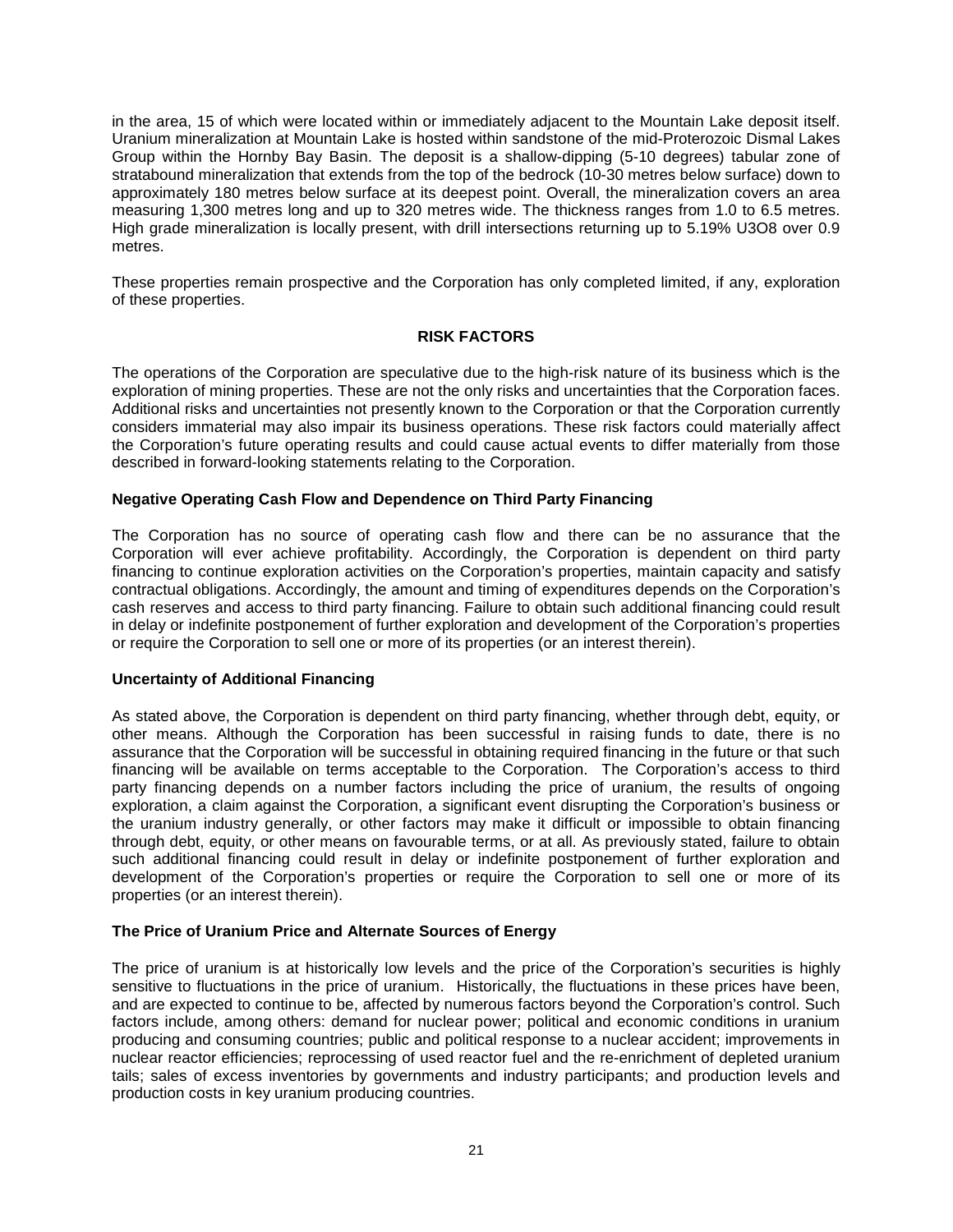In addition, nuclear energy competes with other sources of energy like oil, natural gas, coal and hydroelectricity. These sources are somewhat interchangeable with nuclear energy, particularly over the longer term. If lower prices of oil, natural gas, coal and hydro-electricity are sustained over time, it may result in lower demand for uranium concentrates and uranium conversion services, which, among other things, could lead to lower uranium prices. Growth of the uranium and nuclear power industry will also depend on continuing and growing public support for nuclear technology to generate electricity. Unique political, technological and environmental factors affect the nuclear industry, exposing it to the risk of public opinion, which could have a negative effect on the demand for nuclear power and increase the regulation of the nuclear power industry. An accident at a nuclear reactor anywhere in the world could affect acceptance of nuclear energy and the future prospects for nuclear generation.

All of the above factors could have a material and adverse effect on the Corporation's ability to obtain the required financing in the future or to obtain such financing on terms acceptable to the Corporation, resulting in material and adverse effects on its exploration and development programs, cash flow and financial condition.

# <span id="page-24-0"></span>**Loss of Entire Investment**

An investment in the Common Shares is speculative and may result in the loss of an investor's entire investment. Only potential investors who are experienced in high risk investments and who can afford to lose their entire investment should consider an investment in the Corporation.

# <span id="page-24-1"></span>**Mineral Exploration is Speculative**

The Corporation is seeking mineral deposits on exploration projects where there are not yet established commercial quantities. There can be no assurance that economic concentrations of minerals will be determined to exist on the Corporation's property holdings within existing investors' investment horizons or at all. The failure to establish such economic concentrations could have a material adverse outcome on the Corporation and its securities, as major expenses may be required to locate and establish mineral reserves, to develop metallurgical processes and to construct mining and processing facilities at a particular site. The Corporation's planned programs and budgets for exploration work are subject to revision at any time to take into account results to date. The revision, reduction or curtailment of exploration programs and budgets could have a material adverse outcome on the Corporation and its securities. Whether income will result from projects undergoing exploration programs depends on the successful establishment of mining operations. Factors including, but not limited to, government regulations (such as those governing prices, taxes, royalties, land tenure, land use and environmental protection), costs, actual mineralization, size and grade of mineral deposits, consistency and reliability of ore grades and commodity prices may affect successful project development. Few properties that are explored are ultimately developed into producing mines.

# <span id="page-24-2"></span>**Additional Exploration Risks**

The risks and uncertainties inherent in exploration activities include but are not limited to: general economic, market and business conditions, the regulatory process and actions, failure to obtain necessary permits and approvals, technical issues, new legislation, competitive and general economic factors and conditions, the uncertainties resulting from potential delays or changes in plans, the occurrence of unexpected events and management's capacity to execute and implement its future plans. Discovery of mineral deposits is also dependent upon a number of factors, not the least of which are the technical skills of the exploration personnel involved and the capital required for the programs. The cost of conducting exploration programs may be substantial and the likelihood of success is difficult to assess. There is no assurance that the Corporation's mineral exploration activities will result in any discoveries of any bodies of commercial ore. There is also no assurance that even if commercial quantities of ore are discovered that it will be developed and brought into commercial production. The commercial viability of a mineral deposit once discovered is also dependent upon a number of factors, most of which are beyond the control of the Corporation and may result in the Corporation not receiving adequate return on investment capital.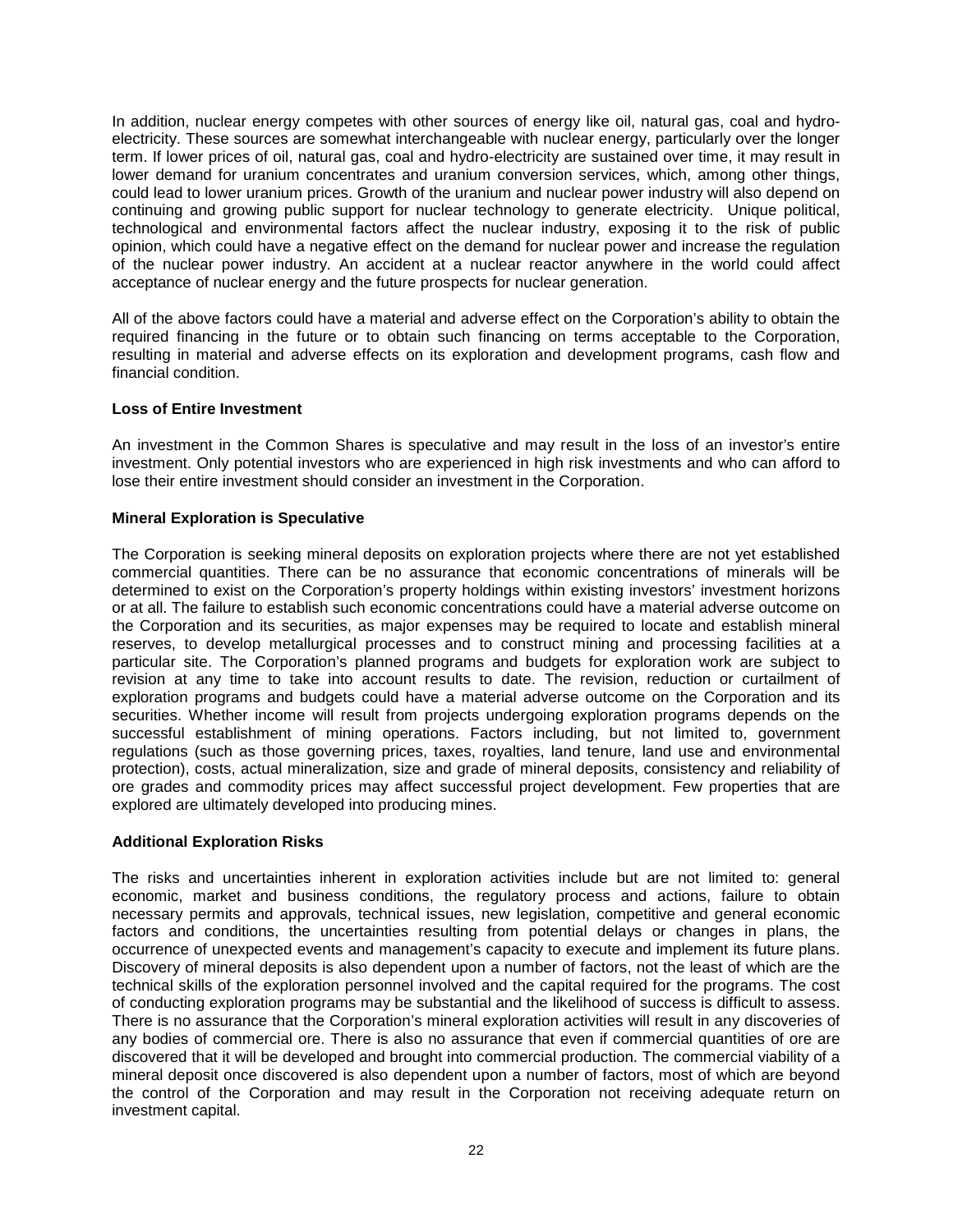# <span id="page-25-0"></span>**No Known Mineral Resources or Reserves**

There are no known bodies of commercial minerals on the Corporation's mineral exploration properties. The exploration programs undertaken and proposed constitute an exploratory search for mineral resources and mineral reserves or programs to qualify identified mineralization as mineral reserves. There is no assurance that the Corporation will be successful in its search for mineral resources and mineral reserves.

#### <span id="page-25-1"></span>**Reliance upon Key Management and Other Personnel**

The Corporation relies on the specialized skills of management and consultants in the areas of mineral exploration, geology and business negotiations and management. The loss of any of these individuals could have an adverse effect on the Corporation. The Corporation does not currently maintain key-man life insurance on any of its key employees. As the Corporation's business activity grows, it will require additional key financial, administrative and qualified technical personnel. Although the Corporation believes that it will be successful in attracting, retaining and training qualified personnel, there can be no assurance of such success. If it is not successful in attracting, retaining and training qualified personnel, the efficiency of the Corporation's business could be affected, which could have an adverse impact on its future cash flows, earnings, results of operation and financial condition.

#### <span id="page-25-2"></span>**Title to Properties**

The Corporation has diligently investigated all title matters concerning the ownership of all mineral claims and plans to do so for all new claims and rights to be acquired. While to the best of its knowledge, title to the Corporation's mineral properties are in good standing, this should not be construed as a guarantee of title. The Corporation's mineral properties may be affected by undetected defects in title, such as the reduction in size of the mineral titles and other third party claims affecting the Corporation's interests. Maintenance of such interests is subject to ongoing compliance with the terms governing such mineral titles. Mineral properties sometimes contain claims or transfer histories that examiners cannot verify. A successful claim that the Corporation does not have title to any or some of its mineral properties could cause the Corporation to lose any rights to explore, develop and mine any minerals on that property, without compensation for its prior expenditures relating to such property.

# <span id="page-25-3"></span>**Aboriginal Title and Consultation Issues**

First Nations and Métis claims to aboriginal title, as well as related consultation issues, may impact the Corporation's ability to conduct exploration, development and mining activities at its mineral properties in Saskatchewan. Pursuant to historical treaties, First Nations bands in northern Saskatchewan ceded title to most traditional lands but continue to assert title to the minerals within those lands. Managing relations with First Nations bands is a matter of paramount importance to the Corporation. However, there can be no assurance that aboriginal title claims and related consultation issues will not arise on or with respect to the Corporation's mineral properties. The Corporation's properties are located in Northern Saskatchewan in areas which are covered by treaty and not subject to current Aboriginal title claims.

#### <span id="page-25-4"></span>**Permits and Licences**

The Corporation's operations will require licences and permits from various governmental and nongovernmental authorities. The Corporation has obtained, or will obtain, all necessary licences and permits required to carry on with activities which it is currently conducting or which it proposes to conduct under applicable laws and regulations. However, such licences and permits are subject to changes in regulations and in various operating circumstances. There can be no assurance that the Corporation will be able to obtain all necessary licences and permits required to carry out planned exploration, development and mining operations at any of its projects.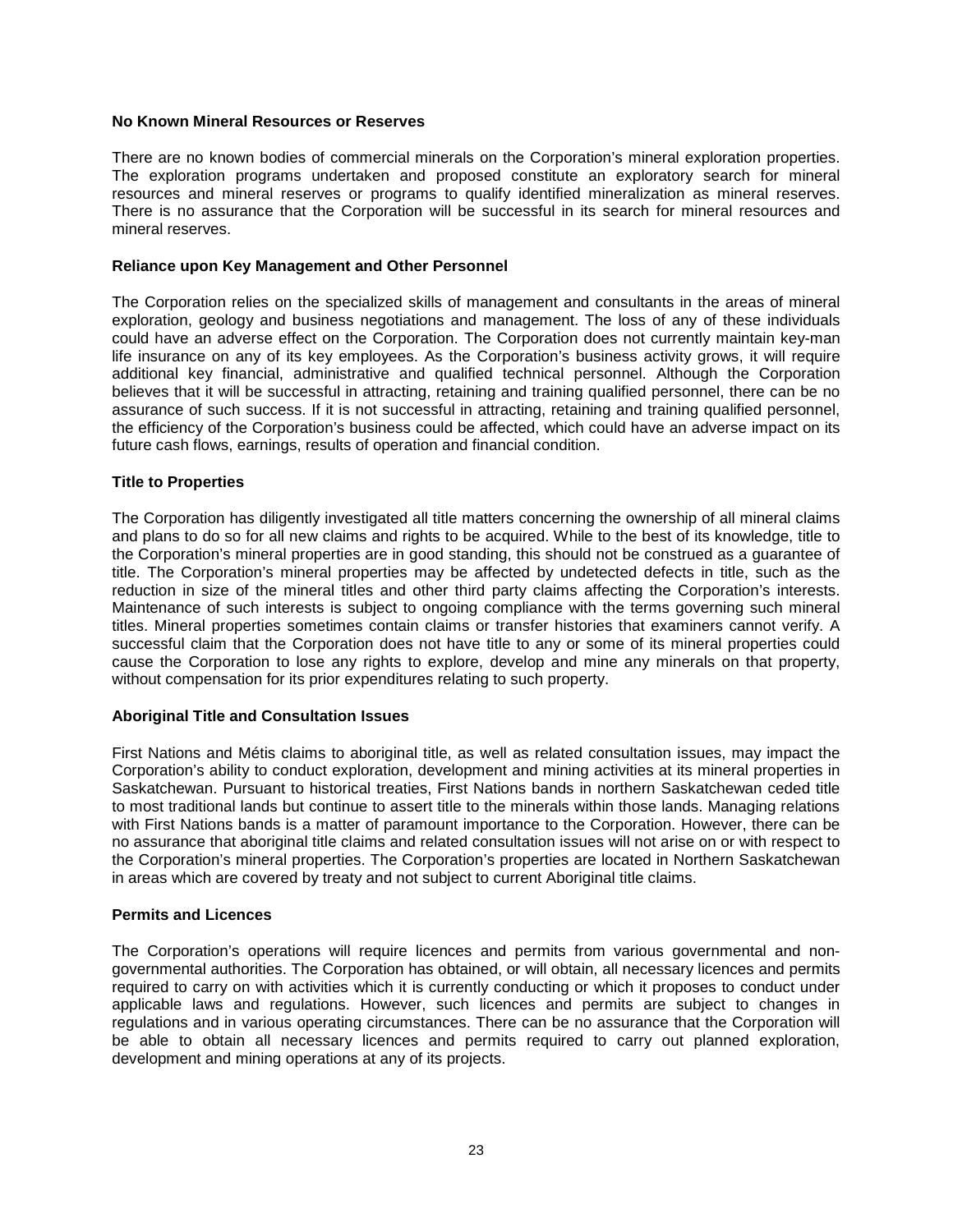# <span id="page-26-0"></span>**Environmental and Other Regulatory Requirements**

Environmental and other regulatory requirements affect the current and future operations of the Corporation, including exploration and development activities, require permits from various federal and local governmental authorities and such operations are and will be governed by laws and regulations governing prospecting, development, mining, production, exports, taxes, labour standards, occupational health, waste disposal, toxic substances, land use, environmental protection, mine safety and other matters. The Corporation believes it is in substantial compliance with all material laws and regulations which currently apply to its activities. Companies engaged in the development and operation of mines and related facilities often experience increased costs, along with delays in production and other schedules, as a result of the need to comply with applicable laws, regulations and permits.

Additional permits and studies, which may include environmental impact studies conducted before permits can be obtained, may be necessary prior to operation of the Corporation's mineral properties. There can be no assurance that the Corporation will be able to obtain or maintain all necessary permits that may be required to commence construction, development or operation of mining facilities at the Corporation's mineral properties on terms which enable operations to be conducted at economically justifiable costs.

Failure to comply with applicable laws, regulations, and permitting requirements may result in enforcement actions, including orders issued by regulatory or judicial authorities causing operations to cease or be curtailed, and may include corrective measures requiring capital expenditures, installation of additional equipment, or remedial actions. Parties engaged in mining operations may be required to compensate those suffering loss or damage by reason of the mining activities and may have civil or criminal fines or penalties imposed for violations of applicable laws or regulations and, in particular, environmental laws.

Amendments to current laws, regulations and permits governing operations and activities of mining companies, or more stringent implementation thereof, could have a material adverse impact on the Corporation and cause increases in capital expenditures or production costs or reductions in levels of production at producing properties or require abandonment or delays in development of new mining properties.

# <span id="page-26-1"></span>**Uninsurable Risks**

Exploration, development and production of mineral properties are subject to certain risks, and in particular, unexpected or unusually geological operating conditions including rock bursts, cave-ins, fires, flooding and earthquakes may occur. It is not always possible to insure fully against such risks and the Corporation may decide not to take out insurance against such risks as a result of high premiums or for other reasons. Should such liabilities arise, they could have an adverse impact on the Corporation's operations and could reduce or eliminate any future profitability and result in increasing costs and a decline in the value of the securities of the Corporation.

# <span id="page-26-2"></span>**Influence of Large Shareholder**

NexGen holds approximately 63.9% of the issued and outstanding Common Shares. As a result, NexGen will have majority control of the Corporation and will be in a position to exercise significant influence over all matters submitted to shareholders of the Corporation for approval, including the election and removal of directors, determination of significant corporate actions, amendments to the Corporation's constating documents and the approval of any business combinations, mergers or takeover attempts, in a manner that could conflict with the interests of other shareholders of the Corporation. As a result of NexGen having majority control of the Corporation, the market value of the Common Shares may be less than would otherwise prevail absent such significant shareholder to reflect the potentially reduced liquidity of the Common Shares.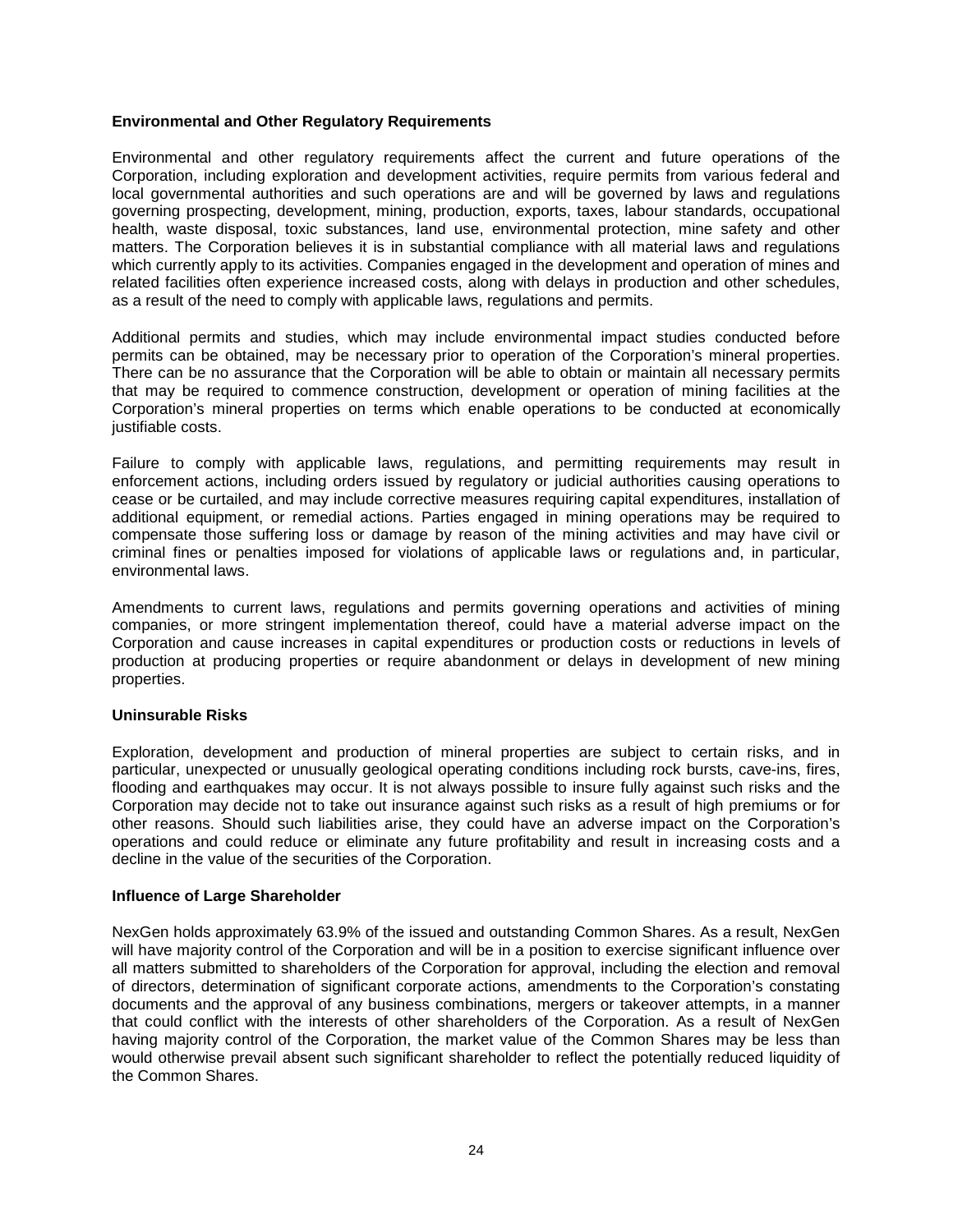In addition, the concentration of the Corporation's issued and outstanding Common Shares in the hands of one shareholder may discourage an unsolicited bid for the Common Shares, and this may adversely impact the value and trading price of the Common Shares. Further, if NexGen sells a substantial amount of the Common Shares in the public market, the market price of the Common Shares could fall. The perception among the public that these sales will occur could also produce the same effect.

# <span id="page-27-0"></span>**Conflicts of Interest**

Directors of the Corporation are or may become directors of other public companies or have significant shareholdings in other mineral resource companies and, to the extent that such other companies may participate in ventures in which the Corporation may participate, the directors of the Corporation may have a conflict of interest in negotiating and concluding terms respecting the extent of such participation. The Corporation and its directors will attempt to minimize such conflicts.

# <span id="page-27-1"></span>**Limited Operating History**

The Corporation is subject to many risks common to enterprises with a limited operating history, including under-capitalization, cash shortages, limitations with respect to personnel, financial and other resources and absence of revenues. There is no assurance that the Corporation will be successful in achieving a return on shareholders' investment and the likelihood of success must be considered in light of its early stage of operations. All of the Corporation's properties are in the exploration stage. There can be no assurance that the Corporation will be able to develop any of its projects profitably or that any of its activities will generate positive cash flow.

# <span id="page-27-2"></span>**Volatility of Share Price**

The trading price of the Common Shares may be subject to large fluctuations. The trading price of the Common Shares may increase or decrease in response to a number of events and factors, including: the price of metals and minerals including the price of uranium; the Corporation's operating performance and the performance of competitors and other similar companies; exploration and development of the Corporation's properties; the public's reaction to the Corporation's press releases, other public announcements and the Corporation's filings with the various securities regulatory authorities; changes in earnings estimates or recommendations by research analysts who track the Common Shares or the shares of other companies in the resource sector; changes in general economic conditions; the number of Common Shares to be publicly traded after the Offering; the arrival or departure of key personnel; and acquisitions, strategic alliances or joint ventures involving the Corporation or its competitors.

In addition, the market price of the Common Shares is affected by many variables not directly related to the Corporation's success and not within the Corporation's control, including: developments that affect the market for all resource sector shares; the breadth of the public market for the Common Shares; and the attractiveness of alternative investments. In addition, securities markets have recently experienced an extreme level of price and volume volatility, and the market price of securities of many companies has experienced wide fluctuations which have not necessarily been related to the operating performance, underlying asset values or prospects of such companies. As a result of these and other factors, the Corporation's share price may be volatile in the future and may decline below the price at which an investor acquired its shares. Accordingly, investors may not be able to sell their securities at or above their acquisition cost.

# <span id="page-27-3"></span>**Potential Dilution from Future Financings**

Additional financing needed to continue funding the exploration of the Corporation's properties may require the issuance of additional securities of the Corporation. The issuance of additional securities and the exercise of Common Share purchase warrants, stock options and other convertible securities will result in dilution of the equity interests of any persons who are or may become holders of Common Shares.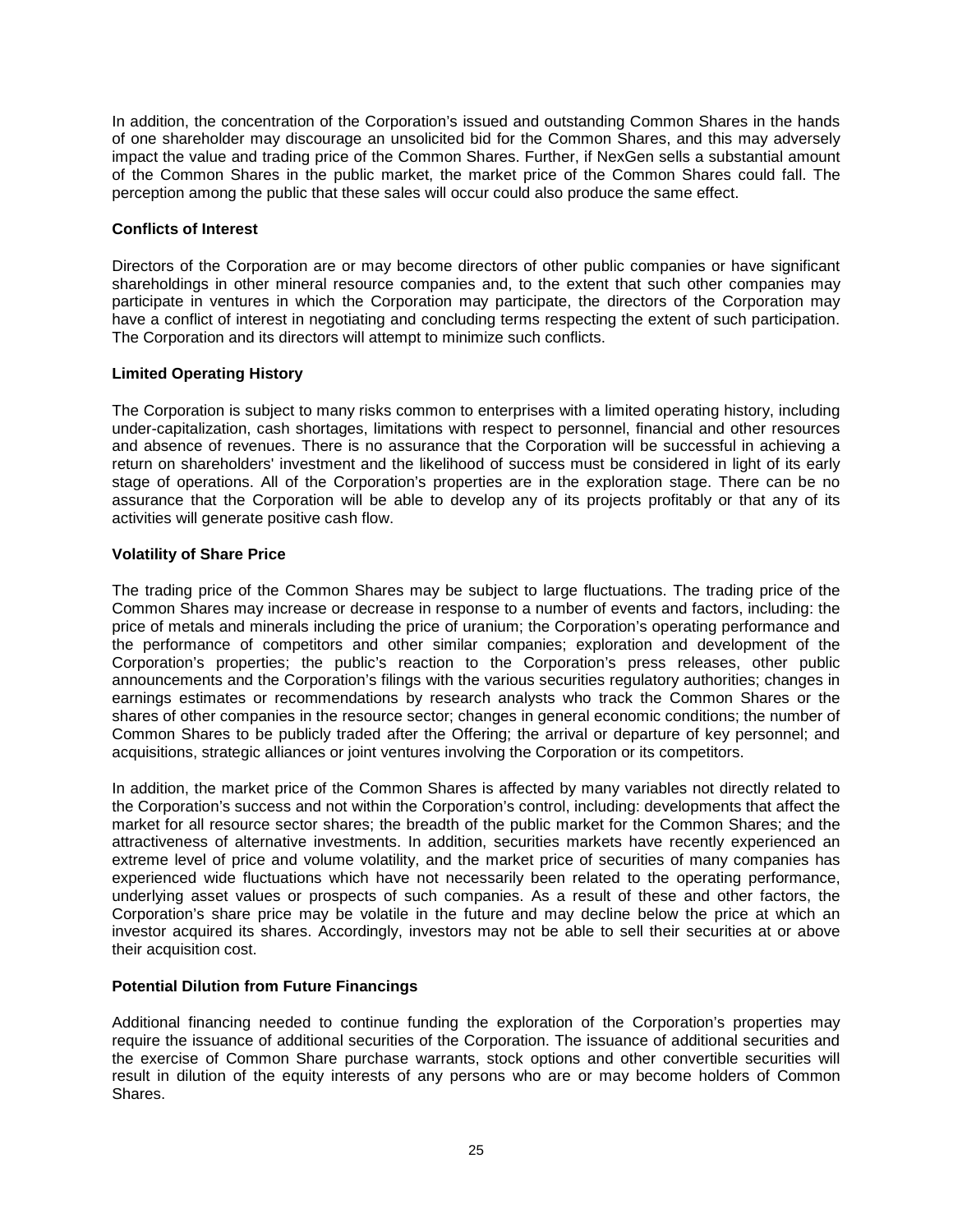# <span id="page-28-0"></span>**Legal Proceedings and Disputes**

The Corporation is not currently subject to material litigation. However, the Corporation could become involved in disputes with governmental authorities, non-governmental organizations and other private parties in the future which may result in material litigation. The results of litigation cannot be predicted with certainty. If the Corporation were unable to resolve such disputes favorably, the resulting litigation could have a material adverse impact on the Corporation's financial performance, cash flow and results of operations.

# <span id="page-28-1"></span>**Political Regulatory Risks**

Any changes in government policy may result in changes to laws affecting ownership of assets, mining policies, monetary policies, taxation, rates of exchange, environmental regulations, labour relations and return of capital. Any such changes may affect both the Corporation's ability to undertake exploration and development activities in respect of present and future properties in the manner currently contemplated, and its ability to continue to explore, develop and operate those properties in which it has an interest or in respect of which it has obtained exploration and development rights to date. The possibility that future governments may adopt substantially different policies, which might extend to expropriation of assets, cannot be ruled out.

# <span id="page-28-2"></span>**Competition**

The mineral exploration business is a competitive business. The Corporation competes with numerous other companies and individuals who may have greater financial resources in the search for and the acquisition of personnel, funding and attractive mineral properties. As a result of this competition, the Corporation may be unable to obtain additional capital or other types of financing on acceptable terms or at all, acquire properties of interest or retain qualified personnel.

# **DIVIDENDS**

<span id="page-28-3"></span>Although not restricted from doing so, the Corporation has not paid any dividends since incorporation and the Corporation does not expect to pay dividends in the foreseeable future. Payment of dividends in the future will be made at the discretion of the Corporation's board of directors based upon, among other things, cash flow, the results of operations and financial condition of the Corporation, the need for funds to finance ongoing operations and such other considerations as the board of directors considers relevant.

# **DESCRIPTION OF CAPITAL STRUCTURE**

<span id="page-28-4"></span>The authorized capital of IsoEnergy consists of an unlimited number of Common Shares. As at December 31, 2017, there were 46,060,548 Common Shares issued and outstanding. As of the date hereof, there were also 46,060,548 Common Shares issued and outstanding.

Holders of Common Shares are entitled to receive notice of meetings of shareholders of the Corporation, to attend and to cast one vote per Common Share at all such meetings. Holders of the Common Shares are entitled to receive, on a pro rata basis, such dividends if, as and when declared by the Corporation's board of directors.

In the event of any liquidation, dissolution or winding-up of the Corporation or other distribution of the assets of the Corporation among holders of Common Shares for the purposes of winding-up its affairs, the holders of Common Shares will be entitled, subject to the rights of the holders of any other class or series of shares ranking senior to the Common Shares, to receive on a pro rata basis the remaining property or assets of the Corporation available for distribution, after the payment of debts and other liabilities.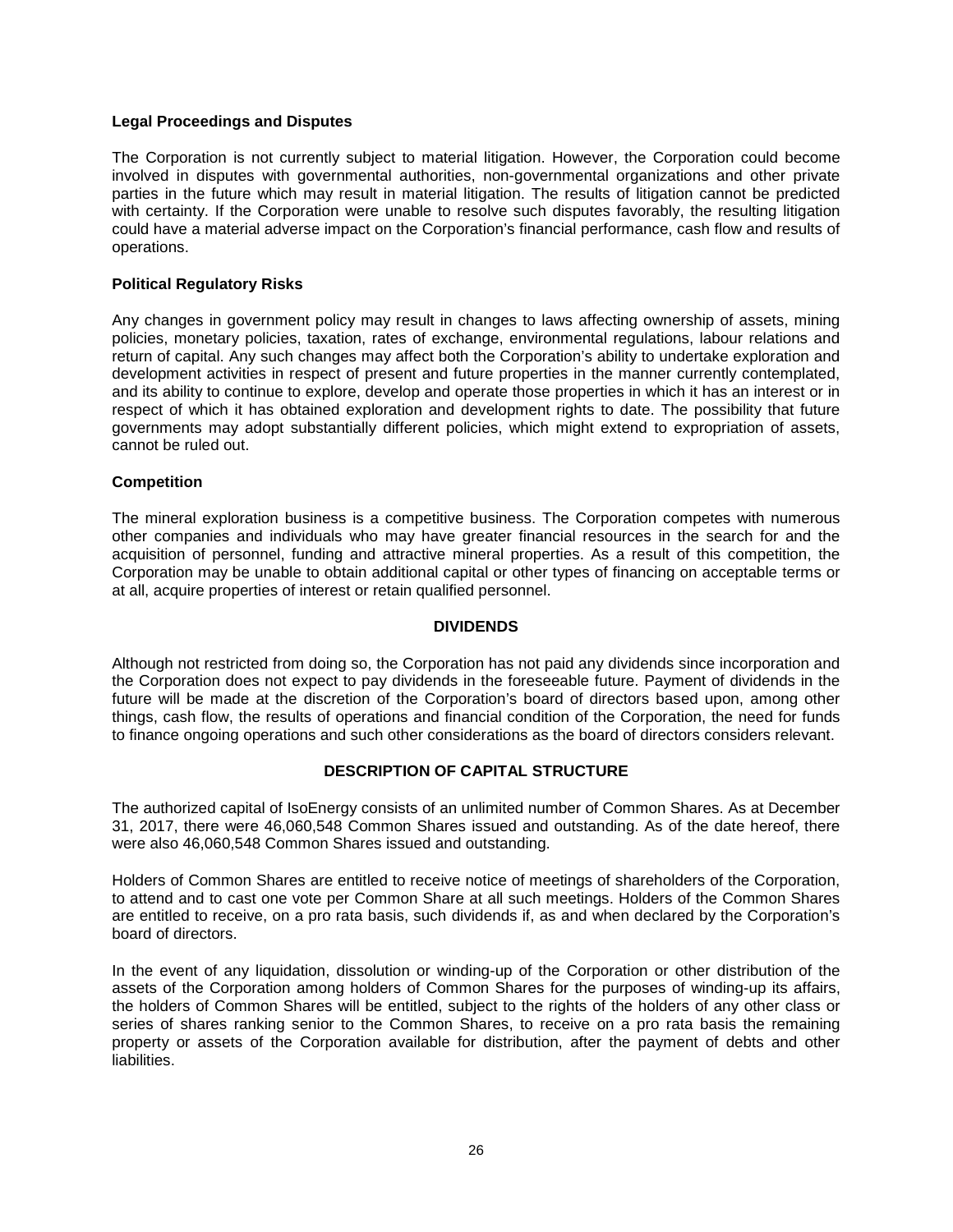The Common Shares do not have attached to them any conversion, exchange rights, exercise, redemption or retraction provisions.

# **TRADING PRICE AND VOLUME**

<span id="page-29-0"></span>The Common Shares are listed on the TSXV under the symbol "**ISO**" and are also listed on the OTCQX under the symbol "**ISENF**". The following tables set forth the high and low trading price and trading volumes of the Common Shares on the TSXV and on the OTCQX for the most recently completed financial year:

#### **TSXV:**

| Period         | High (\$) | Low (\$) | <b>Volume</b> |
|----------------|-----------|----------|---------------|
| January 2017   | \$1.70    | \$0.80   | 1.317.470     |
| February 2017  | \$1.50    | \$1.00   | 513.020       |
| March 2017     | \$1.25    | \$0.95   | 250.680       |
|                | \$1.10    | \$0.91   | 156.240       |
|                | \$1.01    | \$0.87   | 44.540        |
|                | \$0.86    | \$0.65   | 132.230       |
|                | \$0.78    | \$0.64   | 36.460        |
|                | \$0.72    | \$0.67   | 24.210        |
| September 2017 | \$0.68    | \$0.53   | 80,300        |
| October 2017   | \$0.56    | \$0.35   | 584.930       |
| November 2017  | \$0.45    | \$0.26   | 5.169.300     |
| December 2017  | \$0.67    | \$0.27   | 2.786.440     |

#### **OTCQX:**

| Period <sup>(1)</sup> | High (US\$) | Low (US\$) | Volume  |
|-----------------------|-------------|------------|---------|
|                       | \$0.00      | \$0.00     |         |
|                       | \$0.00      | \$0.00     |         |
|                       | \$0.00      | \$0.00     |         |
|                       | \$0.00      | \$0.00     |         |
| November 2017         | \$0.24      | \$0.23     | 26,300  |
| December 2017         | \$1.00      | \$0.25     | 129.250 |

Note:<br>(1)

(1) OTCQX trading data limited to the July 2017 to December 2017 period as IsoEnergy began trading on the OTCQX on July 27, 2017.

The price of the Common Shares as quoted by the TSXV at the close of business on December 29, 2017 was \$0.59 and at the close of the market on February 28, 2018 was \$0.43. The price of the Common Shares as quoted by the OTCQX at the close of business on December 29, 2017 was US\$0.46 and at the close of the market on February 28, 2018 was US\$0.32.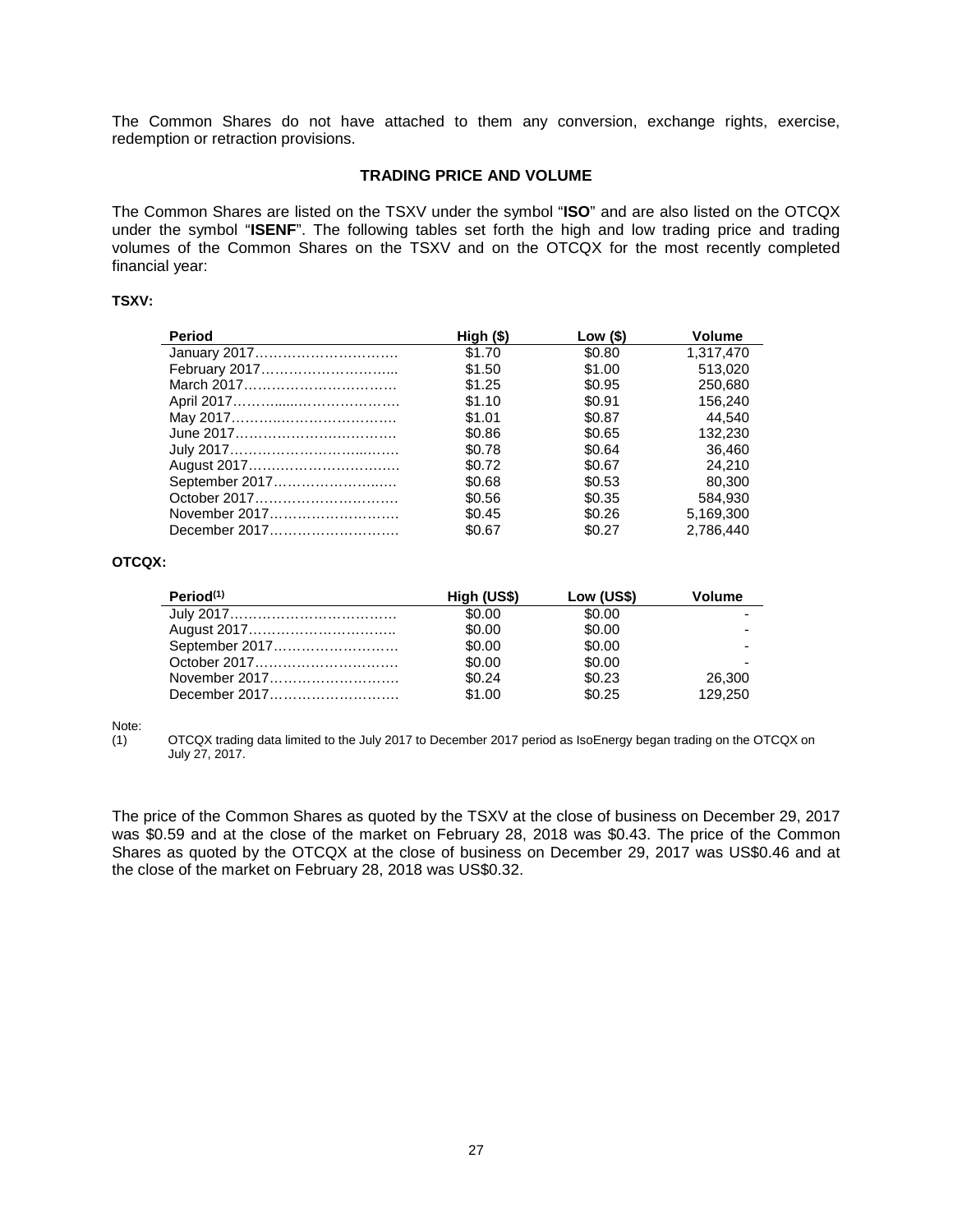# **PRIOR SALES**

<span id="page-30-0"></span>The following table summarizes the securities of the Corporation of a class that is not listed or quoted on a market place issued during the most recently completed financial year, the price at which such securities have been issued, the number of securities issued and the date on which such securities were issued.

| Date Issued                   | <b>Type of Security</b> | <b>Price per Security</b> | <b>Number of</b><br><b>Securities</b> |
|-------------------------------|-------------------------|---------------------------|---------------------------------------|
| <b>January 4, 2017</b>        | <b>Stock Options</b>    | \$1.00                    | 250,000                               |
| May 24, 2017 <sup>(1)</sup>   | <b>Common Shares</b>    | \$1.10                    | 999,999                               |
| May 25, 2017                  | <b>Stock Options</b>    | \$1.00                    | 50,000                                |
| July 5, 2017 <sup>(2)</sup>   | <b>Common Shares</b>    | \$0.78                    | 3,000,000                             |
| August 8, 2017 <sup>(3)</sup> | <b>Common Shares</b>    | \$0.70                    | 1,000,000                             |

Notes:<br>(1) (1) Issued pursuant to a non-brokered private placement of 999,999 "flow-through" Common Shares at a price of \$1.10.<br>
(2) Issued as consideration for the acquisition of a 100% interest in the Radio Project.<br>
(3) Issued as

Issued as consideration for the acquisition of a 100% interest in the Radio Project.

<span id="page-30-1"></span>Issued as consideration for the acquisition of a 100% in the Geiger property.

# **DIRECTORS AND OFFICERS**

The following table sets forth the name, province/state and country of residence, position held with the Corporation, principal occupation during the five preceding years of each person who is a director and/or an executive officer of the Corporation, and number of voting securities of the Corporation owned or over which control or direction is exercised as at the date hereof.

| Name and<br><b>Province/State and</b><br><b>Country of Residence</b> | Position(s) with the<br><b>Corporation</b><br>(Director Since)    |                                                                                                                                                                                                                                                                                                                                                                                   |
|----------------------------------------------------------------------|-------------------------------------------------------------------|-----------------------------------------------------------------------------------------------------------------------------------------------------------------------------------------------------------------------------------------------------------------------------------------------------------------------------------------------------------------------------------|
|                                                                      |                                                                   | Principal Occupation <sup>(1)</sup>                                                                                                                                                                                                                                                                                                                                               |
| <b>Craig Parry</b><br>British Columbia.<br>Canada                    | President and CEO /<br>Director<br>(since<br>April 1, 2016)       | President and CEO of IsoEnergy (April 2016 to<br>present) and CEO of Tigers Realm Coal (2012 to<br>2015)                                                                                                                                                                                                                                                                          |
| Leigh Curyer<br>British Columbia,<br>Canada                          | Chairman of the Board and<br>Director (since<br>February 2, 2016) | President, CEO and Director of NexGen (April 2013 to<br>present) and CEO and Director of predecessor of<br>NexGen (2011 to April 2013)                                                                                                                                                                                                                                            |
| Chris McFadden $(2)$<br>Brighton,<br>Australia                       | <b>Director</b><br>(since<br>April 1, 2016)                       | President and CEO of NxGold Ltd. (February 2017 to<br>present), Business Development Manager, Newcrest<br>Mining Limited (August 2015 to present), Head of<br>Commercial, Strategy and Corporate Development<br>Tigers Realm Coal Limited (2013 to July 2015),<br>General Manager, Business Development of Tigers<br>Realm Minerals Pty Ltd. (resource company) (2010 to<br>2013) |
| Trevor Thiele $(2)(3)$<br>Tennyson,<br>Australia                     | <b>Director</b><br>(since<br>April 1, 2016)                       | Director of NexGen (2013 to present), Director or<br>predecessor of NexGen (2011 to April 2013)                                                                                                                                                                                                                                                                                   |
| Richard Patricio $(2)(3)$<br>Ontario.<br>Canada                      | Director<br>(since<br>April 1, 2016)                              | President, CEO of Mega Uranium Ltd. (March 2015 to<br>present) and Executive Vice-President (2005 to 2015),<br>CEO of Pinetree Capital Ltd. (February 2015 to April<br>2016), and Vice-President, Legal and Corporate<br>Affairs, Pinetree Capital Ltd. (investment firm) (2005 to<br>February 2015)                                                                              |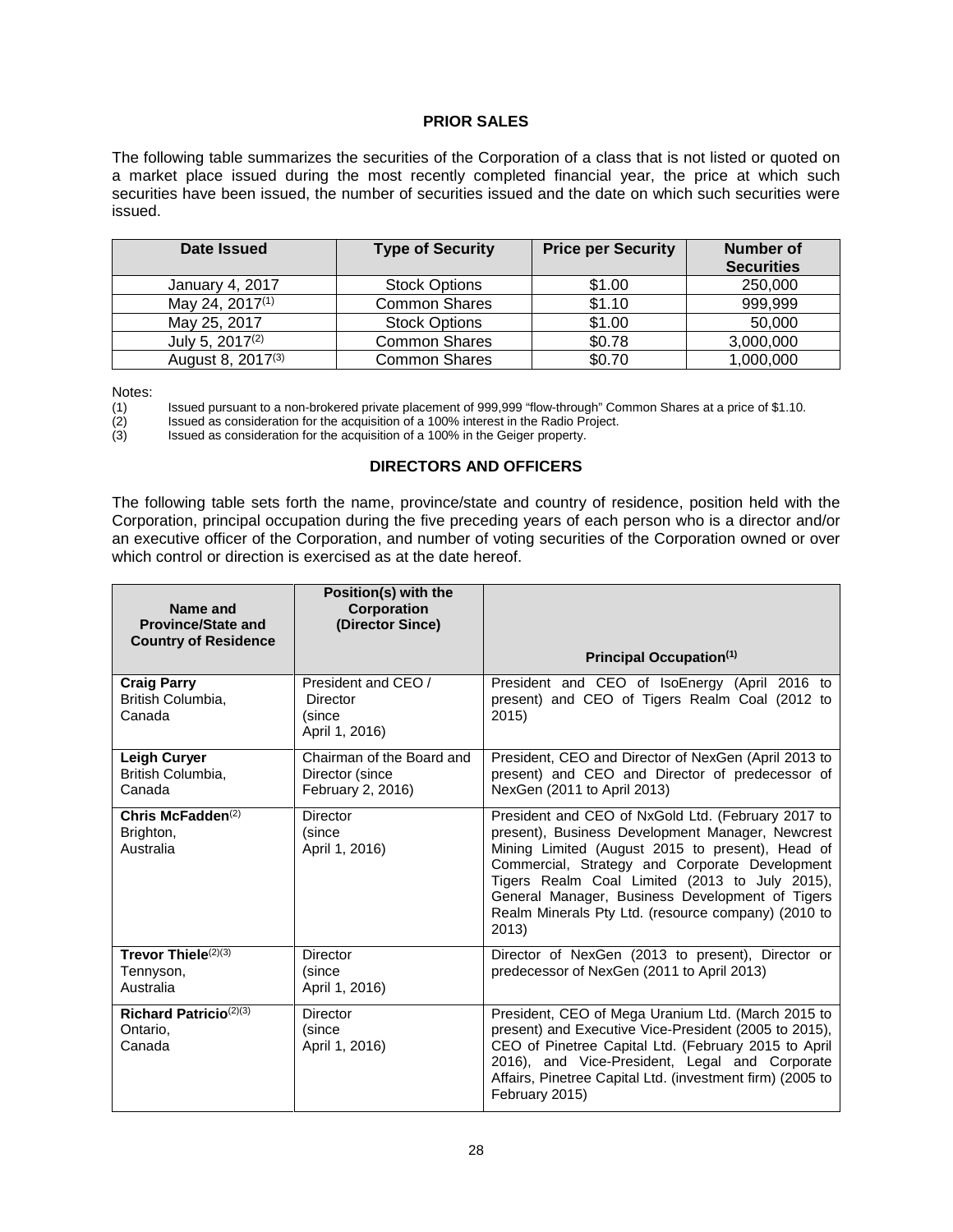| Name and<br><b>Province/State and</b><br><b>Country of Residence</b> | Position(s) with the<br>Corporation<br>(Director Since) |                                                                                                                                                                                                                                                                                                     |
|----------------------------------------------------------------------|---------------------------------------------------------|-----------------------------------------------------------------------------------------------------------------------------------------------------------------------------------------------------------------------------------------------------------------------------------------------------|
|                                                                      |                                                         | Principal Occupation <sup>(1)</sup>                                                                                                                                                                                                                                                                 |
| <b>Garrett Ainsworth</b><br>British Columbia, Canada                 | Director<br>(since<br>April 1, 2016)                    | Vice-President Exploration & Development of NexGen<br>(June 2014 to present), Vice-President Exploration of<br>Alpha Exploration (2013 to 2014), Vice-President<br>Exploration of Alpha Minerals (2012 to 2013), and<br>Project Manager of the Patterson Lake South (PLS)<br>Project (2007 to 2013) |
| <b>Janine Richardson</b><br>British Columbia, Canada                 | <b>Chief Financial Officer</b>                          | CFO of NxGold Ltd. (from February 2018 to present),<br>CFO of Hillsborough Resources Limited (February<br>2010 to 2017), and self-employed mining financial<br>consulting services provider (2006 to present)                                                                                       |
| <b>Steve Blower</b><br>British Columbia, Canada                      | Vice-President, Exploration                             | Vice-President Exploration of IsoEnergy (July 2016 to<br>present), Consultant to NexGen (2015 to June 2016),<br>and VP Exploration of Denison Mines Corp. (2012 to<br>2015)                                                                                                                         |
| Joanna Cameron<br>British Columbia, Canada                           | Corporate Secretary                                     | Vice President Legal, General Counsel and Corporate<br>Secretary of NexGen (2015 to present) and Partner at<br>Cassels Brock and Blackwell LLP (2012 to 2015)                                                                                                                                       |

Notes:<br>(1)

(2) Member of the Audit Committee of IsoEnergy.<br>(3) Member of the Compensation and Governanc

Member of the Compensation and Governance Committee of IsoEnergy.

Directors are elected at each annual meeting of IsoEnergy's shareholders and serve as such until the next annual meeting or until their successors are elected or appointed.

As at the date hereof, the directors and executive officers of IsoEnergy, as a group, beneficially owned, directly or indirectly, or exercised control or direction over 265,000 Common Shares, representing 0.65% of the total number of Common Shares outstanding before giving effect to the exercise of options held by such directors and executive officers. The statement as to the number of Common Shares beneficially owned, directly or indirectly, or over which control or direction is exercised by the directors and executive officers of IsoEnergy as a group is based upon information furnished by the directors and executive officers.

The principal occupations of each of the Corporation's directors and executive officers within the past five years are disclosed in the brief biographies set forth below.

# *Craig Parry, President, Chief Executive Officer and Director*

Mr. Parry is a founding member of the Tigers Realm Group and was appointed to the board of directors of each of Tigers Realm Minerals, Tigers Realm Metals and NexGen in 2011. Mr. Parry was appointed to the role of Chief Executive Officer of Tigers Realm Coal in 2012 and acted in that capacity until 2015.

Mr. Parry is an exploration and business development geologist and has been responsible for the business development activities of the Tigers Realm Group since inception in 2008. Prior to joining Tigers Realm, Mr. Parry was the Business Development Manager for G-Resources Limited responsible for mergers and acquisitions and Principal Geologist – New Business at Oxiana Limited responsible for strategy and business development initiatives in bulk and energy commodities. At Rio Tinto he led exploration programs for iron ore, copper, diamonds, coal and bauxite in Australia, Asia and South

The information as to place of residence and principal occupation is not within the knowledge of the management of IsoEnergy and has been furnished by the respective proposed directors and officers of IsoEnergy.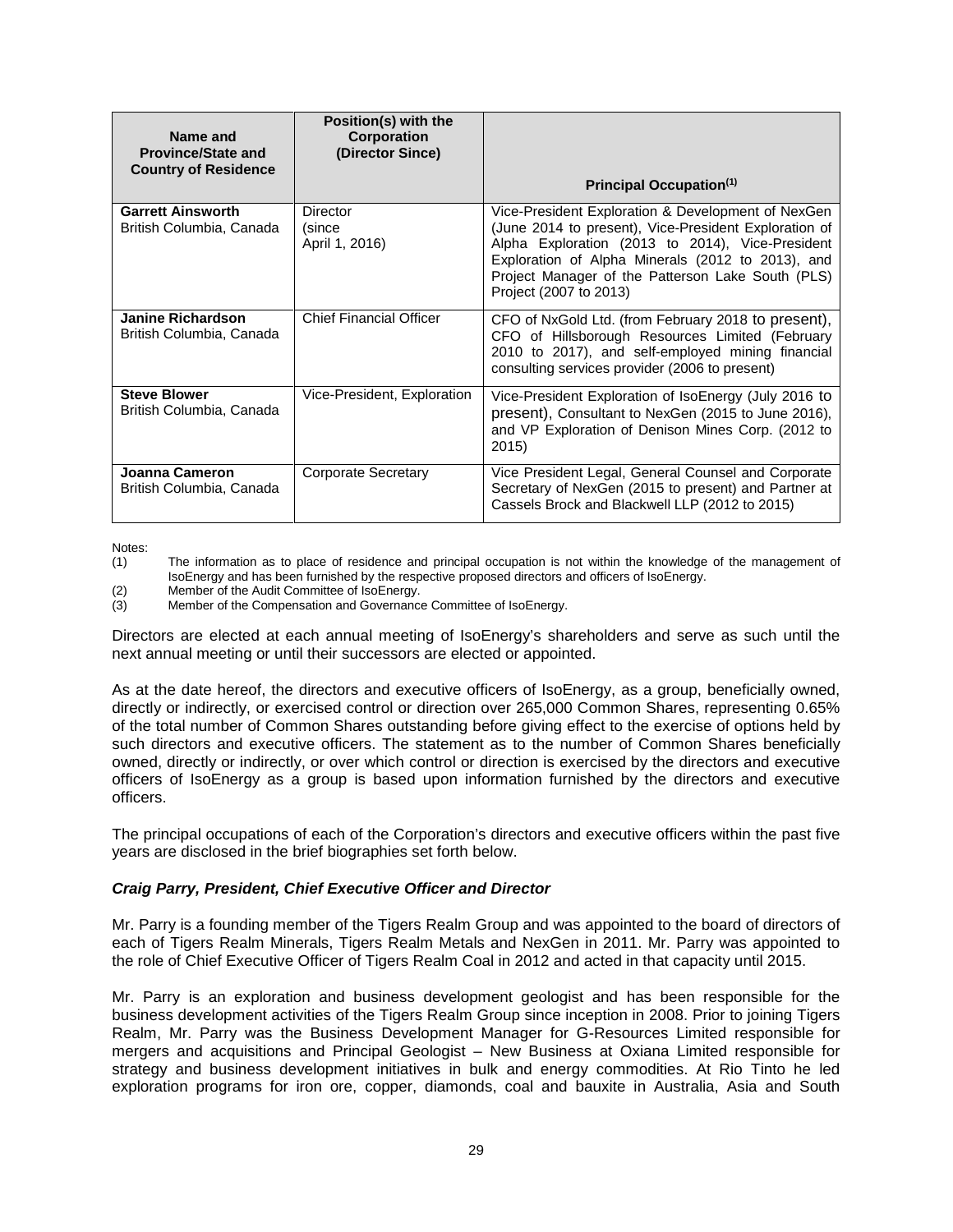America and was Principal Geologist for the Kintyre Uranium project pre-feasibility study. Mr. Parry holds an Honours Degree in Geology and is a Member of the AusIMM.

# *Leigh Curyer), Chairman of the Board and Director*

Mr. Curyer is President and Chief Executive Officer of NexGen. Mr. Curyer has over 20 years' experience in the resources and corporate sector. Mr. Curyer was previously the Chief Financial Officer and head of corporate development of Southern Cross Resources Inc. (now Uranium One Inc.). In addition, from 2008 to 2011, Mr. Curyer was Head of Corporate Development for Accord Nuclear Resource Management assessing uranium projects worldwide for First Reserve Company, a global energy-focused private equity and infrastructure investment firm.

Mr. Curyer's uranium project assessment experience has been focused on assets located in Canada, Australia, USA, Africa, Central Asia and Europe, incorporating operating mines, advanced development projects and exploration prospects. Mr. Curyer is a member of the Institute of Chartered Accountants Australia.

# *Christopher McFadden, Director*

Mr. McFadden is a lawyer with 21 years' experience in exploration and mining and is currently the President and Chief Executive Officer of NxGold Ltd. Mr. McFadden was previously the Manager, Business Development at Newcrest Mining Limited and the Head of Commercial, Strategy and Corporate Development for Tigers Realm Coal Limited, which is listed on the ASX. Additionally, Mr. McFadden was General Manager, Business Development of Tigers Realm Minerals Pty Ltd. Prior to commencing with the Tigers Realm Group of companies in 2010 he was a Commercial General Manager with Rio Tinto's exploration division with responsibility for gaining entry into new projects either by negotiation with government or joint venture partners or through acquisition.

Mr. McFadden has extensive international experience in managing large and complex transactions and has a broad knowledge of all aspects of project evaluation and negotiating project entry in challenging and varied environments. Mr. McFadden holds a combined law/commerce degree from Melbourne University and an MBA from Monash University.

# *Trevor Thiele, Director*

Mr. Thiele has over 30 years' experience in senior finance roles in medium to large Australian ASX listed companies. Mr. Thiele has been Chief Financial Officer for companies involved in the Agribusiness sector (Elders and ABB Grain Ltd, Rural Services Division) and the Biotechnology sector (Bionomics Limited). In these roles Mr. Thiele combined his technical accounting and financial skills with commercial expertise thereby substantially contributing to the growth of each of these businesses. During this time, Mr. Thiele was actively involved in IPO's, capital raisings, corporate restructures, mergers and acquisitions, refinancing and joint ventures.

Mr. Thiele is currently a non-executive director of a number of non-listed Australian entities, including acting as Chairman of one of these entities and is a director of NexGen.

Mr. Thiele holds a Bachelor of Arts in Accountancy from the University of South Australia and is a member of the Institute of Chartered Accountants in Australia.

# *Richard Patricio, Director*

In March 2015, Mr. Patricio was appointed Chief Executive Officer and President of Mega Uranium Ltd., having been its Executive Vice-President since 2005. Mr. Patricio is also a director of NexGen. From February 2015 to April 2016, Mr. Patricio was the Chief Executive Officer of Pinetree Capital Ltd., having been its Vice-President, Corporate and Legal Affairs since 2005.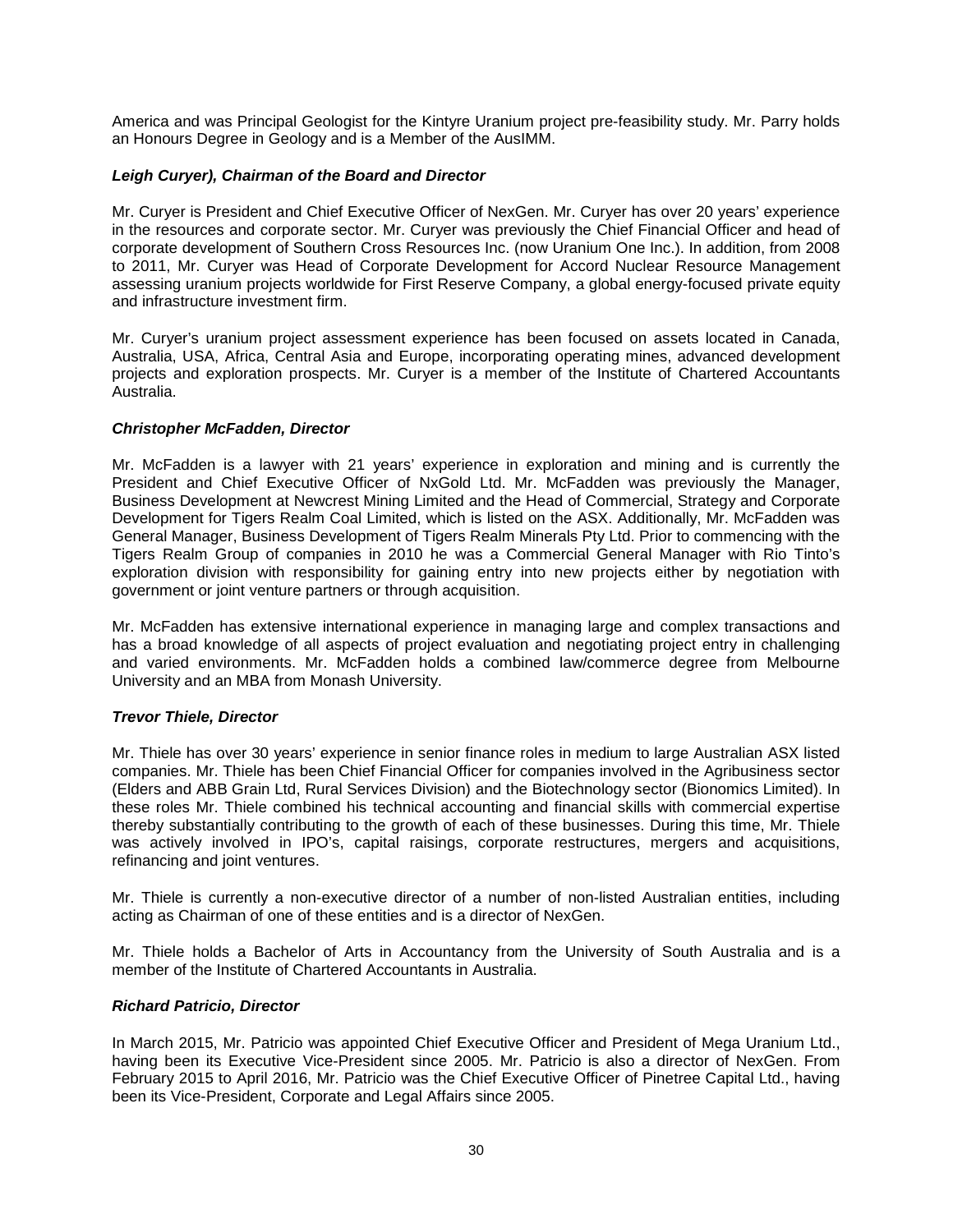Previously, Mr. Patricio worked as in-house General Counsel for a senior TSX-listed manufacturing company. Prior to that, Mr. Patricio practiced law at Osler LLP in Toronto where he focused on mergers and acquisitions, securities law and general corporate law matters.

Mr. Patricio has built a number of mining companies with global operations and holds senior officer and director positions with several publicly listed companies in Canada, Australia, London and New York. Mr. Patricio received his law degree from Osgoode Hall and was called to the Ontario bar in 2000.

# *Garrett Ainsworth, Director*

Mr. Ainsworth is a professional geologist and the Vice-President Exploration and Development for NexGen. Mr. Ainsworth has a Diploma of Technology in Mining and Bachelor of Technology in Environmental Engineering with honours from BCIT, as well as a Bachelor of Science in Geology with honours from Birkbeck, University of London.

Mr. Ainsworth was instrumental in the successful progress of the Patterson Lake South (PLS) project, where he was the Project Manager for the Alpha-Fission Joint Venture from 2007 to 2013. During his tenure as Project Manager of PLS, Mr. Ainsworth oversaw the staking of new claims, the discovery of the boulder field, the initial high-grade uranium drill hole discovery (R00E zone), and the discovery of the high grade, near surface, uranium zones R390E and R780E during the winter 2013 drill program.

Mr. Ainsworth was the Vice-President Exploration of Alpha Minerals Inc. from 2012 to 2013 and the Vice-President Exploration of Alpha Exploration Inc. from 2013 to 2014.

In 2013, Mr. Ainsworth was the AMEBC recipient of the Colin Spence Award (For Excellence in Global Mineral Exploration) in recognition of his efforts which led to the discovery of the high-grade uranium mineralized system at the Patterson Lake South project in the Athabasca Basin, Saskatchewan.

Apart from being involved with numerous uranium projects in the Athabasca Basin, Saskatchewan, Mr. Ainsworth also obtained experience as a field geologist on gold projects in British Columbia, Nevada, and Mexico; and a diamond project in West Africa. Mr. Ainsworth worked as an environmental consultant on a variety of industrial and mining projects from 2002 to 2007.

# *Janine Richardson, Chief Financial Officer*

Ms. Richardson was appointed as the Chief Financial Officer of IsoEnergy in August 2016.

Since February 2018, Ms. Richardson has served as the Chief Financial Officer of NxGold Ltd. Ms. Richardson was previously the Chief Financial Officer of Hillsborough Resourced Limited, a privately owned coal producer from 2010 to 2017. Between 2006 and present, Ms. Richardson provided financial consulting services to several publicly listed mining companies, primarily in the gold sector, including Atlantic Gold Corporation, Primero Mining Corp., Yukon-Nevada Gold Corp., Rio Alto Mining Ltd. and Goldgroup Mining Inc. From 1991 to 2006, Ms. Richardson was Director of Group Accounting at Placer Dome Inc., which then operated 17 mines across five countries. At Placer Dome Inc., Ms. Richardson was responsible for reporting on the global operations, and integrating new acquisitions into the group. From 1985 to 1991 Ms. Richardson was a manager in the mining audit group of Ernst & Young LLP, Toronto.

Ms. Richardson is a Chartered Professional Accountant, Chartered Accountant and graduated from McMaster University with a Bachelor in Economics and has a Diploma in Accounting from Wilfrid Laurier University.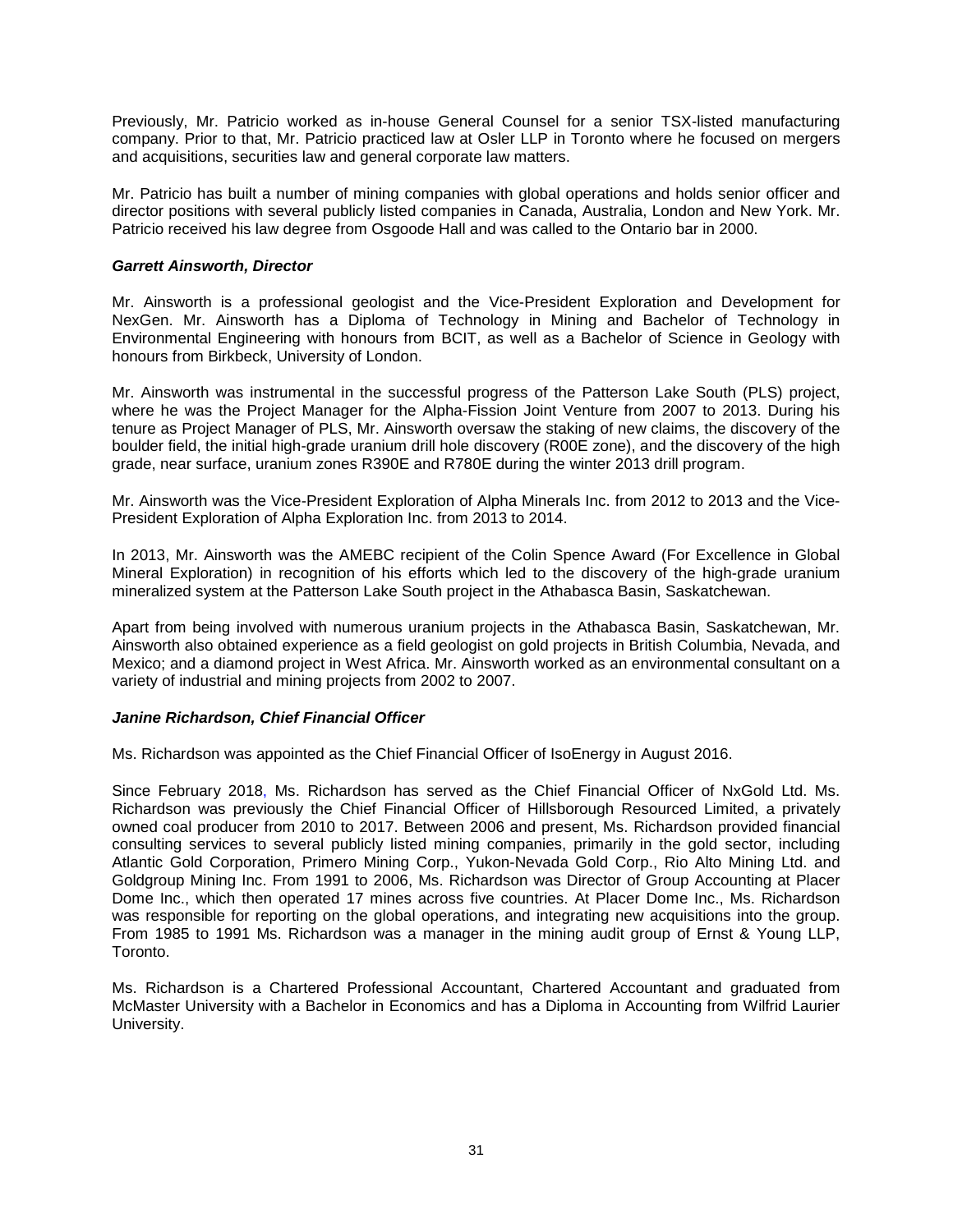# *Steve Blower, Vice-President, Exploration*

Mr. Blower was appointed the Vice-President, Exploration of IsoEnergy in July 2016. Prior to joining IsoEnergy, Mr. Blower acted as a consultant to NexGen (2015 to July 2016) and prior to that Mr. Blower was VP Exploration at Denison Mines Corp. from 2012 to 2015. While at Denison, Mr. Blower led the team that added 75 Mlbs of U3O8 to Denison's mineral resources at the Wheeler River property through the expansion of the Phoenix deposit and the discovery of the basement hosted Gryphon deposit. Prior to Denison, Mr. Blower was President, CEO and a Director of Pitchstone Exploration Ltd., an Athabasca Basin focused uranium exploration company that was sold to Fission Energy Corp. in 2012.

Mr. Blower is a Professional Geoscientist, registered in good standing with the Association of Professional Engineers and Geoscientists of British Columbia. His education includes a M.Sc. in geological sciences from Queen's University in 1993 and a B.Sc. in geological sciences from the University of British Columbia in 1988.

# *Joanna Cameron, Corporate Secretary*

Ms. Cameron was appointed the Corporate Secretary of IsoEnergy in August 2016. Since September 2015, Ms. Cameron has been the Vice President Legal, General Counsel and Corporate Secretary of NexGen. Prior to joining NexGen, Ms. Cameron was a partner at Cassels, Brock and Blackwell LLP providing corporate, governance and securities and corporate advice to clients, particularly those in the mining sector. Ms. Cameron was also previously a partner at Lawson Lundell LLP and BHT LLP. Ms. Cameron has 19 years' experience as a lawyer.

Ms. Cameron obtained her Bachelor of Laws from the University of Saskatchewan and a Bachelor of Arts, Honours (Economics and History) from Queen's University.

Ms. Cameron was named in the Canadian Legal Lexpert Directory (Mining) for 2015, achieved the Martindale-Hubbell, BV Distinguished rating, named in Best Lawyers in Canada (2013 to 2016) and was a finalist in the Lexpert "Top 40 Under 40" (2009).

# <span id="page-34-0"></span>**Cease Trade Orders, Bankruptcies, Penalties and Sanctions**

To the knowledge of the Corporation, no director, executive officer or promoter of the Corporation is, or within 10 years prior to the date hereof has been, a director, chief executive officer or chief financial officer of any company (including the Corporation) that, (i) was subject to a cease trade order, an order similar to a cease trade order or an order that denied the relevant company access to any exemption under securities legislation, that was in effect for a period of more than 30 consecutive days, that was issued while the director or executive officer was acting in the capacity as director, chief executive officer or chief financial officer; or (ii) was subject to a cease trade order, an order similar to a cease trade order or an order that denied the relevant company access to any exemption under securities legislation, that was in effect for a period of more than 30 consecutive days, that was issued after the director or executive officer ceased to be a director, chief executive officer or chief financial officer and which resulted from an event that occurred while that person was acting in the capacity as director, chief executive officer or chief financial officer.

To the knowledge of the Corporation, no director, executive officer or promoter of the Corporation, or a shareholder holding a sufficient number of securities of the Corporation to affect materially control of the Corporation, (i) is, or within 10 years prior to the date hereof has been, a director or executive officer of any company (including the Corporation) that, while that person was acting in that capacity, or within a year of that person ceasing to act in that capacity, became bankrupt, made a proposal under any legislation relating to bankruptcy or insolvency or was subject to or instituted any proceedings, arrangement or compromise with creditors or had a receiver, receiver manager or trustee appointed to hold its assets, or (ii) has, within 10 years prior to the date hereof, become bankrupt, made a proposal under any legislation relating to bankruptcy or insolvency, or become subject to or instituted any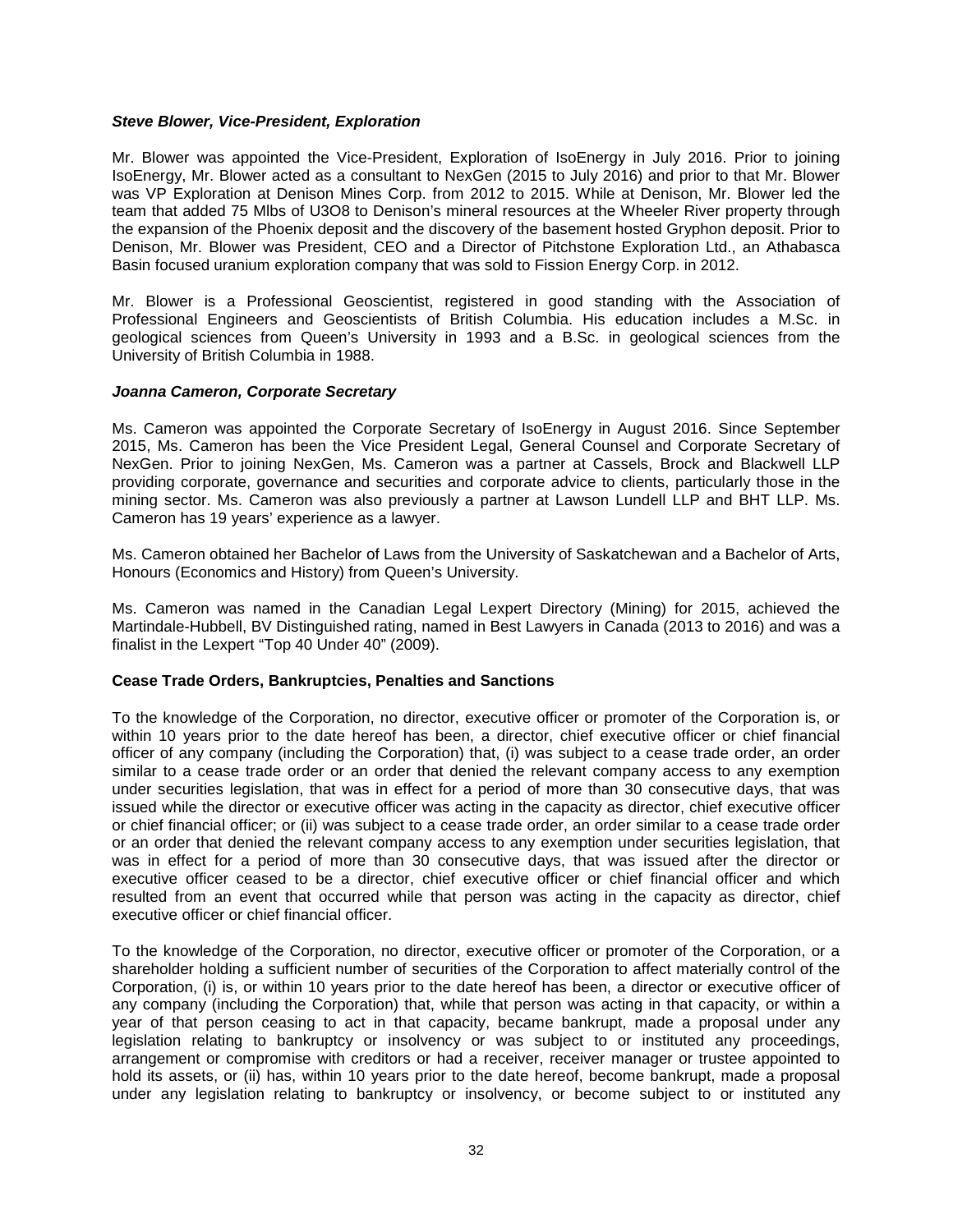proceedings, arrangement or compromise with creditors, or had a receiver, receiver manager or trustee appointed to hold the assets of the director, executive officer or shareholder.

To the knowledge of the Corporation, no director, executive officer or promoter of the Corporation, or a shareholder holding a sufficient number of securities of the Corporation to affect materially the control of the Corporation, has been subject to (i) any penalties or sanctions imposed by a court relating to securities legislation or by a securities regulatory authority or has entered into a settlement agreement with a securities regulatory authority; or (ii) any other penalties or sanctions imposed by a court or regulatory body that would likely be considered important to a reasonable investor in making an investment decision.

# <span id="page-35-0"></span>**Conflicts of Interest**

To the best of IsoEnergy's knowledge, and other than as disclosed in this AIF, there are no known existing or potential conflicts of interest between IsoEnergy and any director or officer of IsoEnergy, except that certain of the directors and officers serve as directors and officers of other public companies, and therefore it is possible that a conflict may arise between their duties as a director or officer of IsoEnergy and their duties as a director or officer of such other companies. See "Risk Factors — Conflicts of Interest".

# **AUDIT COMMITTEE DISCLOSURE**

<span id="page-35-1"></span>The Audit Committee has the responsibility of, among other things: recommending the Corporation's independent auditor to the Corporation's board of directors, determining the extent of involvement of the independent auditor in reviewing unaudited quarterly financial results, evaluating the qualifications, performance and independence of the independent auditor; reviewing and recommending approval to the Corporation's board of directors the Corporation's annual and quarterly financial results and management's discussion and analysis and overseeing the establishment of "whistle-blower" and related procedures. A copy of the Audit Committee Charter is attached hereto as Schedule "A".

# <span id="page-35-2"></span>**Composition of the Audit Committee**

The Audit Committee is currently comprised of Messrs. Thiele (Chair), McFadden and Patricio. All of the members of the Audit Committee are independent and financially literate, in each case, as defined under National Instrument 52-110 – *Audit Committees* ("**NI 52-110**"). A general description of the education and experience of each Audit Committee member which is relevant to the performance of his responsibilities as an Audit Committee member is contained in their respective biographies set out under "Directors and Officers".

# <span id="page-35-3"></span>**Audit Committee Oversight**

At no time since the commencement of IsoEnergy's most recently completed financial year have any recommendations by the Audit Committee respecting the appointment and/or compensation of IsoEnergy's external auditors not been adopted by the Corporation's board of directors.

# <span id="page-35-4"></span>**Reliance on Certain Exemptions**

At no time since the commencement of the Corporation's most recently completed financial year has the Corporation relied on the exemption in Section 2.4 of NI 52-110 (De Minimis Non-Audit Services); Section 3.2 of NI 52-110 (Initial Public Offerings); Section 3.4 of NI 52-110 (Events Outside Control of Member); Section 3.5 of NI 52-110 (Death, Disability or Resignation of Audit Committee Member); an exemption from NI 52-110, in whole or in part, granted under Part 8 (Exemptions) of NI 52-110; the exemption in subsection 3.3(2) (Controlled Companies) or section 3.6 (Temporary Exemption for Limited and Exceptional Circumstances); or section 3.8 (Acquisition of Financial Literacy).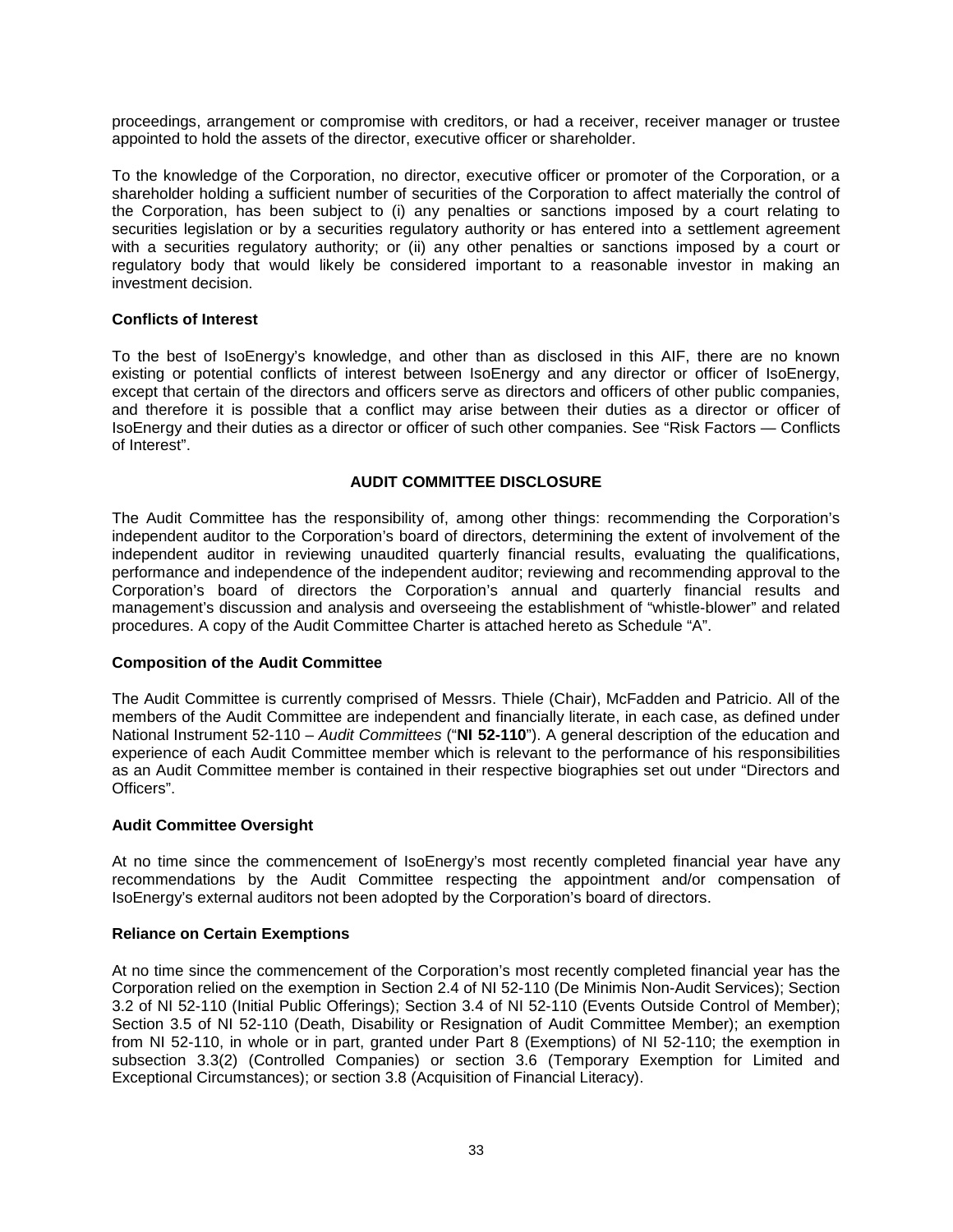# <span id="page-36-0"></span>**Pre-Approval Policies and Procedures**

Pursuant to the terms of the Audit Committee Charter, the Audit Committee shall pre-approve all nonaudit services to be provided to IsoEnergy by the external auditor.

#### <span id="page-36-1"></span>**External Auditor Service Fees (By Category)**

The aggregate fees billed by our external auditors, Ernst & Young LLP, in each of the last financial years are as follows:

| <b>Financial Year Ending</b> | Audit<br>Fees <sup>(1)</sup> | <b>Audit Related</b><br>Fees <sup>(2)</sup> | Tax Fees $(3)$ | <b>All Other</b><br>Fees <sup>(4)</sup> |
|------------------------------|------------------------------|---------------------------------------------|----------------|-----------------------------------------|
|                              | \$31,200                     | \$25,200                                    | <b>Snil</b>    | Snil                                    |
| 2016.<br>Notes:              | \$40.687                     | \$8,400                                     | Sn/a           | \$21.525                                |

(1) The aggregate audit fees billed.

 $(2)$  The aggregate fees billed for assurance and related services that are reasonably related to the performance of the audit or review of the Corporation's financial statements which are not included under the heading "Audit Fees".

 $(3)$  The aggregate fees billed for professional services rendered for tax compliance, tax advice and tax planning.

(4) The aggregate fees billed for products and services other than as set forth under the headings "Audit Fees", "Audit Related Fees" and "Tax Fees".

<sup>(5)</sup> All audit and non-audit services performed by the external auditor during our two most recently completed financial years were pre-approved by the Audit Committee, as discussed under the heading "Pre-Approval Policies and Procedures" above.

# **LEGAL PROCEEDINGS AND REGULATORY ACTIONS**

<span id="page-36-2"></span>Neither during the financial year ended December 31, 2017, nor as of the date hereof, has the Corporation been party to, nor have its assets been the subject of, any legal proceeding, nor does the Corporation know of any such legal proceedings to be contemplated.

Neither during the financial year ended December 31, 2017, nor as of the date hereof, has the Corporation: (i) been subject to any penalties or sanctions imposed against the Corporation by a court relating to securities legislation or by a securities regulatory authority or any penalty or sanction imposed by a court or regulatory body against the Corporation that would likely to be considered important to a reasonable investor in making an investment decision; or (ii) entered into any settlement agreement relating to securities legislation or with a securities regulatory authority.

# **INTEREST OF MANAGEMENT AND OTHERS IN MATERIAL TRANSACTIONS**

<span id="page-36-3"></span>Other than as described below and elsewhere in this AIF, no director, executive officer or person or company that beneficially owns, or controls or directs, directly or indirectly, more than 10% of the common shares of the Corporation or any associate or affiliate of any such person or company, has or had any material interest, direct or indirect, in any transaction either within the three most recently completed financial years or during the current financial year that has materially affected or is reasonably expected to materially affect the Corporation.

# **AUDITORS, TRANSFER AGENT AND REGISTRAR**

<span id="page-36-4"></span>The transfer agent and registrar for the Common Shares in Canada is Computershare Investor Services Inc. with its principal offices in Vancouver, British Columbia and Toronto, Ontario.

The auditors of the Corporation are Ernst & Young LLP, 700 West Georgia Street, Vancouver, British Columbia V7Y 1C7.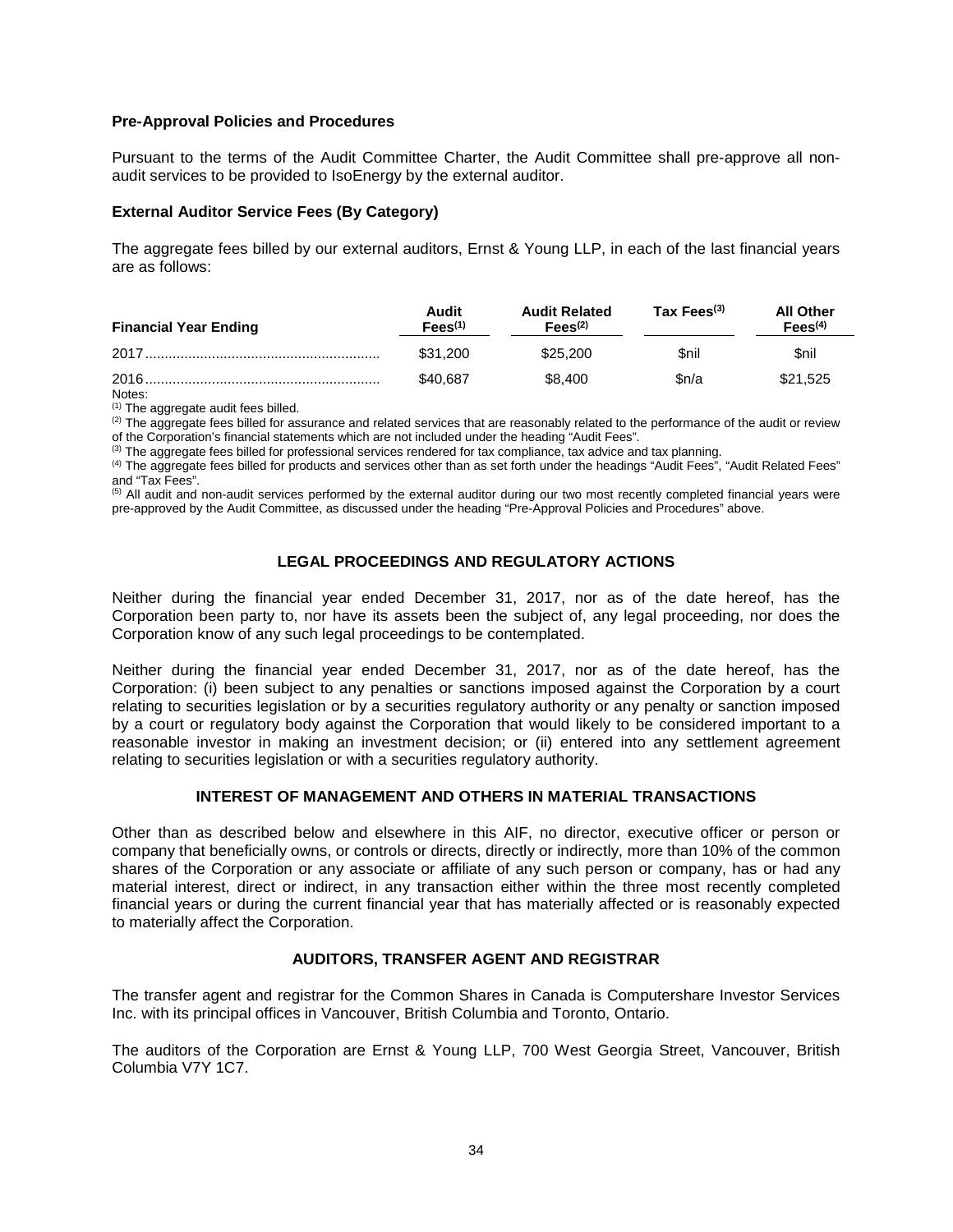#### **MATERIAL CONTRACTS**

<span id="page-37-0"></span>IsoEnergy has not entered into any material contracts in the most recent completed financial year, other than contracts entered into in the ordinary course of business.

#### **INTERESTS OF EXPERTS**

<span id="page-37-1"></span>The following persons have been named in this AIF as having prepared or certified a report, valuation, statement or opinion described or included in a filing, or referred to in a filing, made under National Instrument 51-102 – *Continuous Disclosure Obligations*, during or relating to, the financial year ended December 31, 2017: Tim Maunula, a "qualified person" as defined under NI 43-101, who holds less than 1% of the Corporation's securities.

Ernst & Young LLP, chartered accountants, provided an auditor's report dated March 1, 2018 in respect of the Corporation's financial statements for the financial year ended December 31, 2017. Ernst & Young LLP has advised the Corporation that they are independent of IsoEnergy in accordance with the Rules of Professional Conduct of the Institute of Chartered Accountants of British Columbia and within the meaning of PCAOB Rule 3520, Auditor Independence.

#### **ADDITIONAL INFORMATION**

<span id="page-37-2"></span>Additional information regarding the Corporation, including directors' and officers' remuneration and indebtedness, principal holders of the Corporation's securities, and securities authorized for issuance under equity compensation plans, is contained in the management information circular of the Corporation dated May 15, 2017 in respect of the Corporation's most recently held shareholder meeting, which is available on SEDAR at www.sedar.com. Additional financial information is provided in the Corporation's consolidated financial statements and management's discussion and analysis for the period ended December 31, 2017 and 2016, which is available on SEDAR at www.sedar.com. Additional information relating to the Corporation may be found under the Corporation's SEDAR profile at [www.sedar.com.](http://www.sedar.com/)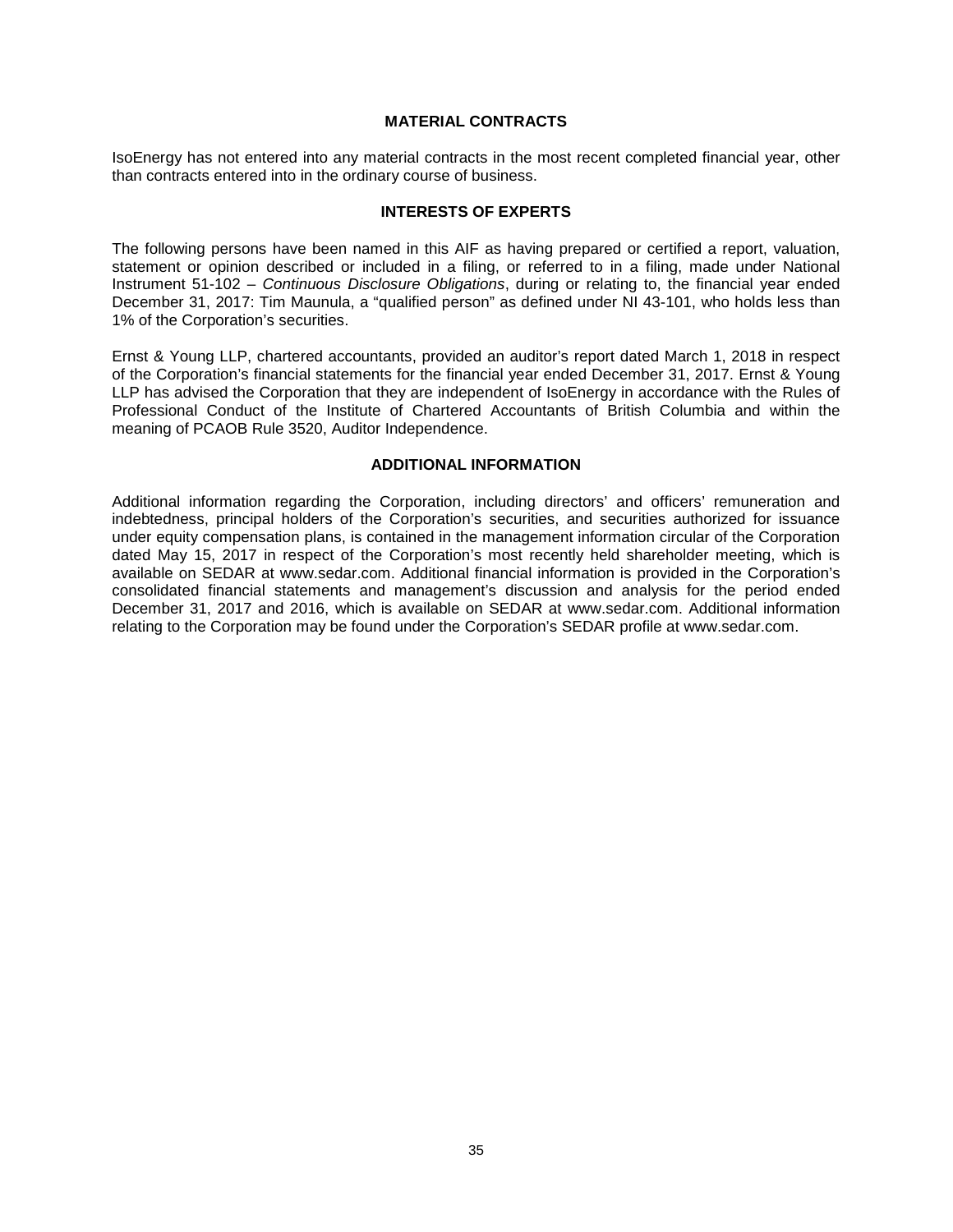# **SCHEDULE "A" - AUDIT COMMITTEE CHARTER**

<span id="page-38-0"></span>

# **ISOENERGY LTD.** (the "**Company**")

# **AUDIT COMMITTEE CHARTER**

# **PURPOSE**

The primary function of the Audit Committee of the Company is to assist the Board of Directors (the "**Board**") fulfill its oversight responsibilities relating to accounting and financial reporting process and internal controls.

#### **COMPOSITION, PROCEDURES AND ORGANIZATION**

- (a) The Board shall appoint the members and the Chair of the Committee each year. The Board may at any time remove or replace any member of the Committee and may fill any vacancy in the Committee.
- (b) The Committee shall consist of at least three members of the Board provided that: (i) if at the relevant time the Company is a "venture issuer" a majority of whom shall not be officers, employees, or control persons of the Company or any of its associates or affiliates, as defined under the rules of the TSX Venture Exchange; and (ii) otherwise, each of whom shall be "independent" as determined in accordance with and required by applicable securities laws, rules, regulations and guidelines ("**applicable securities laws**").
- (c) All Committee members shall be "financially literate" within the meaning and to the extent required by applicable securities laws.
- (d) If the Chair is not present at any meeting of the Committee, one of the other members of the Committee present at the meeting shall be chosen by the Committee to preside at the meeting.
- (e) The Committee may choose any person, who need not be a member to act as secretary at any meeting of the Committee.
- (f) The Committee shall meet at least four times annually on such dates and at such locations as may be determined by the Chair of the Committee or any two Directors.
- (g) The quorum for meetings shall be a majority of the members of the Committee, present in person or by telephone or other telecommunication device that permits all persons participating in the meeting to speak and to hear each other. The Committee may also act by unanimous written consent of its members.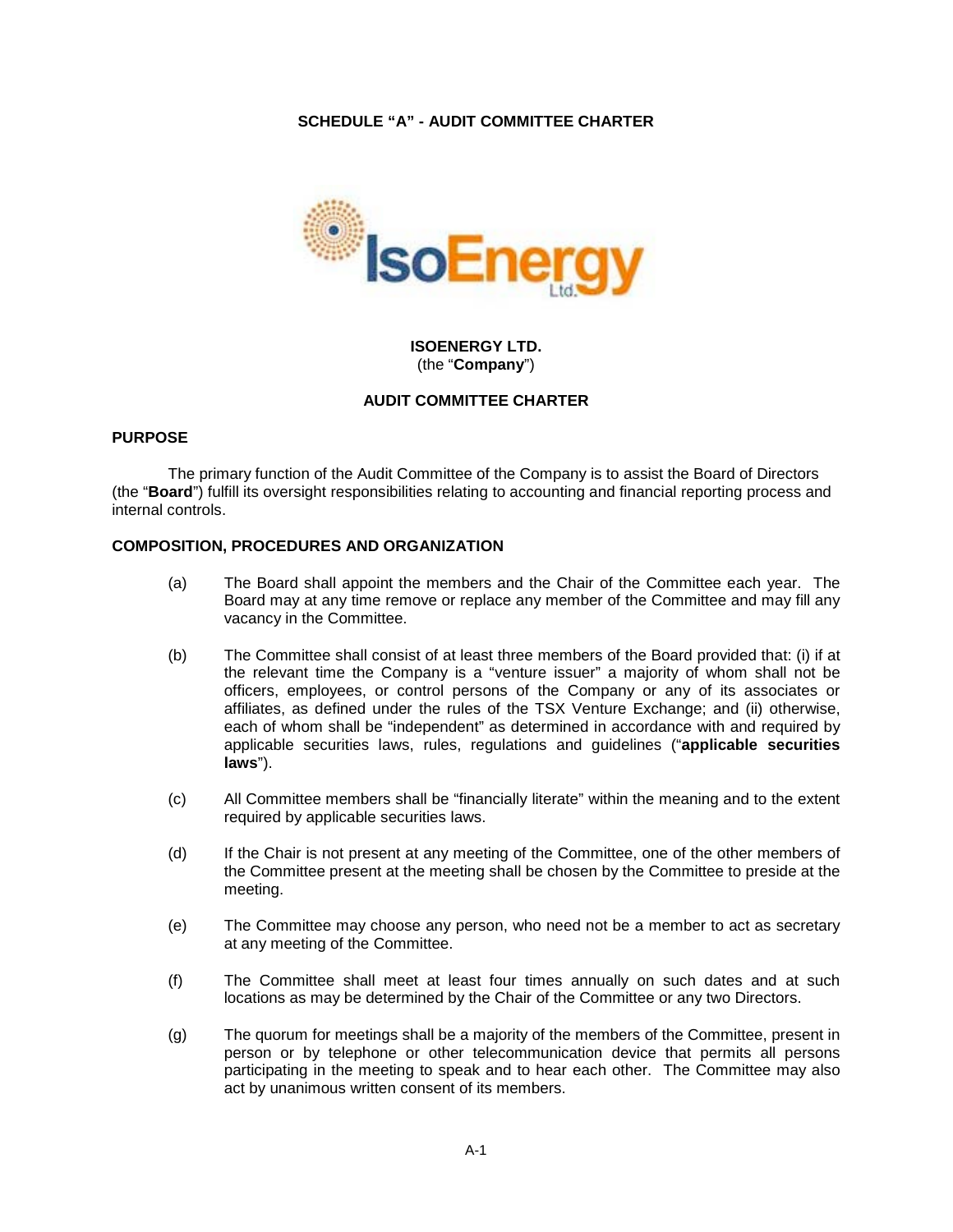- (h) If and whenever a vacancy shall exist on the Committee, the remaining members may exercise all powers of the Committee so long as a quorum remains in office.
- (i) Notice of the time and place of every meeting of the Committee shall be given in writing or by e-mail or facsimile communication to each member of the Committee at least 24 hours prior to the time fixed for such meeting; provided, however, that a member may in any manner waive a notice of a meeting and attendance of a member at a meeting is a waiver of notice of the meeting, except where a member attends a meeting for the express purpose of objecting to the transaction of any business on the grounds that the meeting has not been lawfully convened.
- (j) The Chair of the Committee shall set the agenda for meetings of the Committee. At the invitation of the Chair, one or more officers or employees of the Company may, and if required by the Committee shall, attend a meeting of the Committee. The external auditors shall receive notice of and have the right to attend all meetings of the Committee.
- (k) The Committee shall fix its own procedure at meetings, keep records of its proceedings and report to the Board when the Committee deems appropriate.
- (l) The Committee, when it considers it necessary or advisable, may retain, at the Company's expense, outside consultants or advisors to assist or advise the Committee independently on any matter within its mandate. The Committee shall have the sole authority to retain and terminate any such consultants or advisors, including sole authority to approve the fees and other terms for the engagement of such persons.
- (m) In discharging its responsibilities, the Committee shall have full access to all books, records, facilities and personnel of the Company, to the Company's legal counsel and to such other information respecting the Company as it considers necessary or advisable in order to perform its duties and responsibilities.
- (n) The Committee shall periodically review this Charter, and submit any recommended changes thereto for approval by the Board.

# **ROLES AND RESPONSIBILITIES**

The Committee has the following overall duties and responsibilities:

- (a) assist the Board in the discharge of its responsibilities relating to the quality and integrity of the Company's accounting principles, reporting practices and internal controls;
- (b) assist the Board in the discharge of its responsibilities relating to the Company's disclosure obligations under applicable securities laws, including approval of the Company's annual and quarterly consolidated financial statements together with management's discussion and analysis thereon;
- (c) establish and maintain a direct line of communication with the Company's external auditors and periodically assess their performance;
- (d) ensure that management has designed, implemented and is maintaining an effective system of internal controls; and
- (e) report regularly to the Board on the fulfillment of its duties and responsibilities.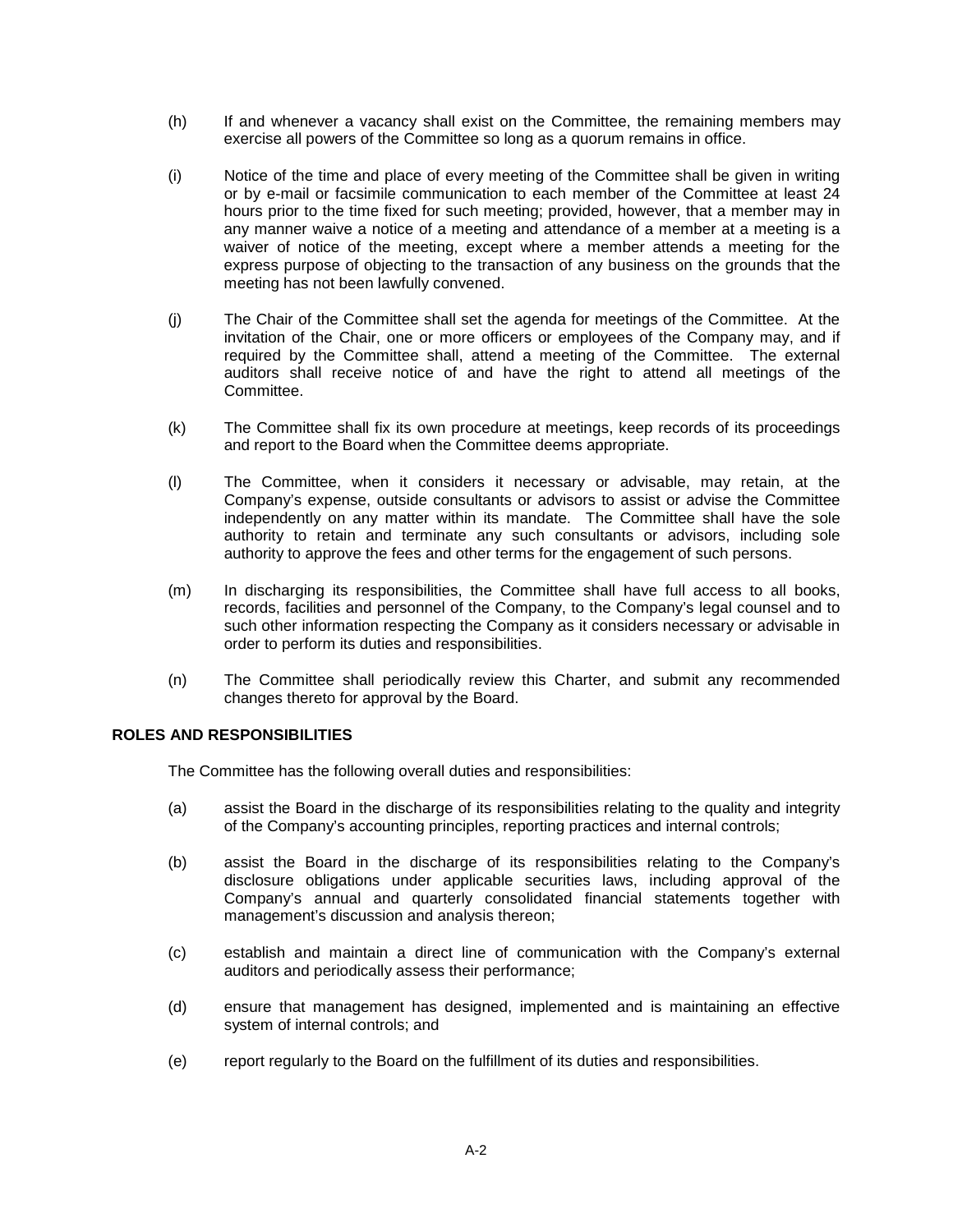# **PUBLIC FILINGS, POLICIES AND PROCEDURES**

The Committee has the following duties and responsibilities in respect of public filings, policies and procedures:

- (a) reviewing and, if appropriate, recommending that the Board approve:
	- (i) all annual audited financial statements together with the report of the external auditors thereon and management's discussion and analysis thereon;
	- (ii) all unaudited financial statements and management's discussion and analysis thereon;
	- (iii) all annual and interim profit and loss press releases; (iv) each annual information form (if applicable);
	- (iv) all prospectuses; and
	- (v) all financial information in other public documents, requiring approval by the Board;

in all cases, prior to their public disclosure or being filed with the appropriate regulatory authority;

- (b) ensuring adequate procedures are in place for the review of the Company's public disclosure of financial information extracted or derived from the Company's financial statements and periodically assess the adequacy of those procedures;
- (c) discussing the impact of any significant issues regarding accounting principles, practices and judgements of management with management and the external auditors, as and when appropriate;
- (d) reviewing with management and, if appropriate, the external auditor:
	- (i) significant variances in actual financial results from budgeted or projected results;
	- (ii) any actual or proposed regulatory changes or other changes in accounting, or financial reporting practices or policies;
	- (iii) any significant or unusual events or transactions and, where applicable, alternative methods used to account for significant or unusual transactions;
	- (iv) any actual or potential breaches of debt covenants;
	- (v) whether the Company has followed appropriate accounting standards and made appropriate estimates and judgments;
	- (vi) the presentation and impact of significant risks and uncertainties;
	- (vii) the accuracy, completeness and clarity of disclosure of the Company's financial statements;
	- (viii) any tax assessments, changes in tax legislation or any other tax matters that could have a material effect upon the financial position or operating results of the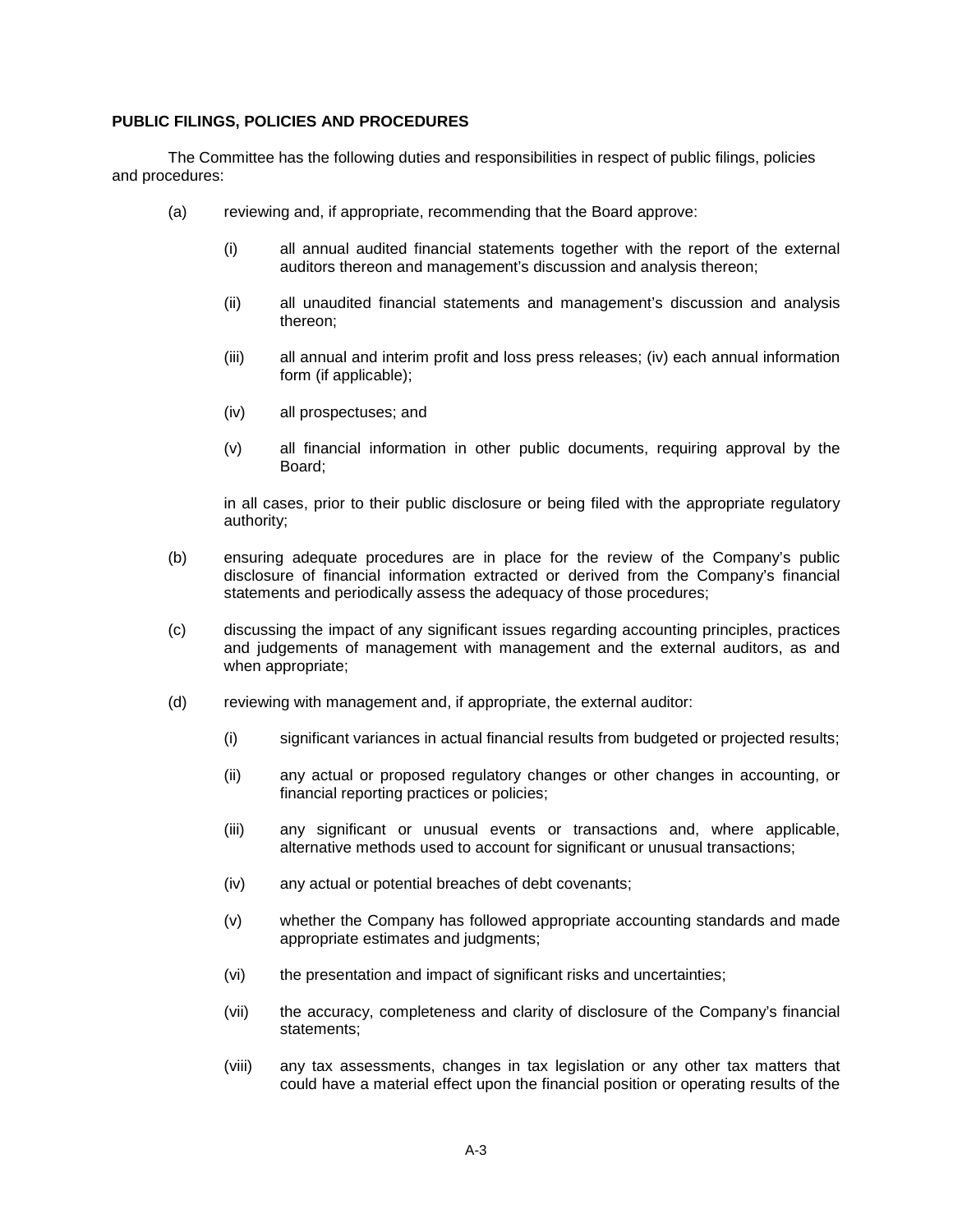Company and the manner in which such matters have been disclosed in the financial statements;

- (ix) any litigation, claim or other contingency that could have a material effect upon the financial position or operating results of the Company and the manner in which such matters have been disclosed in the Company's financial statements;
- (x) whether all material information is presented in the management's discussion and analysis;
- (xi) material communications between the external auditor and management, such as any management letter or schedule of unadjusted differences;
- (xii) with the external auditor only, any fraud, illegal acts, deficiencies in internal control or other similar issues; and
- (xiii) general accounting trends and issues of auditing policy, standards and practices which affect or may affect the Company; and
- (e) review with management and the external auditors any correspondence with securities regulators or other regulatory or government agencies which raise material issues regarding the Company's financial reporting or accounting policies.

# **FINANCIAL MANAGEMENT**

The Committee has the following duties and responsibilities with respect to financial management:

- (a) reviewing and if appropriate, recommend for Board approval, all annual capital and operating budgets (and amendments thereto); and
- (b) at regularly scheduled meetings of the Committee: (i) reviewing the Company's financial position as disclosed in the income statement, balance sheet and statement of cash flows; (ii) review the Company's forecast against the approved budget; and (iii) reviewing the Company's cash position, liquidity and capital requirements.

# **INTERNAL CONTROLS, RISK MANAGEMENT AND COMPLIANCE**

The Committee has the following duties and responsibilities with respect to the internal controls, risk management and compliance:

- (a) reviewing the adequacy, appropriateness and effectiveness of the Company's policies and business practices which impact on the integrity, financial and otherwise, of the Company, including those relating to insurance, accounting, information services and systems and financial controls, management reporting and risk management;
- (b) reviewing compliance with the Company's Code of Business Ethics;
- (c) (c) reviewing any issues between management and the external auditors that could affect the Company's financial reporting or internal controls;
- (d) periodically reviewing the Company's compliance with recommendations made by the external auditors;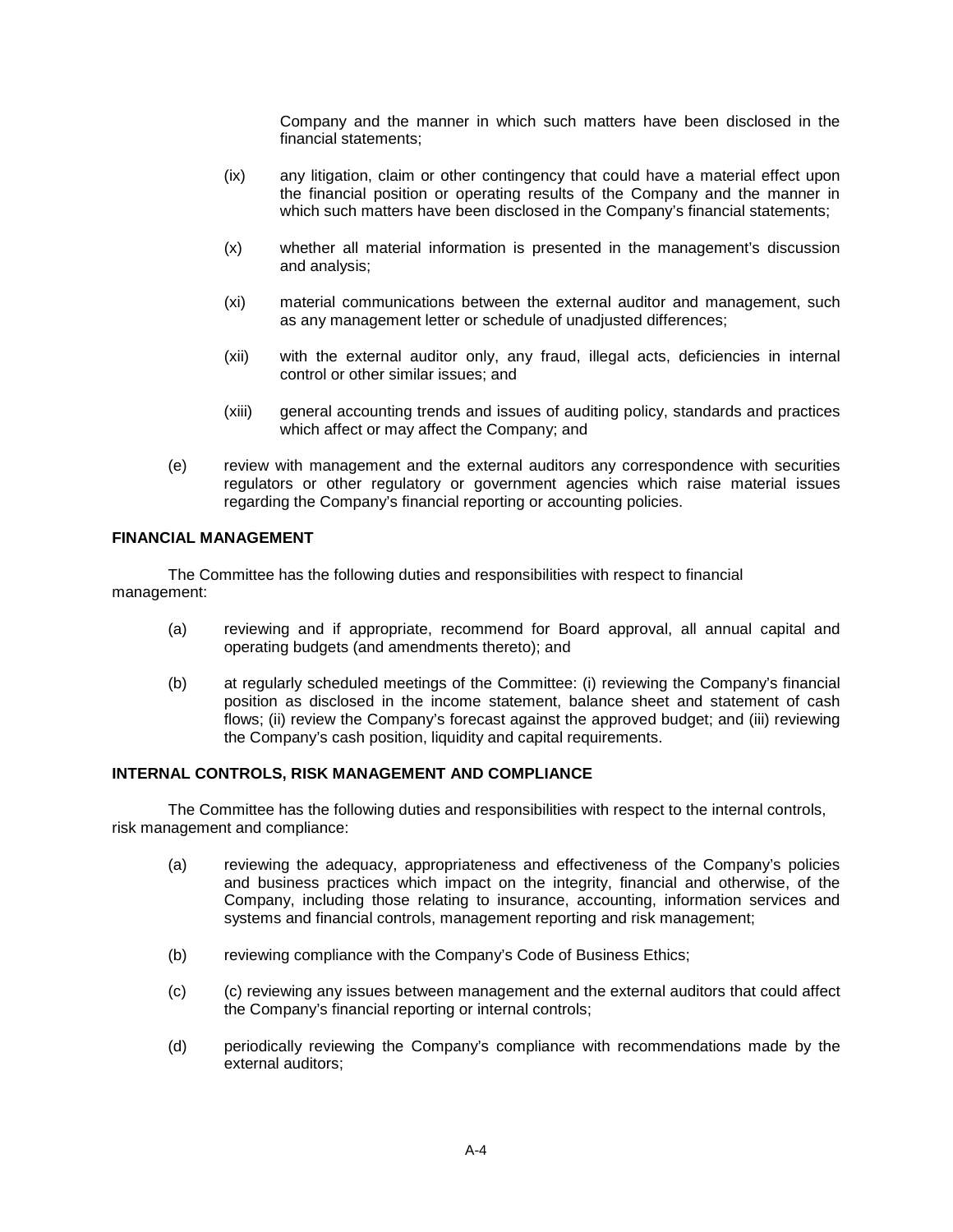- (e) reviewing annually, the adequacy and quality of the Company's financial and accounting resources;
- (f) reviewing annually with the external auditor, any significant matters regarding the Company's internal controls and procedures over financial reporting, including any significant deficiencies or material weaknesses in their design or operation;
- (g) receiving and reviewing reports from management assessing the Company's risk management and assess and identify major risk exposure and mitigation strategies against the guidelines and policies that management implemented to govern the monitoring, controlling and reporting of such risks;
- (h) establishing procedures for:
	- (i) the receipt, retention and treatment of complaints received by the Company regarding accounting, internal controls, or auditing matters; and
	- (ii) the confidential, anonymous submission by employees of concerns regarding questionable accounting or auditing matters; and
- (i) reviewing and approving all related party transactions.

# **EXTERNAL AUDITOR**

The Committee has the following duties and responsibilities as they relate to the external auditor:

- (a) consider and make recommendations to the Board, for approval by the Company's shareholders, the appointment, re-appointment and removal of the Company's external auditor;
- (b) oversee the selection process for a new auditor and, upon resignation of the external auditor, investigate the circumstances surrounding such resignation and determine whether further action is required;
- (c) oversee the relationship between management and the external auditor; review and negotiate and recommend to the Board, for approval, the terms of engagement of the external auditor, including remuneration and scope of services;
- (d) oversee the work of any external auditor engaged for the purpose of preparing or issuing an auditor's report or performing other audit, review or attest services for the Company, including the resolution of disagreements between management and the external auditor regarding financial reporting;
- (e) assess annually, the independence and objectivity of the external auditor, considering relevant professional and regulatory requirements and the relationship with the auditor as a whole, including the provision of, and fees for, any non-audit services;
- (f) meet with the external auditors on a regular basis in the absence of management in order to review accounting practices, internal controls, any difficulties encountered by the external auditors in performing the audit and any other matters it deems appropriate; and
- <span id="page-42-0"></span>(g) pre-approve all non-audit services to be provided to the Company by its external auditors (and remuneration therefor). The Committee may satisfy the pre-approval requirement in this subsection [\(g\)](#page-42-0) if: